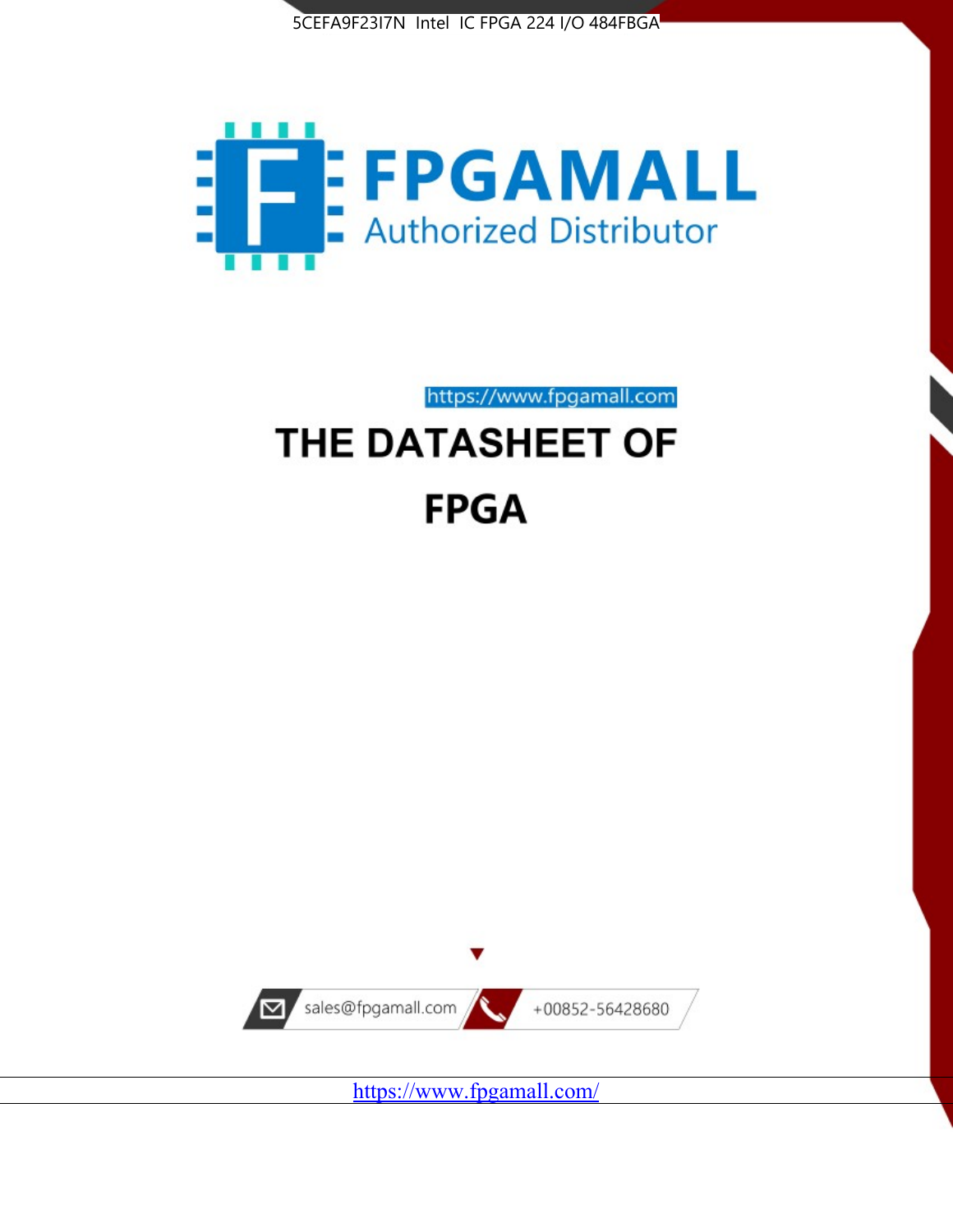

# **Cyclone V Device Overview**



**CV-51001 | 2018.05.07** Latest document on the web: **[PDF](https://www.altera.com/en_US/pdfs/literature/hb/cyclone-v/cv_51001.pdf)** | **[HTML](https://www.altera.com/documentation/sam1403480548153.html)**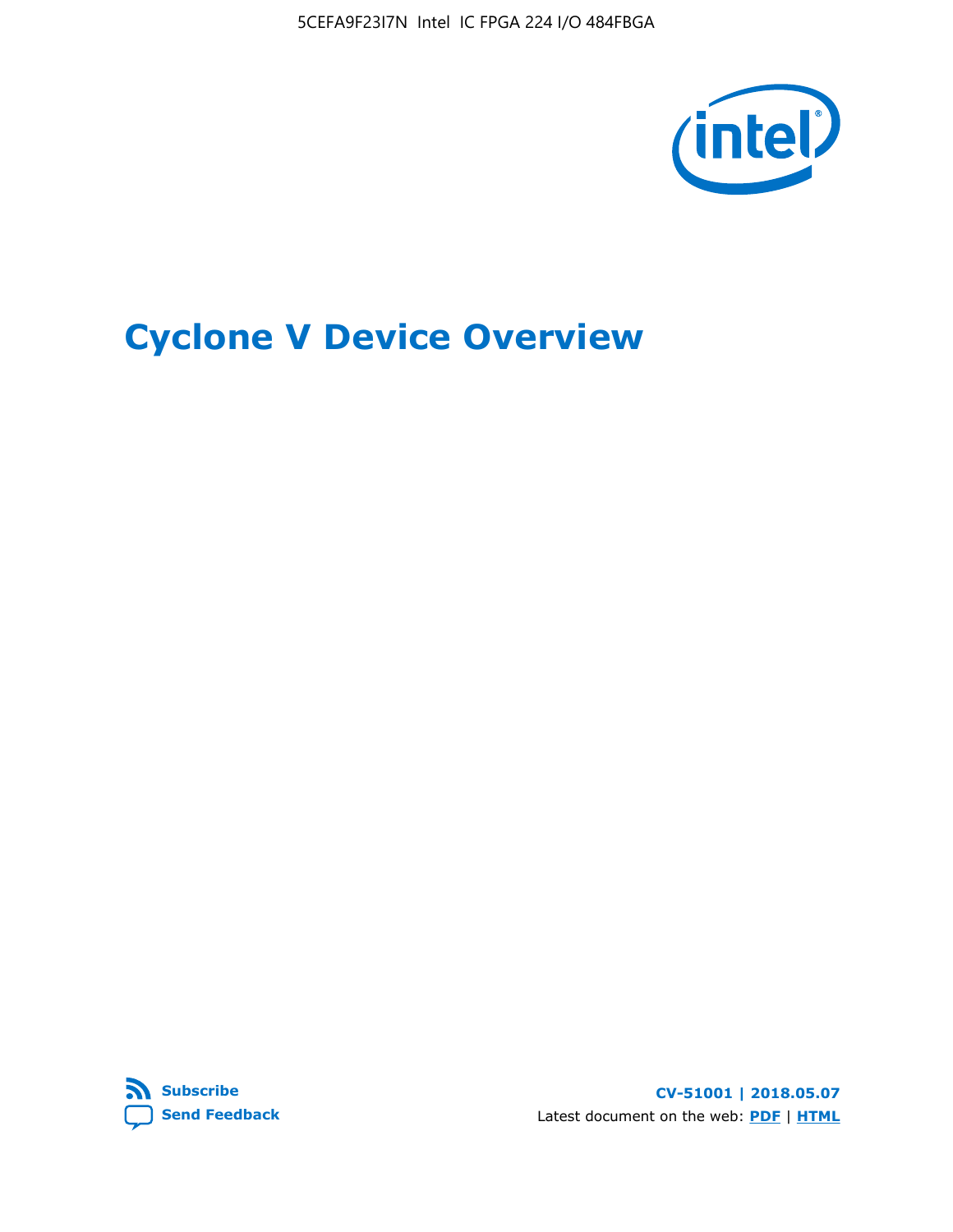

**Contents** 

# **Contents**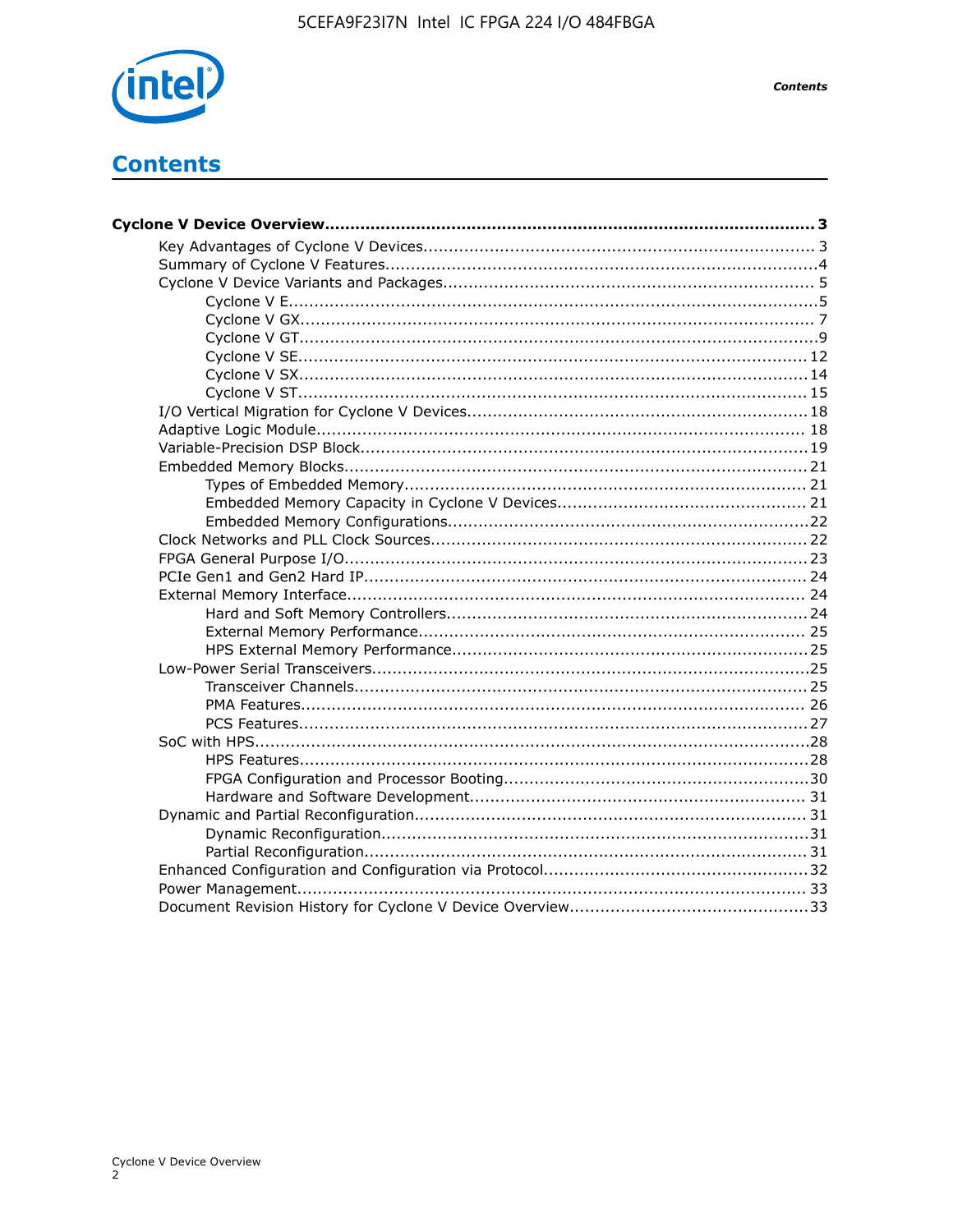

# **Cyclone V Device Overview**

The Cyclone® V devices are designed to simultaneously accommodate the shrinking power consumption, cost, and time-to-market requirements; and the increasing bandwidth requirements for high-volume and cost-sensitive applications.

Enhanced with integrated transceivers and hard memory controllers, the Cyclone V devices are suitable for applications in the industrial, wireless and wireline, military, and automotive markets.

#### **Related Information**

[Cyclone V Device Handbook: Known Issues](https://www.altera.com/support/support-resources/knowledge-base/solutions/rd12152011_347.html) Lists the planned updates to the Cyclone V Device Handbook chapters.

# **Key Advantages of Cyclone V Devices**

#### **Table 1. Key Advantages of the Cyclone V Device Family**

| <b>Advantage</b>                                                                    | <b>Supporting Feature</b>                                                                                                                                                                                                                                                    |
|-------------------------------------------------------------------------------------|------------------------------------------------------------------------------------------------------------------------------------------------------------------------------------------------------------------------------------------------------------------------------|
| Lower power consumption                                                             | Built on TSMC's 28 nm low-power (28LP) process technology and includes an<br>$\bullet$<br>abundance of hard intellectual property (IP) blocks<br>Up to 40% lower power consumption than the previous generation device                                                       |
| Improved logic integration and<br>differentiation capabilities                      | 8-input adaptive logic module (ALM)<br>٠<br>Up to 13.59 megabits (Mb) of embedded memory<br>٠<br>Variable-precision digital signal processing (DSP) blocks                                                                                                                   |
| Increased bandwidth capacity                                                        | 3.125 gigabits per second (Gbps) and 6.144 Gbps transceivers<br>٠<br>Hard memory controllers<br>٠                                                                                                                                                                            |
| Hard processor system (HPS)<br>with integrated Arm* Cortex*-A9<br>MPCore* processor | Tight integration of a dual-core Arm Cortex-A9 MPCore processor, hard IP, and an<br>$\bullet$<br>FPGA in a single Cyclone V system-on-a-chip (SoC)<br>Supports over 128 Gbps peak bandwidth with integrated data coherency between<br>٠<br>the processor and the FPGA fabric |
| Lowest system cost                                                                  | Requires only two core voltages to operate<br>٠<br>Available in low-cost wirebond packaging<br>٠<br>Includes innovative features such as Configuration via Protocol (CvP) and partial<br>٠<br>reconfiguration                                                                |

Intel Corporation. All rights reserved. Intel, the Intel logo, Altera, Arria, Cyclone, Enpirion, MAX, Nios, Quartus and Stratix words and logos are trademarks of Intel Corporation or its subsidiaries in the U.S. and/or other countries. Intel warrants performance of its FPGA and semiconductor products to current specifications in accordance with Intel's standard warranty, but reserves the right to make changes to any products and services at any time without notice. Intel assumes no responsibility or liability arising out of the application or use of any information, product, or service described herein except as expressly agreed to in writing by Intel. Intel customers are advised to obtain the latest version of device specifications before relying on any published information and before placing orders for products or services. \*Other names and brands may be claimed as the property of others.

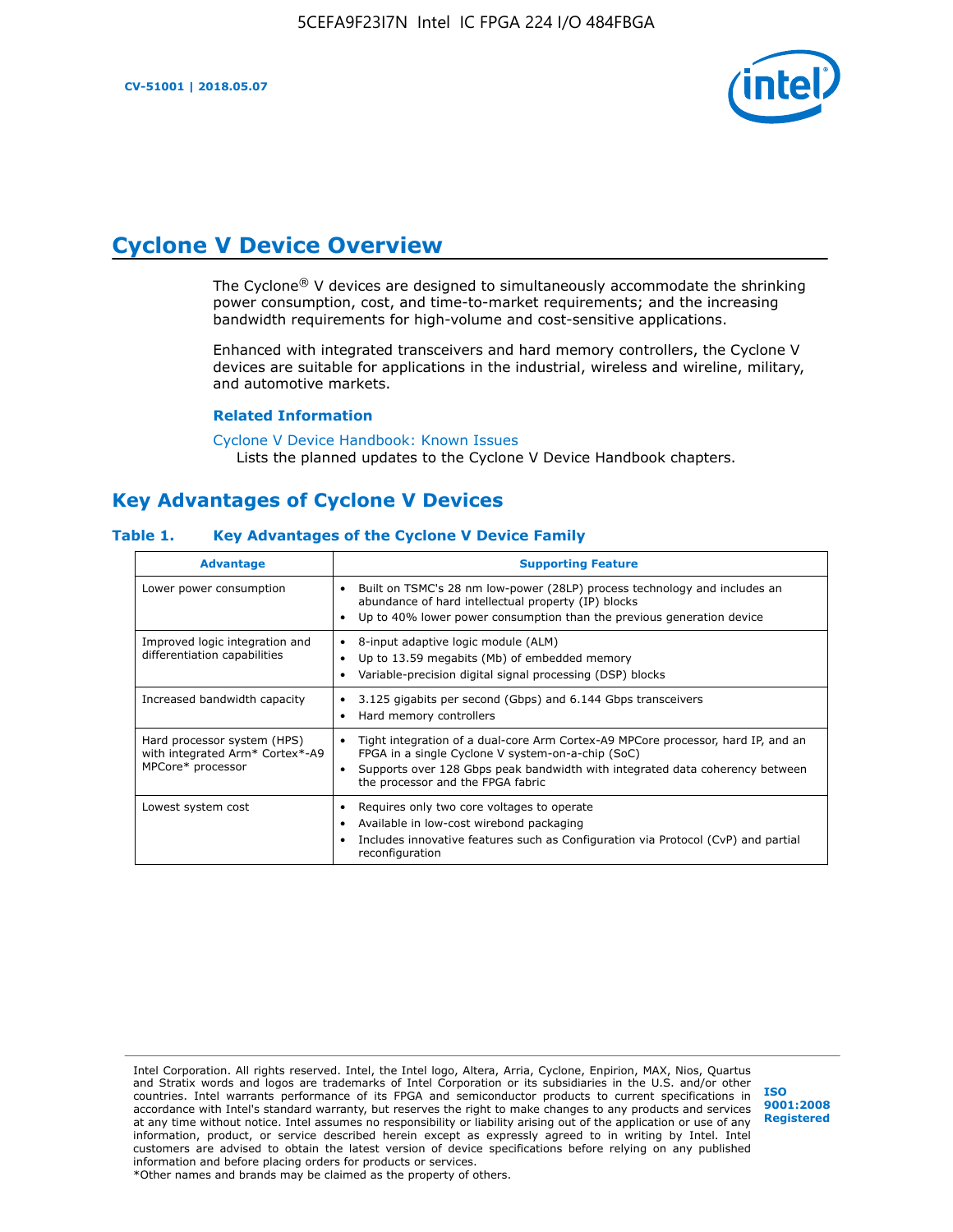

# **Summary of Cyclone V Features**

## **Table 2. Summary of Features for Cyclone V Devices**

| <b>Feature</b>                                           | <b>Description</b>                                                                                                                                                                                                                                                                                                                               |                                                                                                                                                                                                                                                                                                                                                                                                                                                                                                                                                                                                                                                                                                         |  |  |  |  |  |  |
|----------------------------------------------------------|--------------------------------------------------------------------------------------------------------------------------------------------------------------------------------------------------------------------------------------------------------------------------------------------------------------------------------------------------|---------------------------------------------------------------------------------------------------------------------------------------------------------------------------------------------------------------------------------------------------------------------------------------------------------------------------------------------------------------------------------------------------------------------------------------------------------------------------------------------------------------------------------------------------------------------------------------------------------------------------------------------------------------------------------------------------------|--|--|--|--|--|--|
| Technology                                               | TSMC's 28-nm low-power (28LP) process technology<br>$\bullet$<br>1.1 V core voltage                                                                                                                                                                                                                                                              |                                                                                                                                                                                                                                                                                                                                                                                                                                                                                                                                                                                                                                                                                                         |  |  |  |  |  |  |
| Packaging                                                | $\bullet$                                                                                                                                                                                                                                                                                                                                        | Wirebond low-halogen packages<br>Multiple device densities with compatible package footprints for seamless migration between<br>different device densities<br>RoHS-compliant and leaded $(1)$ options                                                                                                                                                                                                                                                                                                                                                                                                                                                                                                   |  |  |  |  |  |  |
| High-performance<br>FPGA fabric                          | Enhanced 8-input ALM with four registers                                                                                                                                                                                                                                                                                                         |                                                                                                                                                                                                                                                                                                                                                                                                                                                                                                                                                                                                                                                                                                         |  |  |  |  |  |  |
| Internal memory<br>blocks                                | of the ALMs as MLAB memory                                                                                                                                                                                                                                                                                                                       | M10K-10-kilobits (Kb) memory blocks with soft error correction code (ECC)<br>Memory logic array block (MLAB)-640-bit distributed LUTRAM where you can use up to 25%                                                                                                                                                                                                                                                                                                                                                                                                                                                                                                                                     |  |  |  |  |  |  |
| Embedded Hard IP<br>blocks                               | Variable-precision DSP<br>Native support for up to three signal processing precision levels<br>(three $9 \times 9$ , two $18 \times 18$ , or one $27 \times 27$ multiplier) in the same<br>variable-precision DSP block<br>64-bit accumulator and cascade<br>Embedded internal coefficient memory<br>Preadder/subtractor for improved efficiency |                                                                                                                                                                                                                                                                                                                                                                                                                                                                                                                                                                                                                                                                                                         |  |  |  |  |  |  |
|                                                          | Memory controller                                                                                                                                                                                                                                                                                                                                | DDR3, DDR2, and LPDDR2 with 16 and 32 bit ECC support                                                                                                                                                                                                                                                                                                                                                                                                                                                                                                                                                                                                                                                   |  |  |  |  |  |  |
|                                                          | Embedded transceiver<br>I/O                                                                                                                                                                                                                                                                                                                      | PCI Express* (PCIe*) Gen2 and Gen1 (x1, x2, or x4) hard IP with<br>multifunction support, endpoint, and root port                                                                                                                                                                                                                                                                                                                                                                                                                                                                                                                                                                                       |  |  |  |  |  |  |
| Clock networks                                           | Up to 550 MHz global clock network<br>$\bullet$<br>$\bullet$<br>$\bullet$                                                                                                                                                                                                                                                                        | Global, quadrant, and peripheral clock networks<br>Clock networks that are not used can be powered down to reduce dynamic power                                                                                                                                                                                                                                                                                                                                                                                                                                                                                                                                                                         |  |  |  |  |  |  |
| Phase-locked loops<br>(PLLs)                             | $\bullet$<br>Integer mode and fractional mode<br>$\bullet$                                                                                                                                                                                                                                                                                       | Precision clock synthesis, clock delay compensation, and zero delay buffering (ZDB)                                                                                                                                                                                                                                                                                                                                                                                                                                                                                                                                                                                                                     |  |  |  |  |  |  |
| FPGA General-purpose<br>$I/Os$ (GPIOs)                   | $\bullet$<br>$\bullet$<br>On-chip termination (OCT)<br>$\bullet$                                                                                                                                                                                                                                                                                 | 875 megabits per second (Mbps) LVDS receiver and 840 Mbps LVDS transmitter<br>400 MHz/800 Mbps external memory interface<br>3.3 V support with up to 16 mA drive strength                                                                                                                                                                                                                                                                                                                                                                                                                                                                                                                               |  |  |  |  |  |  |
| Low-power high-speed<br>serial interface                 | $\bullet$<br>$\bullet$<br>$\bullet$                                                                                                                                                                                                                                                                                                              | 614 Mbps to 6.144 Gbps integrated transceiver speed<br>Transmit pre-emphasis and receiver equalization<br>Dynamic partial reconfiguration of individual channels                                                                                                                                                                                                                                                                                                                                                                                                                                                                                                                                        |  |  |  |  |  |  |
| <b>HPS</b><br>(Cyclone V SE, SX,<br>and ST devices only) | $\bullet$<br>$\bullet$<br>interfaces<br>On-chip RAM and boot ROM                                                                                                                                                                                                                                                                                 | Single or dual-core Arm Cortex-A9 MPCore processor-up to 925 MHz maximum frequency with<br>support for symmetric and asymmetric multiprocessing<br>Interface peripherals-10/100/1000 Ethernet media access control (EMAC), USB 2.0<br>On-The-GO (OTG) controller, quad serial peripheral interface (QSPI) flash controller, NAND<br>flash controller, Secure Digital/MultiMediaCard (SD/MMC) controller, UART, controller area<br>network (CAN), serial peripheral interface (SPI), I <sup>2</sup> C interface, and up to 85 HPS GPIO<br>System peripherals—general-purpose timers, watchdog timers, direct memory access (DMA)<br>controller, FPGA configuration manager, and clock and reset managers |  |  |  |  |  |  |
|                                                          |                                                                                                                                                                                                                                                                                                                                                  | continued                                                                                                                                                                                                                                                                                                                                                                                                                                                                                                                                                                                                                                                                                               |  |  |  |  |  |  |

<sup>(1)</sup> Contact Intel for availability.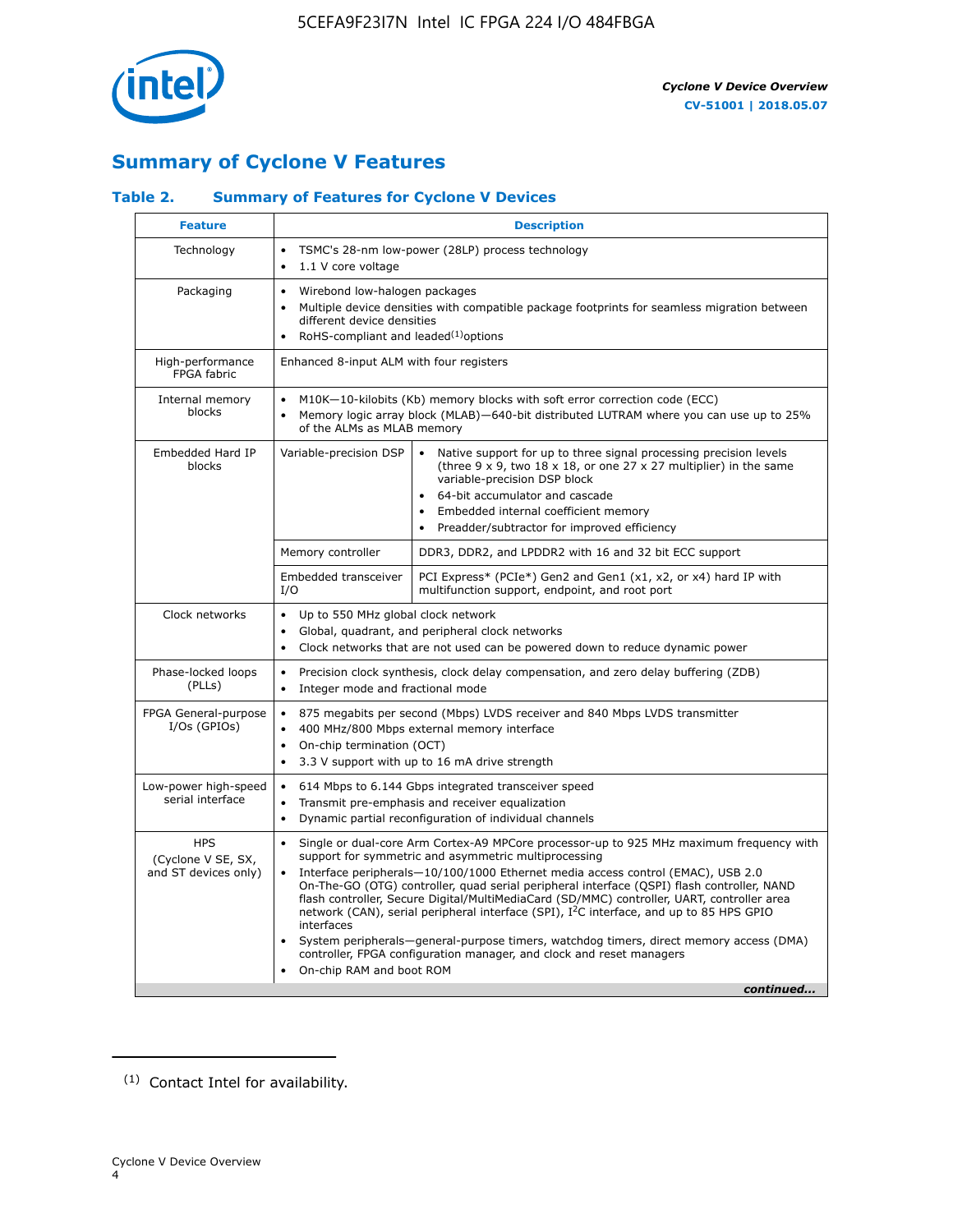

| <b>Feature</b> | <b>Description</b>                                                                                                                                                                                                                                                                                                                                                                                                    |
|----------------|-----------------------------------------------------------------------------------------------------------------------------------------------------------------------------------------------------------------------------------------------------------------------------------------------------------------------------------------------------------------------------------------------------------------------|
|                | HPS-FPGA bridges—include the FPGA-to-HPS, HPS-to-FPGA, and lightweight HPS-to-FPGA<br>bridges that allow the FPGA fabric to issue transactions to slaves in the HPS, and vice versa<br>FPGA-to-HPS SDRAM controller subsystem-provides a configurable interface to the multiport<br>front end (MPFE) of the HPS SDRAM controller<br>Arm CoreSight™ JTAG debug access port, trace port, and on-chip trace storage      |
| Configuration  | Tamper protection—comprehensive design protection to protect your valuable IP investments<br>Enhanced advanced encryption standard (AES) design security features<br>CvP<br>$\bullet$<br>Dynamic reconfiguration of the FPGA<br>Active serial (AS) x1 and x4, passive serial (PS), JTAG, and fast passive parallel (FPP) x8 and<br>x16 configuration options<br>Internal scrubbing (2)<br>Partial reconfiguration (3) |

# **Cyclone V Device Variants and Packages**

## **Table 3. Device Variants for the Cyclone V Device Family**

| <b>Variant</b> | <b>Description</b>                                                                                                      |
|----------------|-------------------------------------------------------------------------------------------------------------------------|
| Cyclone V E    | Optimized for the lowest system cost and power requirement for a wide spectrum of general logic<br>and DSP applications |
| Cyclone V GX   | Optimized for the lowest cost and power requirement for 614 Mbps to 3.125 Gbps transceiver<br>applications              |
| Cyclone V GT   | The FPGA industry's lowest cost and lowest power requirement for 6.144 Gbps transceiver<br>applications                 |
| Cyclone V SE   | SoC with integrated Arm-based HPS                                                                                       |
| Cyclone V SX   | SoC with integrated Arm-based HPS and 3.125 Gbps transceivers                                                           |
| Cyclone V ST   | SoC with integrated Arm-based HPS and 6.144 Gbps transceivers                                                           |

# **Cyclone V E**

This section provides the available options, maximum resource counts, and package plan for the Cyclone V E devices.

The information in this section is correct at the time of publication. For the latest information and to get more details, refer to the Product Selector Guide.

#### **Related Information**

[Product Selector Guide](https://www.altera.com/products/product-selector-guide.html)

Provides the latest information about Intel products.

<sup>(2)</sup> The SEU internal scrubbing feature is available for Cyclone V E, GX, SE, and SX devices with the "SC" suffix in the part number. For device availability and ordering, contact your local Intel sales representatives.

 $(3)$  The partial reconfiguration feature is available for Cyclone V E, GX, SE, and SX devices with the "SC" suffix in the part number. For device availability and ordering, contact your local Intel® sales representatives.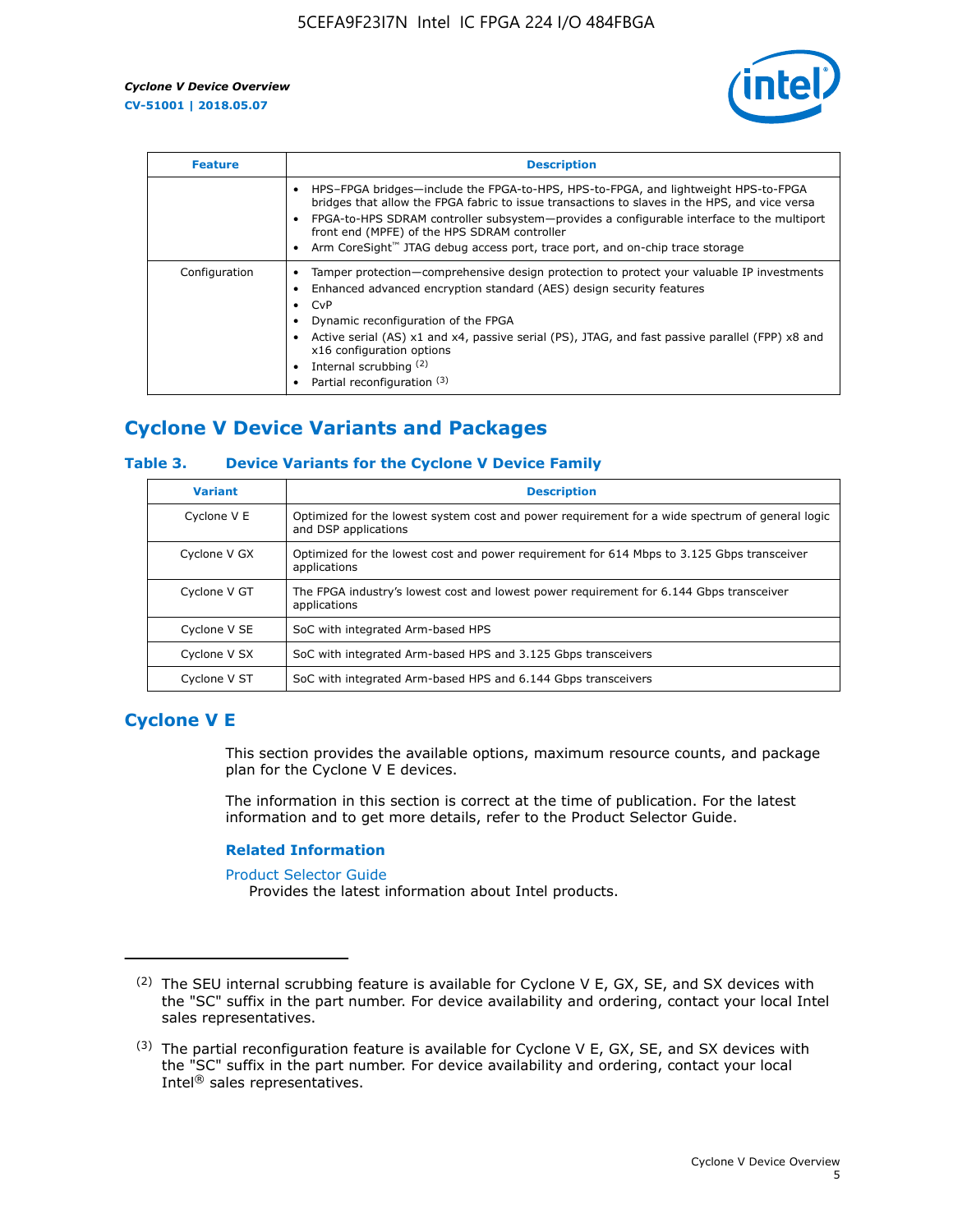# **Available Options**

## **Figure 1. Sample Ordering Code and Available Options for Cyclone V E Devices**

The SEU internal scrubbing feature is available for Cyclone V E, GX, SE, and SX devices with the "SC" suffix in the part number. For device availability and ordering, contact your local Intel sales representatives.



# **Maximum Resources**

## **Table 4. Maximum Resource Counts for Cyclone V E Devices**

|                              | <b>Resource</b> | <b>Member Code</b>       |                |                |                |         |  |
|------------------------------|-----------------|--------------------------|----------------|----------------|----------------|---------|--|
|                              |                 | A2                       | A4             | <b>A5</b>      | <b>A7</b>      | A9      |  |
| Logic Elements (LE) (K)      |                 | 25                       | 49             | 77             | 150            | 301     |  |
| <b>ALM</b>                   |                 | 9,430                    | 18,480         | 29,080         | 56,480         | 113,560 |  |
| Register                     |                 | 37,736                   | 73,920         | 116,320        | 225,920        | 454,240 |  |
| Memory (Kb)                  | M10K            | 1,760                    | 3,080          | 4,460          | 6,860          | 12,200  |  |
|                              | <b>MLAB</b>     | 196                      | 303            | 424            | 836            | 1,717   |  |
| Variable-precision DSP Block |                 | 25                       | 66             | 150            | 156            | 342     |  |
| 18 x 18 Multiplier           |                 | 50                       | 132            | 300            | 312            | 684     |  |
| <b>PLL</b>                   |                 | $\overline{4}$           | $\overline{4}$ | 6              | $\overline{7}$ | 8       |  |
| GPIO                         |                 | 224<br>224<br>240<br>480 |                |                | 480            |         |  |
| <b>LVDS</b>                  | Transmitter     | 56                       | 56             | 60             | 120            | 120     |  |
|                              | Receiver        | 56                       | 56             | 60             | 120            | 120     |  |
| Hard Memory Controller       |                 | $\mathbf{1}$             | $\mathbf{1}$   | $\overline{2}$ | 2              | 2       |  |

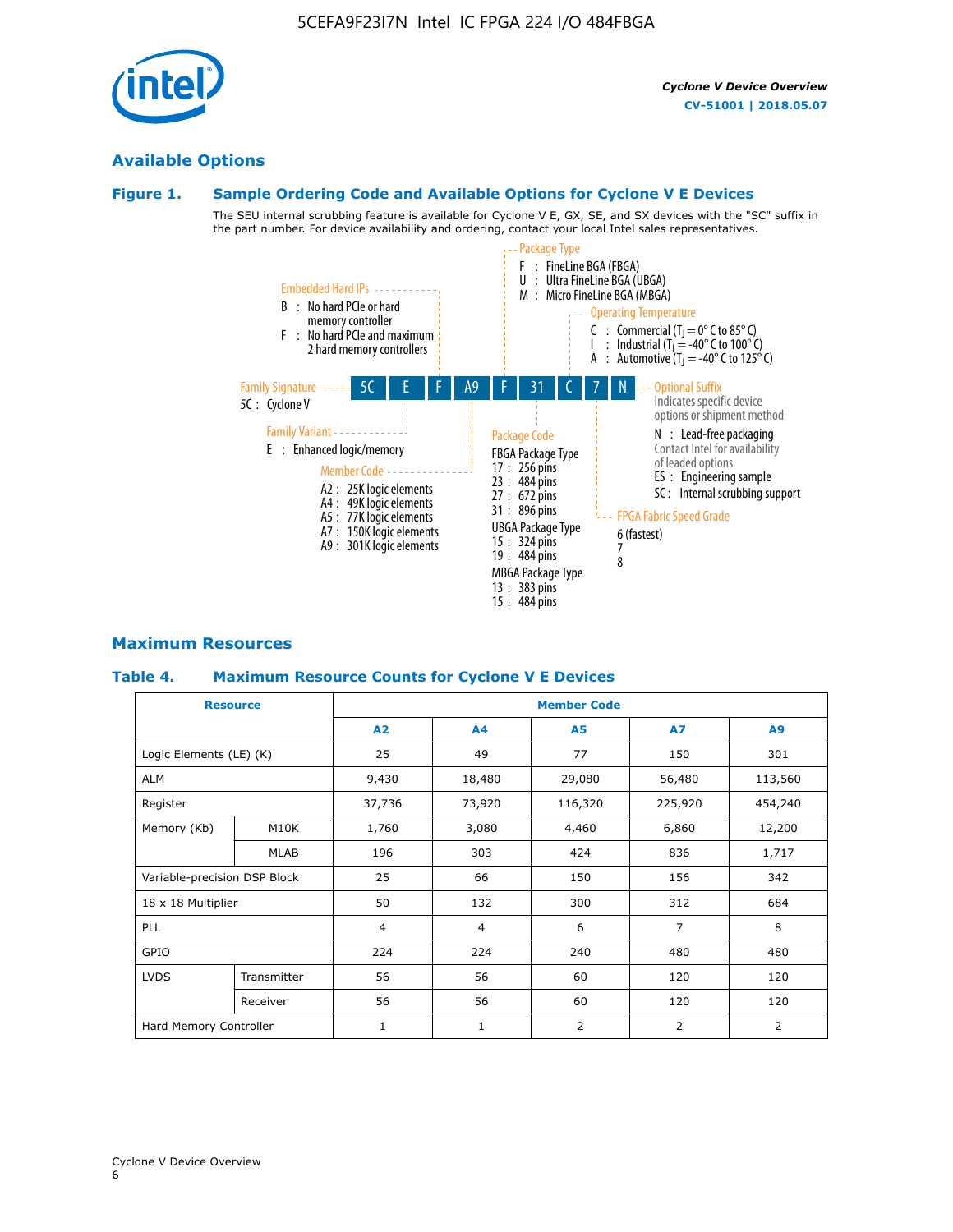

## **Related Information**

[True LVDS Buffers in Devices, I/O Features in Cyclone V Devices](https://www.altera.com/documentation/sam1403481100977.html#sam1403480885395) Provides the number of LVDS channels in each device package.

## **Package Plan**

#### **Table 5. Package Plan for Cyclone V E Devices**

| <b>Member</b><br><b>Code</b> | <b>M383</b><br>$(13 \text{ mm})$ | M484<br>$(15 \text{ mm})$ | <b>U324</b><br>$(15 \text{ mm})$ | <b>F256</b><br>$(17 \text{ mm})$ | <b>U484</b><br>$(19$ mm) | <b>F484</b><br>$(23$ mm $)$ | <b>F672</b><br>$(27 \text{ mm})$ | <b>F896</b><br>$(31 \text{ mm})$ |
|------------------------------|----------------------------------|---------------------------|----------------------------------|----------------------------------|--------------------------|-----------------------------|----------------------------------|----------------------------------|
|                              | <b>GPIO</b>                      | <b>GPIO</b>               | <b>GPIO</b>                      | <b>GPIO</b>                      | <b>GPIO</b>              | <b>GPIO</b>                 | <b>GPIO</b>                      | <b>GPIO</b>                      |
| A <sub>2</sub>               | 223                              |                           | 176                              | 128                              | 224                      | 224                         |                                  |                                  |
| A4                           | 223                              |                           | 176                              | 128                              | 224                      | 224                         | –                                |                                  |
| A <sub>5</sub>               | 175                              |                           |                                  |                                  | 224                      | 240                         |                                  |                                  |
| A7                           |                                  | 240                       |                                  |                                  | 240                      | 240                         | 336                              | 480                              |
| A9                           |                                  |                           |                                  |                                  | 240                      | 224                         | 336                              | 480                              |

# **Cyclone V GX**

This section provides the available options, maximum resource counts, and package plan for the Cyclone V GX devices.

The information in this section is correct at the time of publication. For the latest information and to get more details, refer to the *Product Selector Guide*.

## **Related Information**

[Product Selector Guide](https://www.altera.com/products/product-selector-guide.html)

Provides the latest information about Intel products.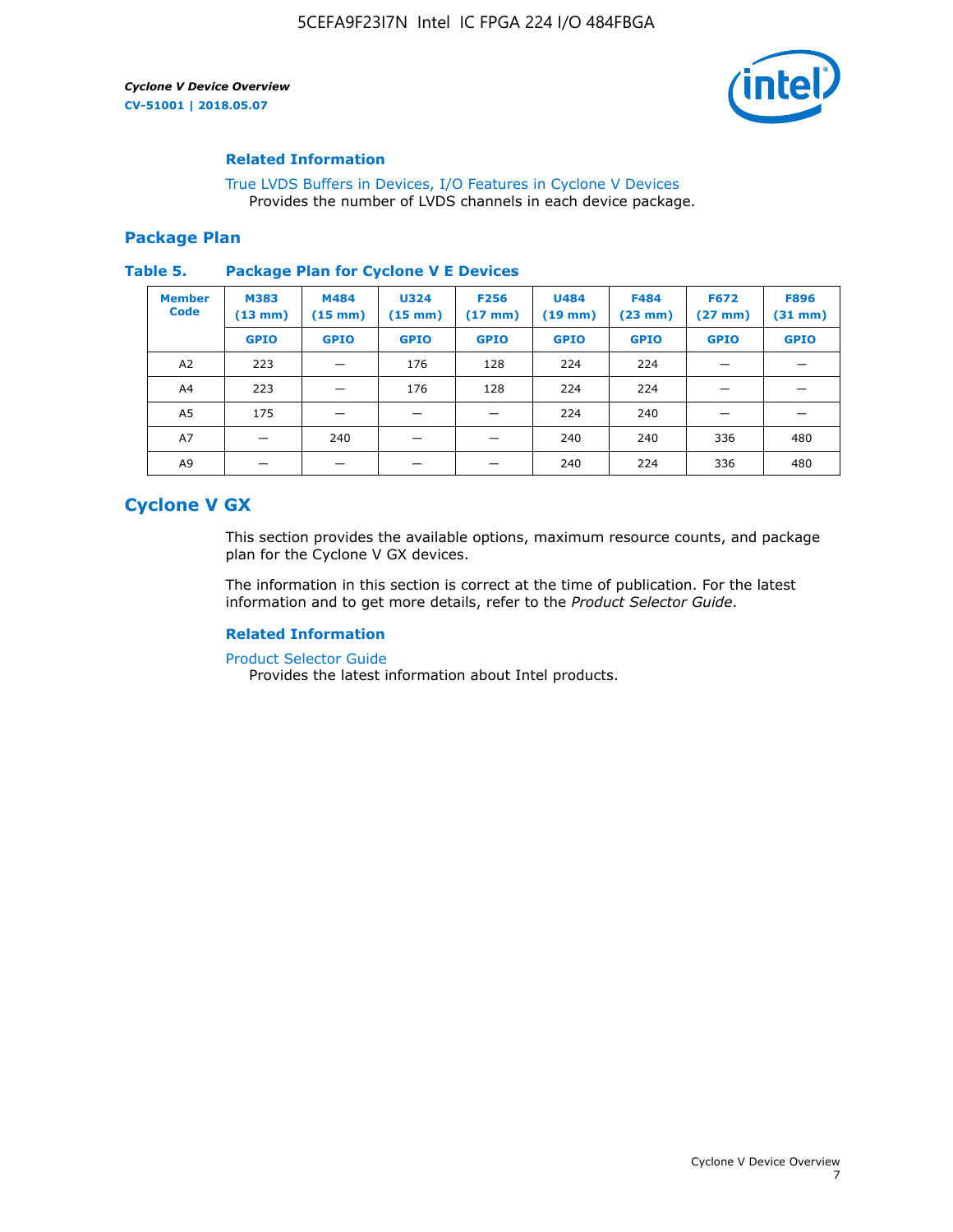

## **Available Options**

#### **Figure 2. Sample Ordering Code and Available Options for Cyclone V GX Devices**

The SEU internal scrubbing feature is available for Cyclone V E, GX, SE, and SX devices with the "SC" suffix in the part number. For device availability and ordering, contact your local Intel sales representatives.



## **Maximum Resources**

## **Table 6. Maximum Resource Counts for Cyclone V GX Devices**

| <b>Resource</b>              |                   | <b>Member Code</b> |                |                |                |           |  |
|------------------------------|-------------------|--------------------|----------------|----------------|----------------|-----------|--|
|                              |                   | C <sub>3</sub>     | C <sub>4</sub> | C <sub>5</sub> | C7             | C9        |  |
| Logic Elements (LE) (K)      |                   | 36                 | 50             | 77             | 150            | 301       |  |
| <b>ALM</b>                   |                   | 13,460             | 18,860         | 29,080         | 56,480         | 113,560   |  |
| Register                     |                   | 53,840             | 75,440         | 116,320        | 225,920        | 454,240   |  |
| Memory (Kb)                  | M <sub>10</sub> K | 1,350              | 2,500          | 4,460          | 6,860          | 12,200    |  |
|                              | <b>MLAB</b>       | 182                | 424            | 424            | 836            | 1,717     |  |
| Variable-precision DSP Block |                   | 57                 | 70             | 150            | 156            | 342       |  |
| 18 x 18 Multiplier           |                   | 114                | 140            | 300            | 312            | 684       |  |
| PLL                          |                   | $\overline{4}$     | 6              | 6              | $\overline{7}$ | 8         |  |
| 3 Gbps Transceiver           |                   | 3                  | 6              | 6              | 9              | 12        |  |
| GPIO <sup>(4)</sup>          |                   | 208                | 336            | 336            | 480            | 560       |  |
|                              |                   |                    |                |                |                | continued |  |

 $(4)$  The number of GPIOs does not include transceiver I/Os. In the Intel Quartus® Prime software, the number of user I/Os includes transceiver I/Os.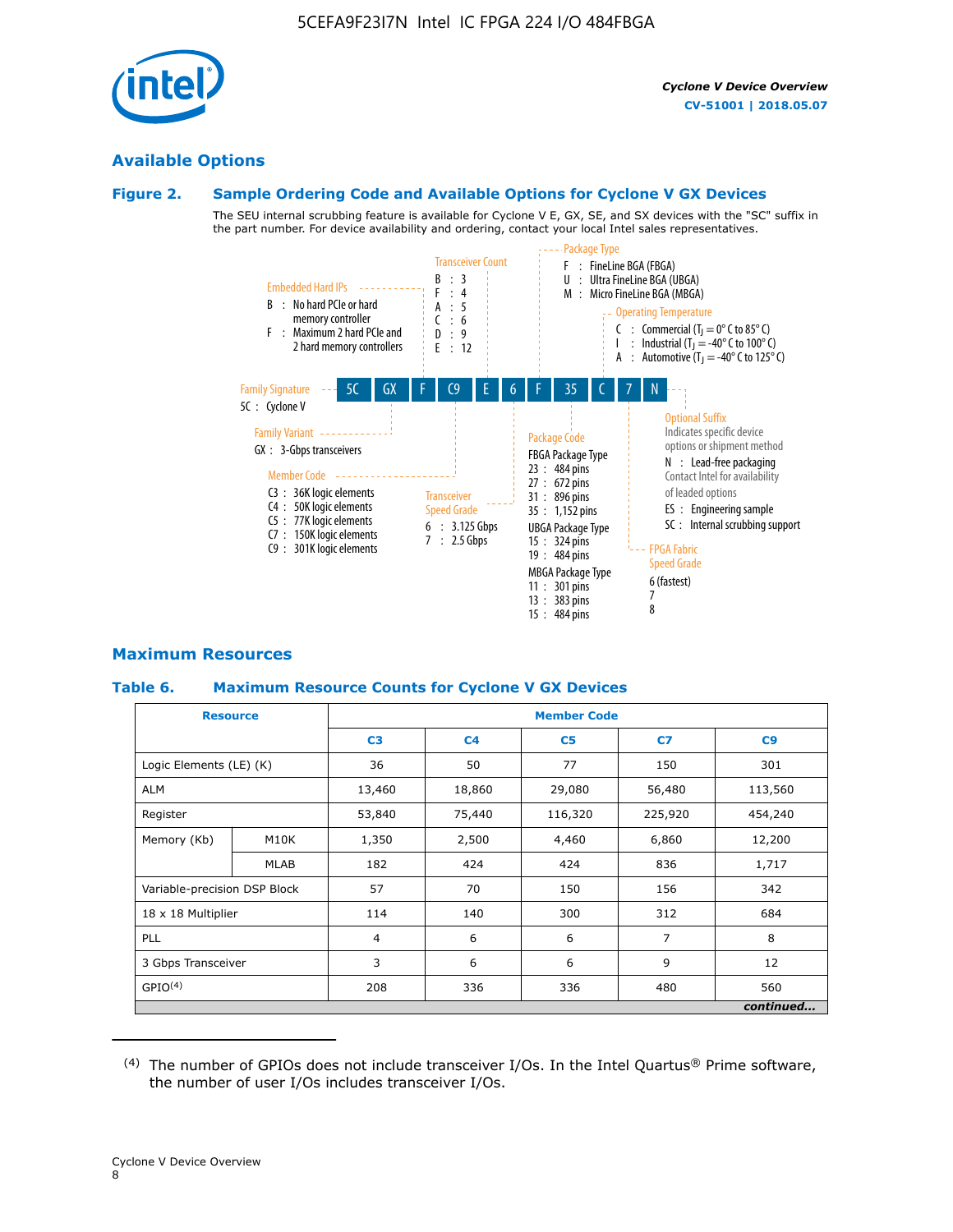

| <b>Resource</b>        |             | <b>Member Code</b> |                |    |     |                |  |  |
|------------------------|-------------|--------------------|----------------|----|-----|----------------|--|--|
|                        |             | C <sub>3</sub>     | C <sub>4</sub> | C5 | C7  | C <sub>9</sub> |  |  |
| <b>LVDS</b>            | Transmitter | 52                 | 84             | 84 | 120 | 140            |  |  |
|                        | Receiver    | 52                 | 84             | 84 | 120 | 140            |  |  |
| PCIe Hard IP Block     |             |                    |                |    |     |                |  |  |
| Hard Memory Controller |             |                    |                |    |     |                |  |  |

## **Related Information**

[True LVDS Buffers in Devices, I/O Features in Cyclone V Devices](https://www.altera.com/documentation/sam1403481100977.html#sam1403480885395) Provides the number of LVDS channels in each device package.

## **Package Plan**

#### **Table 7. Package Plan for Cyclone V GX Devices**

| <b>Member</b><br><b>Code</b> | <b>M301</b><br>$(11$ mm) |             | <b>M383</b><br>(13 mm) |             | M484<br>$(15 \text{ mm})$ |             | <b>U324</b><br>$(15 \text{ mm})$ |             | <b>U484</b><br>$(19$ mm) |             |
|------------------------------|--------------------------|-------------|------------------------|-------------|---------------------------|-------------|----------------------------------|-------------|--------------------------|-------------|
|                              | <b>GPIO</b>              | <b>XCVR</b> | <b>GPIO</b>            | <b>XCVR</b> | <b>GPIO</b>               | <b>XCVR</b> | <b>GPIO</b>                      | <b>XCVR</b> | <b>GPIO</b>              | <b>XCVR</b> |
| C <sub>3</sub>               | -                        |             |                        |             |                           |             | 144                              | 3           | 208                      | 3           |
| C4                           | 129                      | 4           | 175                    | 6           | –                         |             | -                                |             | 224                      | 6           |
| C5                           | 129                      | 4           | 175                    | 6           |                           |             |                                  |             | 224                      | 6           |
| C7                           |                          |             | _                      |             | 240                       | 3           | _                                |             | 240                      | 6           |
| C <sub>9</sub>               |                          |             |                        |             |                           |             |                                  |             | 240                      | 5           |

| <b>Member</b><br><b>Code</b> | <b>F484</b> | $(23$ mm)   | <b>F672</b><br>$(27$ mm $)$ |             | <b>F896</b><br>$(31 \text{ mm})$ |             | F1152<br>$(35 \text{ mm})$ |             |
|------------------------------|-------------|-------------|-----------------------------|-------------|----------------------------------|-------------|----------------------------|-------------|
|                              | <b>GPIO</b> | <b>XCVR</b> | <b>GPIO</b>                 | <b>XCVR</b> | <b>GPIO</b>                      | <b>XCVR</b> | <b>GPIO</b>                | <b>XCVR</b> |
| C <sub>3</sub>               | 208         | 3           |                             |             |                                  |             |                            |             |
| C4                           | 240         | 6           | 336                         | 6           |                                  |             |                            |             |
| C <sub>5</sub>               | 240         | 6           | 336                         | 6           |                                  |             |                            |             |
| C <sub>7</sub>               | 240         | 6           | 336                         | 9           | 480                              | 9           |                            |             |
| C <sub>9</sub>               | 224         | 6           | 336                         | 9           | 480                              | 12          | 560                        | 12          |

## **Cyclone V GT**

This section provides the available options, maximum resource counts, and package plan for the Cyclone V GT devices.

The information in this section is correct at the time of publication. For the latest information and to get more details, refer to the *Product Selector Guide*.

#### **Related Information**

#### [Product Selector Guide](https://www.altera.com/products/product-selector-guide.html)

Provides the latest information about Intel products.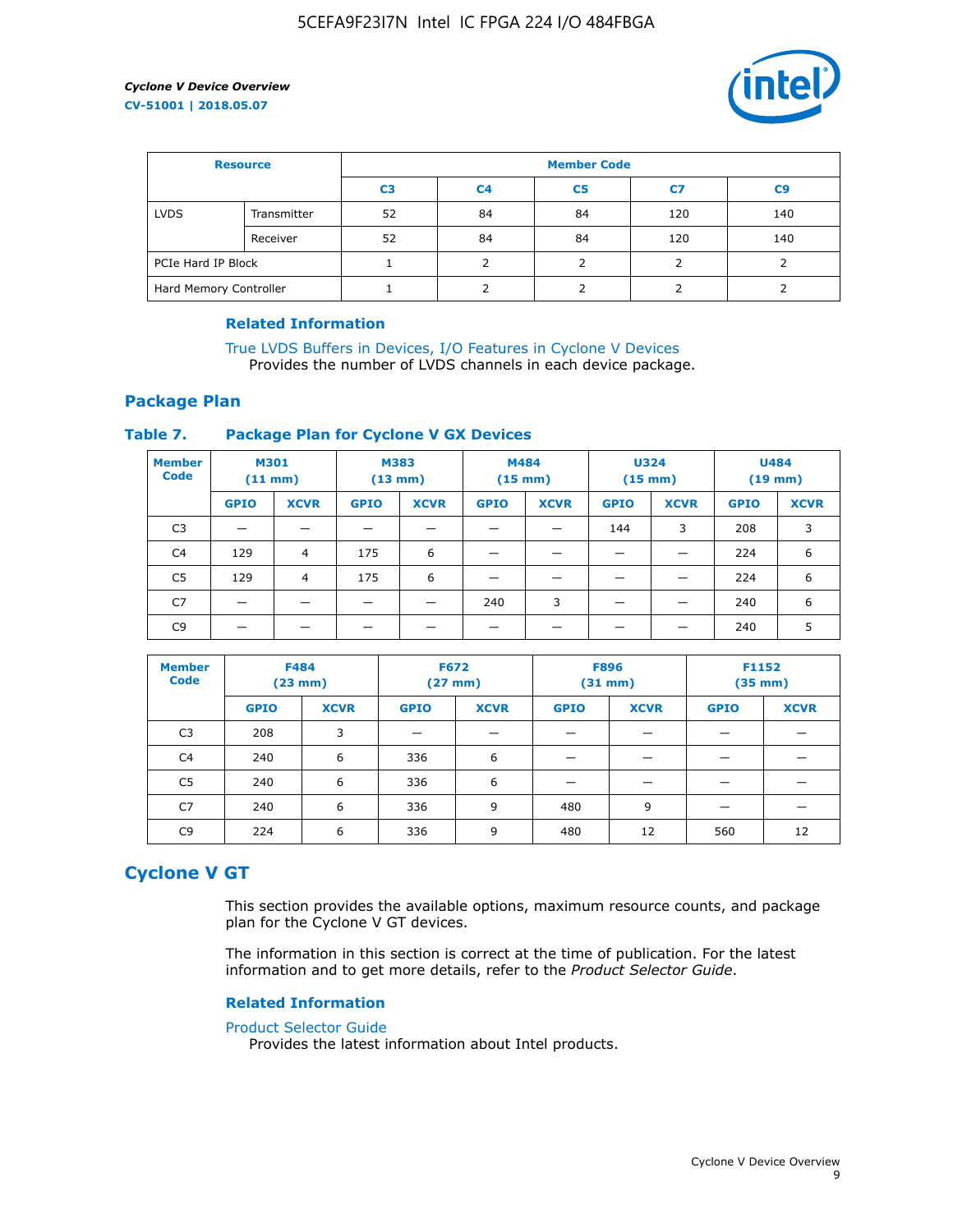

# **Available Options**

# **Figure 3. Sample Ordering Code and Available Options for Cyclone V GT Devices**



# **Maximum Resources**

# **Table 8. Maximum Resource Counts for Cyclone V GT Devices**

|                              | <b>Resource</b> |                | <b>Member Code</b> |                |  |  |  |
|------------------------------|-----------------|----------------|--------------------|----------------|--|--|--|
|                              |                 | D <sub>5</sub> | D7                 | D <sub>9</sub> |  |  |  |
| Logic Elements (LE) (K)      |                 | 77             | 150                | 301            |  |  |  |
| <b>ALM</b>                   |                 | 29,080         | 56,480             | 113,560        |  |  |  |
| Register                     |                 | 116,320        | 225,920            | 454,240        |  |  |  |
| Memory (Kb)                  | M10K            | 4,460          | 6,860              | 12,200         |  |  |  |
|                              | MLAB            | 424            | 836                | 1,717          |  |  |  |
| Variable-precision DSP Block |                 | 150            | 156                | 342            |  |  |  |
| 18 x 18 Multiplier           |                 | 300            | 312                | 684            |  |  |  |
| PLL                          |                 | 6              | 7                  | 8              |  |  |  |
| 6 Gbps Transceiver           |                 | 6              | 9                  | 12             |  |  |  |
| GPIO <sup>(5)</sup>          |                 | 336            | 480                | 560            |  |  |  |
| <b>LVDS</b>                  | Transmitter     | 84             | 120                | 140            |  |  |  |
|                              |                 |                |                    | continued      |  |  |  |

<sup>(5)</sup> The number of GPIOs does not include transceiver I/Os. In the Intel Quartus Prime software, the number of user I/Os includes transceiver I/Os.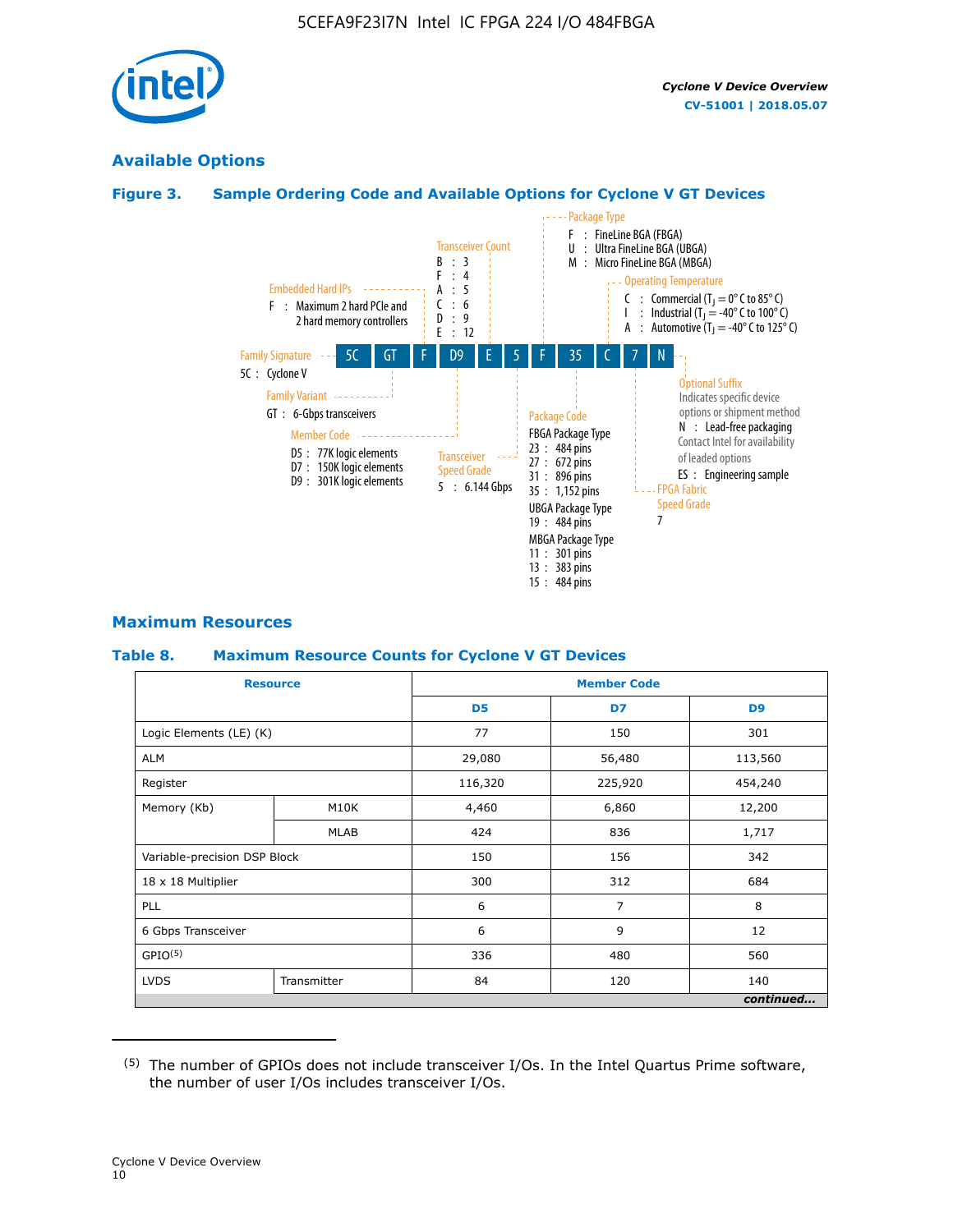

| <b>Resource</b>        |          | <b>Member Code</b> |     |     |  |  |
|------------------------|----------|--------------------|-----|-----|--|--|
|                        |          | D5                 | D7  | D9  |  |  |
|                        | Receiver | 84                 | 120 | 140 |  |  |
| PCIe Hard IP Block     |          |                    |     |     |  |  |
| Hard Memory Controller |          |                    |     |     |  |  |

## **Related Information**

[True LVDS Buffers in Devices, I/O Features in Cyclone V Devices](https://www.altera.com/documentation/sam1403481100977.html#sam1403480885395) Provides the number of LVDS channels in each device package.

# **Package Plan**

## **Table 9. Package Plan for Cyclone V GT Devices**

Transceiver counts shown are for transceiver ≤5 Gbps . 6 Gbps transceiver channel count support depends on the package and channel usage. For more information about the 6 Gbps transceiver channel count, refer to the *Cyclone V Device Handbook Volume 2: Transceivers*.

| <b>Member</b><br><b>Code</b> | <b>M301</b><br>(11 mm) |             | M383<br>(13 mm) |             | M484<br>$(15 \text{ mm})$ |             | <b>U484</b><br>$(19$ mm) |             |
|------------------------------|------------------------|-------------|-----------------|-------------|---------------------------|-------------|--------------------------|-------------|
|                              | <b>GPIO</b>            | <b>XCVR</b> | <b>GPIO</b>     | <b>XCVR</b> | <b>GPIO</b>               | <b>XCVR</b> | <b>GPIO</b>              | <b>XCVR</b> |
| D5                           | 129                    | 4           | 175             | 6           | -                         |             | 224                      | 6           |
| D7                           |                        |             |                 |             | 240                       | 3           | 240                      | 6           |
| D <sub>9</sub>               | -                      |             |                 |             | _                         |             | 240                      | 5           |

| <b>Member</b><br><b>Code</b> | <b>F484</b><br>$(23 \text{ mm})$ |             | <b>F672</b><br>$(27$ mm $)$ |             | <b>F896</b><br>$(31$ mm $)$ |             | F1152<br>$(35$ mm $)$ |             |
|------------------------------|----------------------------------|-------------|-----------------------------|-------------|-----------------------------|-------------|-----------------------|-------------|
|                              | <b>GPIO</b>                      | <b>XCVR</b> | <b>GPIO</b>                 | <b>XCVR</b> | <b>GPIO</b>                 | <b>XCVR</b> | <b>GPIO</b>           | <b>XCVR</b> |
| D <sub>5</sub>               | 240                              | 6           | 336                         | 6           | -                           |             |                       |             |
| D7                           | 240                              | 6           | 336                         | q(6)        | 480                         | q(6)        | -                     | _           |
| D <sub>9</sub>               | 224                              | 6           | 336                         | q(6)        | 480                         | 12(7)       | 560                   | 12(7)       |

## **Related Information**

[6.144-Gbps Support Capability in Cyclone V GT Devices, Cyclone V Device Handbook](https://www.altera.com/documentation/nik1409855456781.html#nik1409855410757) [Volume 2: Transceivers](https://www.altera.com/documentation/nik1409855456781.html#nik1409855410757)

Provides more information about 6 Gbps transceiver channel count.

<sup>(6)</sup> If you require CPRI (at 6.144 Gbps) and PCIe Gen2 transmit jitter compliance, Intel recommends that you use only up to three full-duplex transceiver channels for CPRI, and up to six full-duplex channels for PCIe Gen2. The CMU channels are not considered full-duplex channels.

 $(7)$  If you require CPRI (at 6.144 Gbps) and PCIe Gen2 transmit jitter compliance, Intel recommends that you use only up to three full-duplex transceiver channels for CPRI, and up to eight full-duplex channels for PCIe Gen2. The CMU channels are not considered full-duplex channels.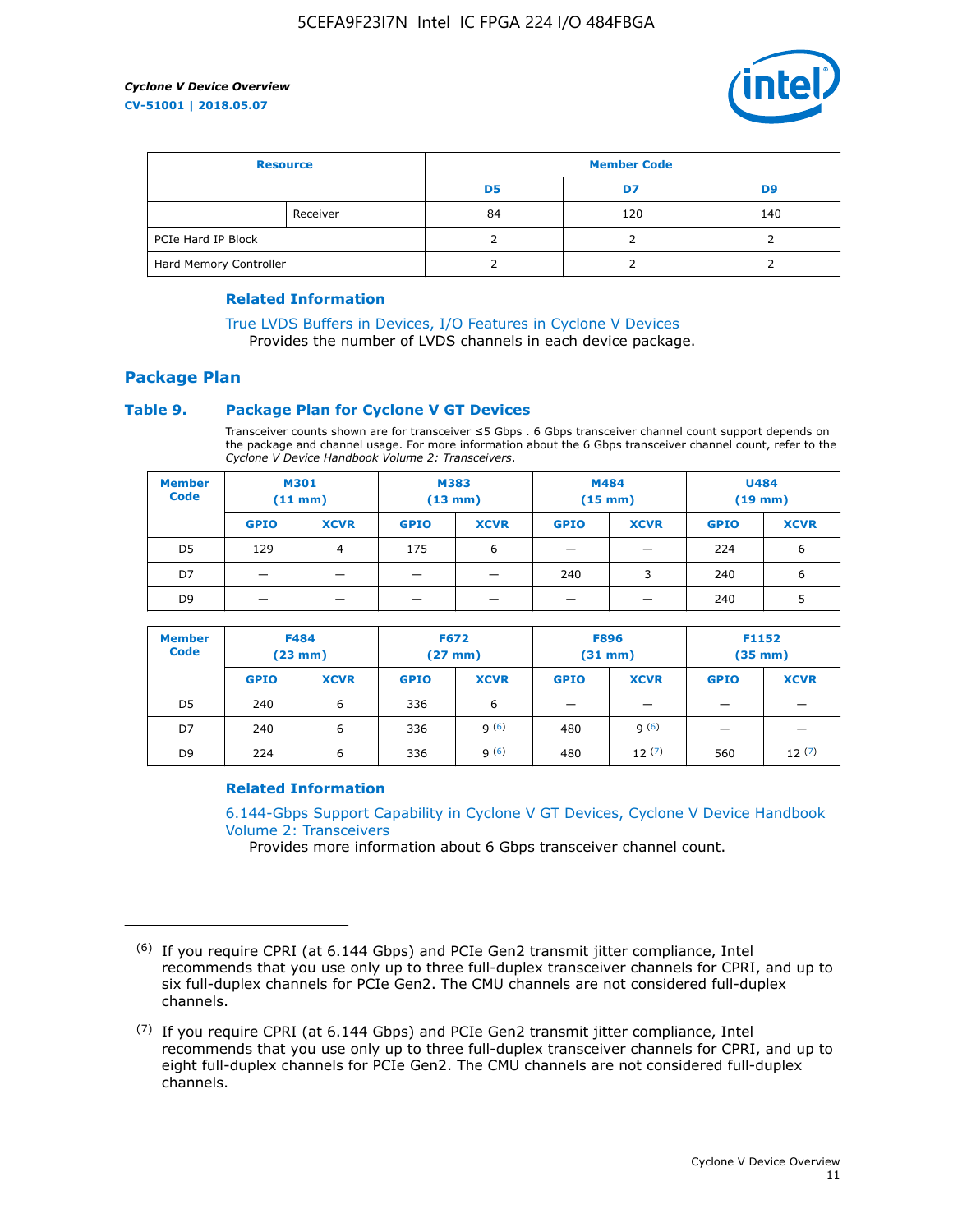

# **Cyclone V SE**

This section provides the available options, maximum resource counts, and package plan for the Cyclone V SE devices.

The information in this section is correct at the time of publication. For the latest information and to get more details, refer to the *Product Selector Guide*.

#### **Related Information**

#### [Product Selector Guide](https://www.altera.com/products/product-selector-guide.html)

Provides the latest information about Intel products.

## **Available Options**

#### **Figure 4. Sample Ordering Code and Available Options for Cyclone V SE Devices**

The SEU internal scrubbing feature is available for Cyclone V E, GX, SE, and SX devices with the "SC" suffix in the part number. For device availability and ordering, contact your local Intel sales representatives.

Cyclone V SE and SX low-power devices (L power option) offer 30% static power reduction for devices with 25K LE and 40K LE, and 20% static power reduction for devices with 85K LE and 110K LE.

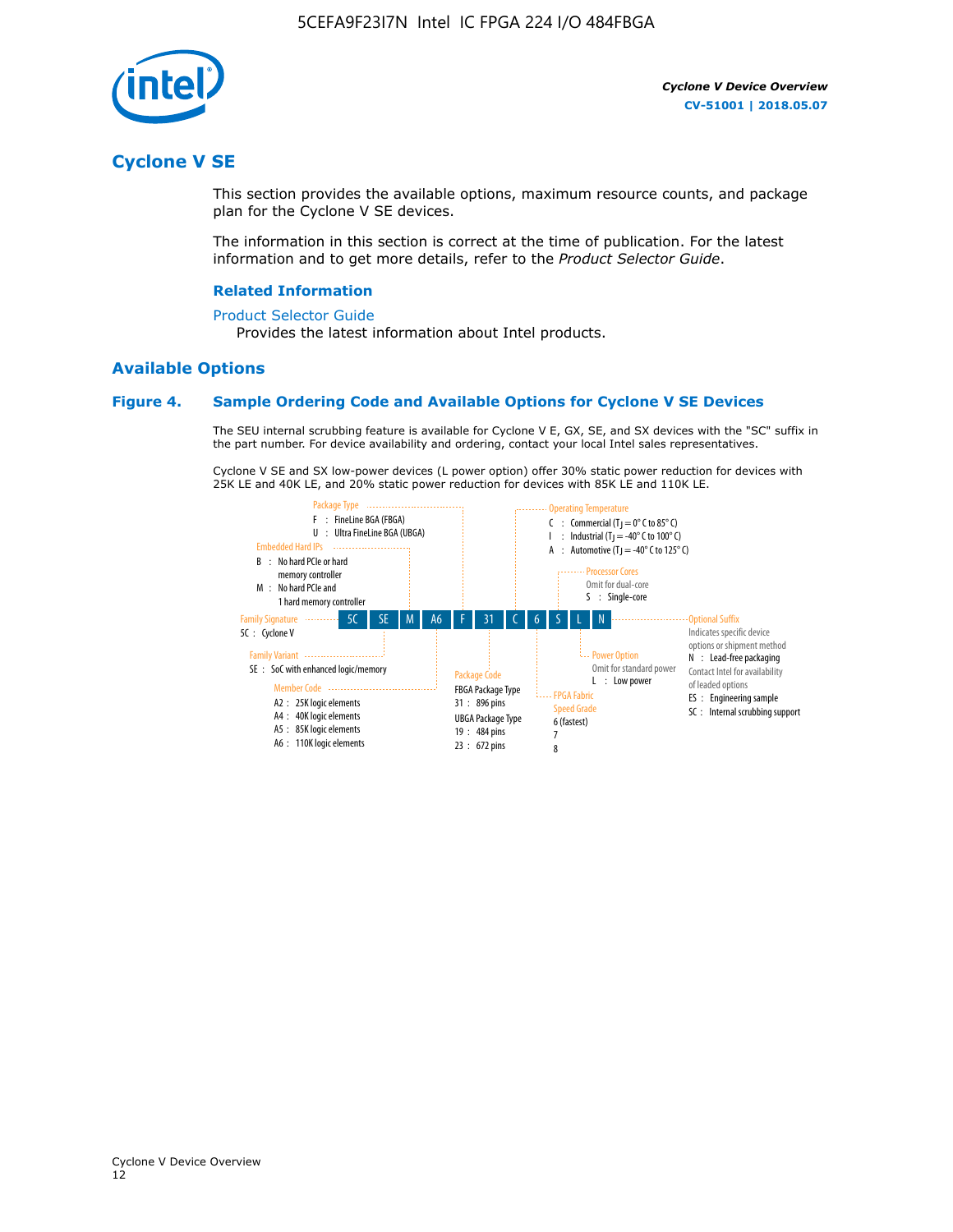

## **Maximum Resources**

#### **Table 10. Maximum Resource Counts for Cyclone V SE Devices**

|                                | <b>Resource</b>   | <b>Member Code</b>       |                          |                      |                      |  |
|--------------------------------|-------------------|--------------------------|--------------------------|----------------------|----------------------|--|
|                                |                   | A2                       | A4                       | <b>A5</b>            | A6                   |  |
| Logic Elements (LE) (K)        |                   | 25                       | 40                       | 85                   | 110                  |  |
| <b>ALM</b>                     |                   | 9,430                    | 15,880                   | 32,070               | 41,910               |  |
| Register                       |                   | 37,736                   | 60,376                   | 128,300              | 166,036              |  |
| Memory (Kb)                    | M <sub>10</sub> K | 1,400                    | 2,700                    | 3,970                | 5,570                |  |
|                                | <b>MLAB</b>       | 138                      | 231                      | 480                  | 621                  |  |
| Variable-precision DSP Block   |                   | 36                       | 84                       | 87                   | 112                  |  |
| 18 x 18 Multiplier             |                   | 72                       | 168                      | 174                  | 224                  |  |
| <b>FPGA PLL</b>                |                   | 5                        | 5                        | 6                    | 6                    |  |
| <b>HPS PLL</b>                 |                   | 3                        | 3                        | 3                    | 3                    |  |
| <b>FPGA GPIO</b>               |                   | 145                      | 145                      | 288                  | 288                  |  |
| HPS I/O                        |                   | 181                      | 181                      | 181                  | 181                  |  |
| <b>LVDS</b>                    | Transmitter       | 32                       | 32                       | 72                   | 72                   |  |
|                                | Receiver          | 37                       | 37                       | 72                   | 72                   |  |
| FPGA Hard Memory Controller    |                   | 1                        | $\mathbf{1}$             | $\mathbf{1}$         | $\mathbf{1}$         |  |
| HPS Hard Memory Controller     |                   | $\mathbf{1}$             | $\mathbf{1}$             | $\mathbf{1}$         | $\mathbf{1}$         |  |
| Arm Cortex-A9 MPCore Processor |                   | Single- or dual-<br>core | Single- or dual-<br>core | Single- or dual-core | Single- or dual-core |  |

## **Related Information**

[True LVDS Buffers in Devices, I/O Features in Cyclone V Devices](https://www.altera.com/documentation/sam1403481100977.html#sam1403480885395) Provides the number of LVDS channels in each device package.

## **Package Plan**

#### **Table 11. Package Plan for Cyclone V SE Devices**

The HPS I/O counts are the number of I/Os in the HPS and does not correlate with the number of HPS-specific I/O pins in the FPGA. Each HPS-specific pin in the FPGA may be mapped to several HPS I/Os.

| <b>Member Code</b> | <b>U484</b><br>$(19$ mm) |           | U672<br>(23 mm)  |           | <b>F896</b><br>$(31$ mm $)$ |         |
|--------------------|--------------------------|-----------|------------------|-----------|-----------------------------|---------|
|                    | <b>FPGA GPIO</b>         | HPS $I/O$ | <b>FPGA GPIO</b> | HPS $I/O$ | <b>FPGA GPIO</b>            | HPS I/O |
| A <sub>2</sub>     | 66                       | 151       | 145              | 181       |                             |         |
| A4                 | 66                       | 151       | 145              | 181       |                             |         |
| A <sub>5</sub>     | 66                       | 151       | 145              | 181       | 288                         | 181     |
| A6                 | 66                       | 151       | 145              | 181       | 288                         | 181     |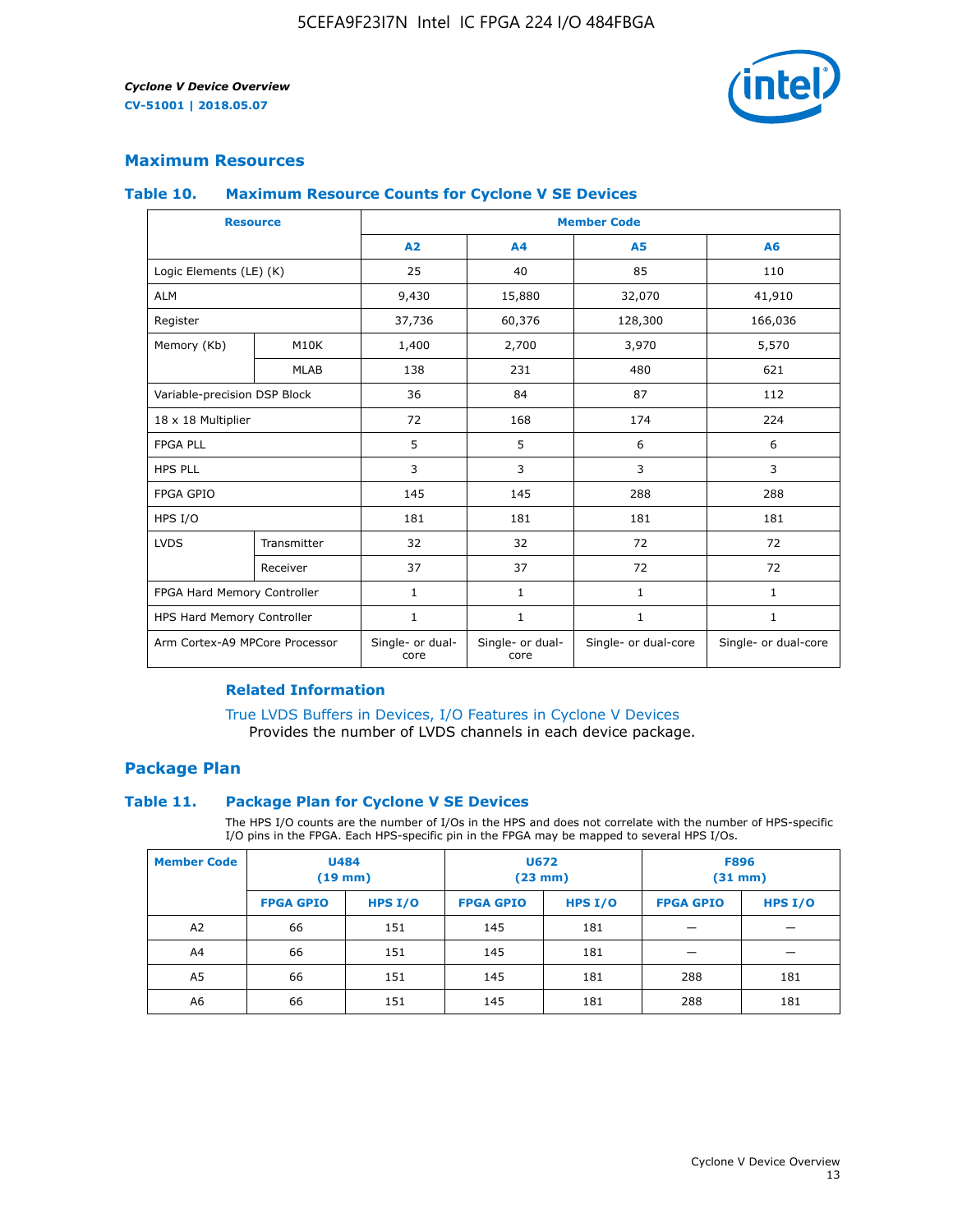

# **Cyclone V SX**

This section provides the available options, maximum resource counts, and package plan for the Cyclone V SX devices.

The information in this section is correct at the time of publication. For the latest information and to get more details, refer to the *Product Selector Guide*.

#### **Related Information**

#### [Product Selector Guide](https://www.altera.com/products/product-selector-guide.html)

Provides the latest information about Intel products.

## **Available Options**

## **Figure 5. Sample Ordering Code and Available Options for Cyclone V SX Devices**

The SEU internal scrubbing feature is available for Cyclone V E, GX, SE, and SX devices with the "SC" suffix in the part number. For device availability and ordering, contact your local Intel sales representatives.

Cyclone V SE and SX low-power devices (L power option) offer 30% static power reduction for devices with 25K LE and 40K LE, and 20% static power reduction for devices with 85K LE and 110K LE.



## **Maximum Resources**

## **Table 12. Maximum Resource Counts for Cyclone V SX Devices**

|                              | <b>Resource</b> | <b>Member Code</b> |                |                |           |  |
|------------------------------|-----------------|--------------------|----------------|----------------|-----------|--|
|                              |                 | C <sub>2</sub>     | C <sub>4</sub> | C <sub>5</sub> | C6        |  |
| Logic Elements (LE) (K)      |                 | 25                 | 40             | 85             | 110       |  |
| <b>ALM</b>                   |                 | 9,430              | 15,880         | 32,070         | 41,910    |  |
| Register                     |                 | 37,736             | 60,376         | 128,300        | 166,036   |  |
| Memory (Kb)                  | M10K            | 1,400              | 2,700          | 3,970          | 5,570     |  |
|                              | <b>MLAB</b>     | 138                | 231            | 480            | 621       |  |
| Variable-precision DSP Block |                 | 36                 | 84             | 87             | 112       |  |
| 18 x 18 Multiplier           |                 | 72                 | 168            | 174            | 224       |  |
| <b>FPGA PLL</b>              |                 | 5                  | 5              | 6              | 6         |  |
|                              |                 |                    |                |                | continued |  |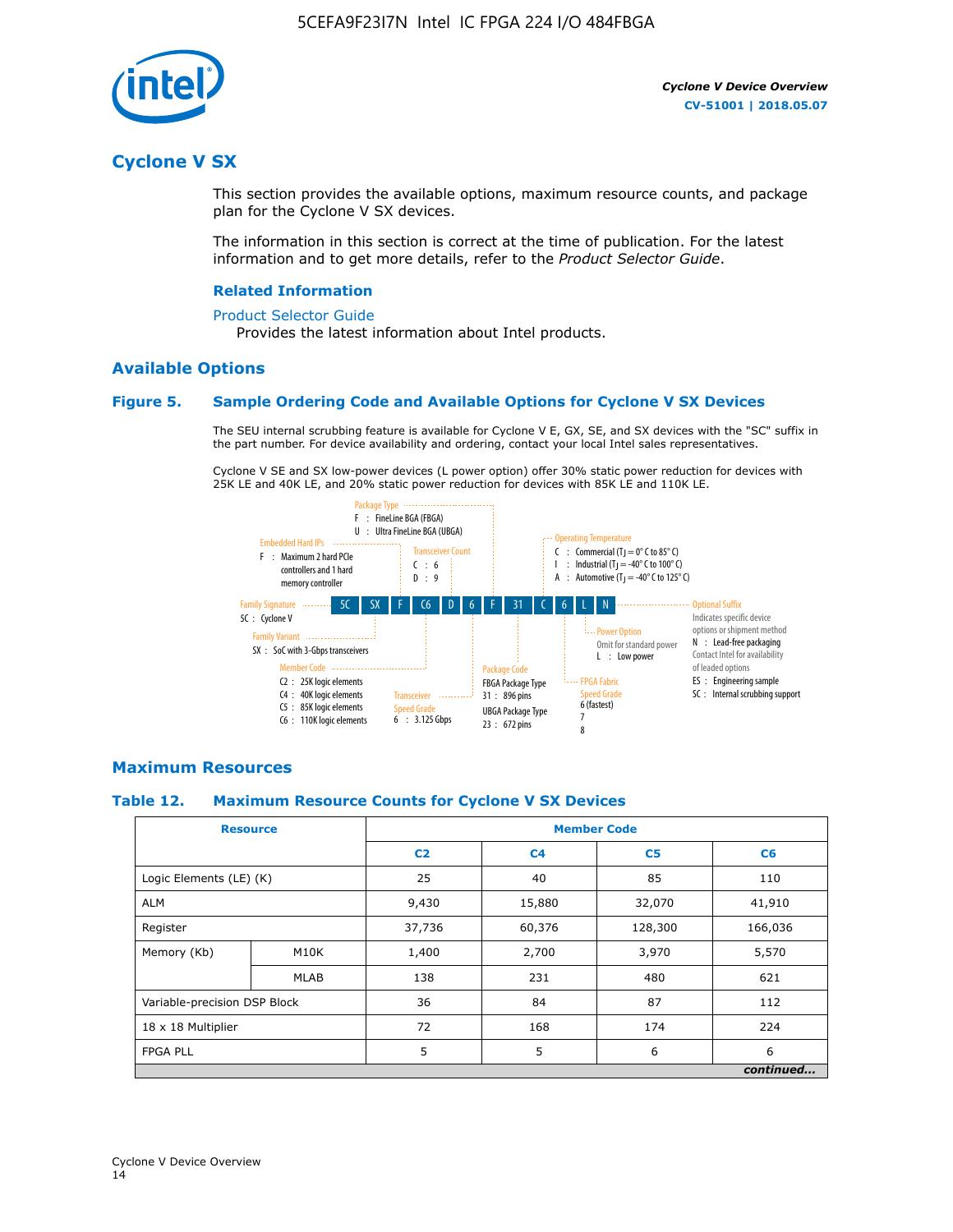

| <b>Resource</b>                |             | <b>Member Code</b> |                |                |           |  |  |
|--------------------------------|-------------|--------------------|----------------|----------------|-----------|--|--|
|                                |             | C <sub>2</sub>     | C <sub>4</sub> | C <sub>5</sub> | C6        |  |  |
| <b>HPS PLL</b>                 |             | 3                  | 3              | 3              | 3         |  |  |
| 3 Gbps Transceiver             |             | 6                  | 6              | 9              | 9         |  |  |
| FPGA GPIO $(8)$                |             | 145                | 145            | 288            | 288       |  |  |
| HPS I/O                        |             | 181                | 181            | 181            | 181       |  |  |
| <b>LVDS</b>                    | Transmitter | 32                 | 32             | 72             | 72        |  |  |
|                                | Receiver    | 37                 | 37             | 72             | 72        |  |  |
| PCIe Hard IP Block             |             | $\overline{2}$     | $\overline{2}$ | 2(9)           | 2(9)      |  |  |
| FPGA Hard Memory Controller    |             | 1                  | $\mathbf{1}$   | 1              | 1         |  |  |
| HPS Hard Memory Controller     |             | 1                  | 1              | $\mathbf{1}$   | 1         |  |  |
| Arm Cortex-A9 MPCore Processor |             | Dual-core          | Dual-core      | Dual-core      | Dual-core |  |  |

#### **Related Information**

[True LVDS Buffers in Devices, I/O Features in Cyclone V Devices](https://www.altera.com/documentation/sam1403481100977.html#sam1403480885395) Provides the number of LVDS channels in each device package.

## **Package Plan**

#### **Table 13. Package Plan for Cyclone V SX Devices**

The HPS I/O counts are the number of I/Os in the HPS and does not correlate with the number of HPS-specific I/O pins in the FPGA. Each HPS-specific pin in the FPGA may be mapped to several HPS I/Os.

| <b>Member Code</b> | U672<br>(23 mm)  |           | <b>F896</b><br>$(31$ mm $)$ |                  |           |             |
|--------------------|------------------|-----------|-----------------------------|------------------|-----------|-------------|
|                    | <b>FPGA GPIO</b> | HPS $I/O$ | <b>XCVR</b>                 | <b>FPGA GPIO</b> | HPS $I/O$ | <b>XCVR</b> |
| C <sub>2</sub>     | 145              | 181       | 6                           |                  |           |             |
| C <sub>4</sub>     | 145              | 181       | 6                           |                  |           |             |
| C5                 | 145              | 181       | 6                           | 288              | 181       | 9           |
| C6                 | 145              | 181       | 6                           | 288              | 181       | 9           |

# **Cyclone V ST**

This section provides the available options, maximum resource counts, and package plan for the Cyclone V ST devices.

The information in this section is correct at the time of publication. For the latest information and to get more details, refer to the *Product Selector Guide*.

 $(8)$  The number of GPIOs does not include transceiver I/Os. In the Intel Quartus Prime software, the number of user I/Os includes transceiver I/Os.

<sup>(9)</sup> 1 PCIe Hard IP Block in U672 package.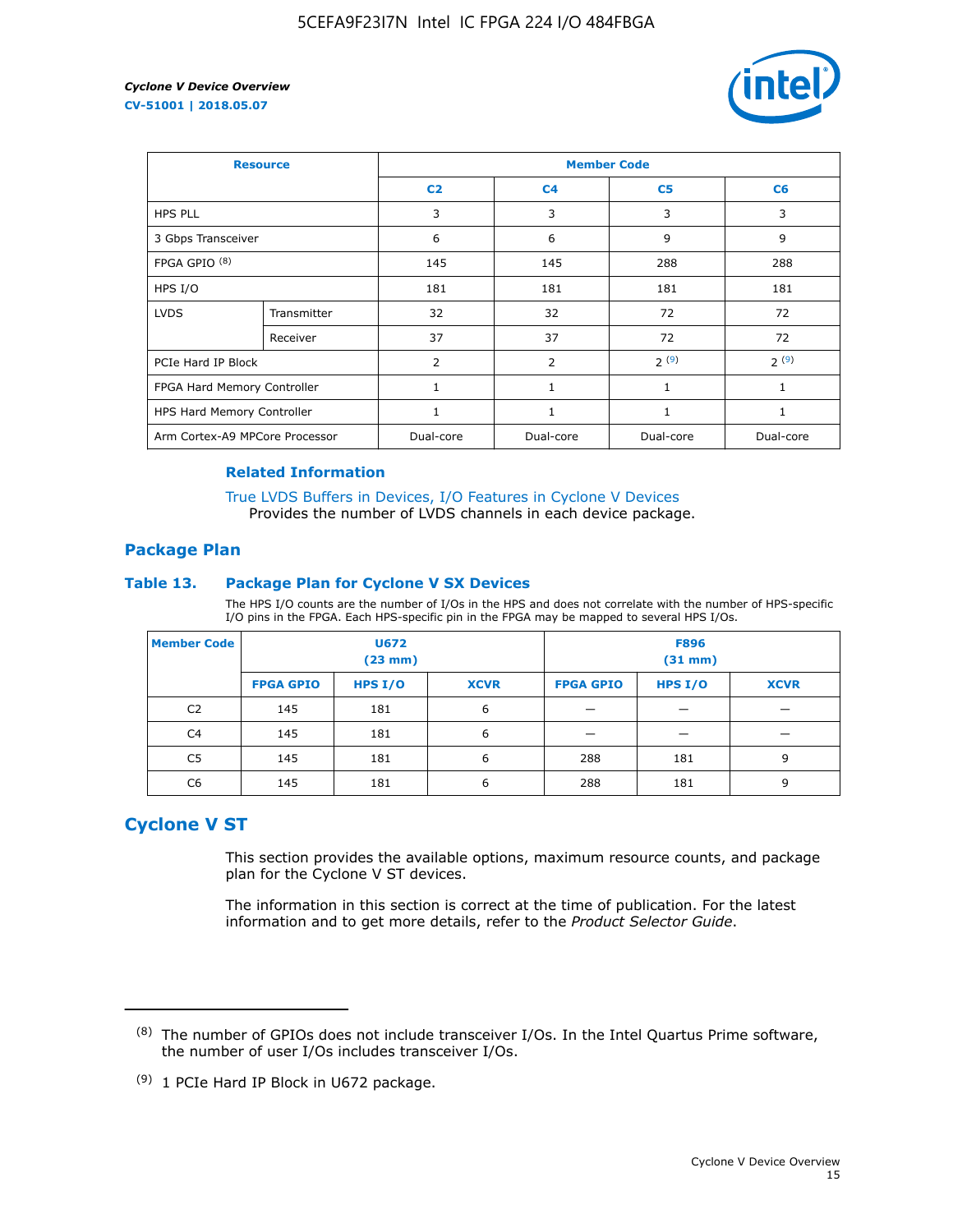

## **Related Information**

[Product Selector Guide](https://www.altera.com/products/product-selector-guide.html) Provides the latest information about Intel products.

## **Available Options**

## **Figure 6. Sample Ordering Code and Available Options for Cyclone V ST Devices**



## **Maximum Resources**

#### **Table 14. Maximum Resource Counts for Cyclone V ST Devices**

| <b>Resource</b>              |             |                | <b>Member Code</b> |
|------------------------------|-------------|----------------|--------------------|
|                              |             | D <sub>5</sub> | D <sub>6</sub>     |
| Logic Elements (LE) (K)      |             | 85             | 110                |
| <b>ALM</b>                   |             | 32,070         | 41,910             |
| Register                     |             | 128,300        | 166,036            |
| Memory (Kb)                  | M10K        | 3,970          | 5,570              |
|                              | <b>MLAB</b> | 480            | 621                |
| Variable-precision DSP Block |             | 87             | 112                |
| 18 x 18 Multiplier           |             | 174            | 224                |
| <b>FPGA PLL</b>              |             | 6              | 6                  |
| <b>HPS PLL</b>               |             | 3              | 3                  |
| 6.144 Gbps Transceiver       |             | 9              | 9                  |
| FPGA GPIO(10)                |             | 288            | 288                |
| HPS I/O                      |             | 181            | 181                |
| <b>LVDS</b>                  | Transmitter |                | 72                 |
|                              |             |                | continued          |

<sup>(10)</sup> The number of GPIOs does not include transceiver I/Os. In the Intel Quartus Prime software, the number of user I/Os includes transceiver I/Os.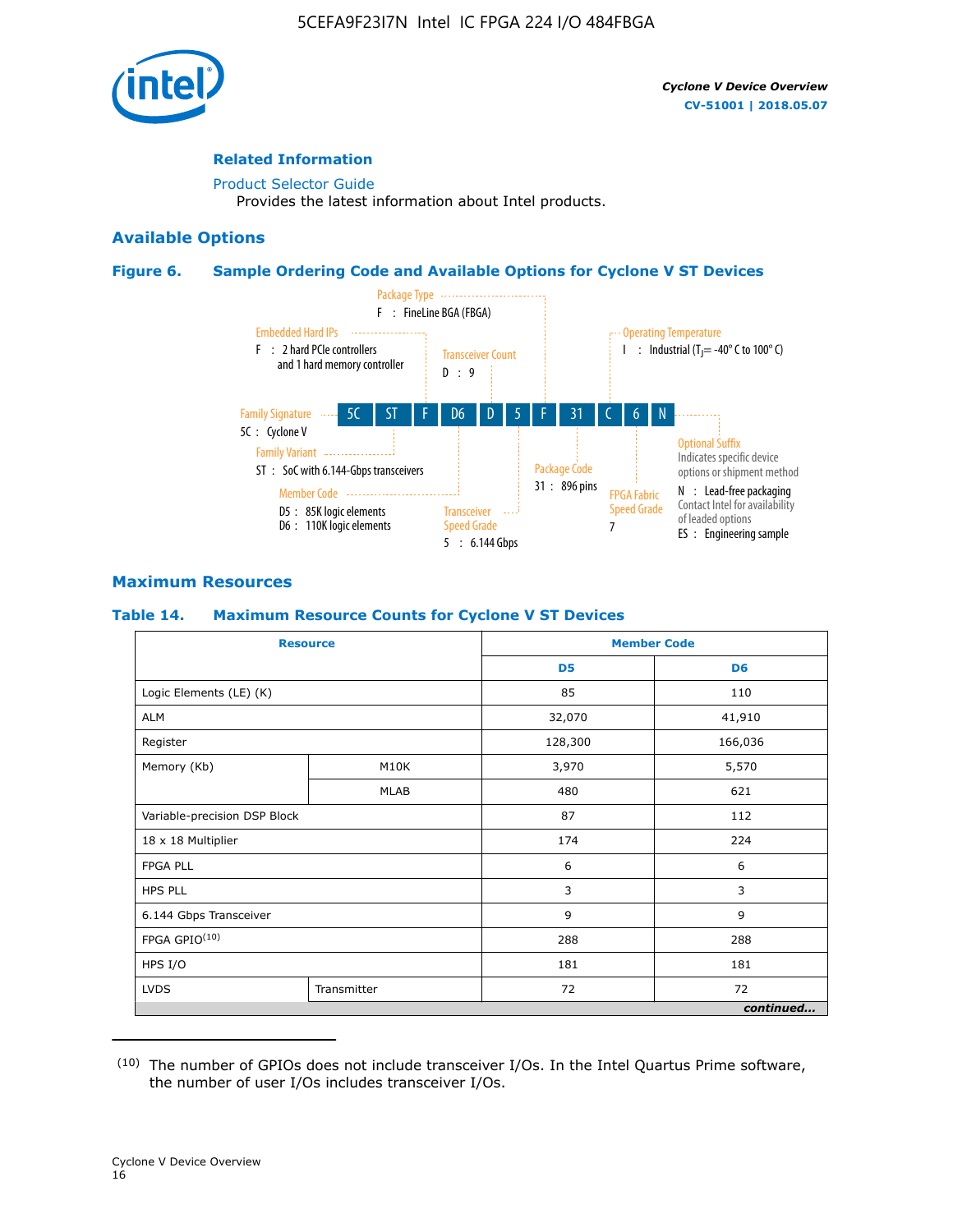

| <b>Resource</b>                |          | <b>Member Code</b> |                |  |
|--------------------------------|----------|--------------------|----------------|--|
|                                |          | D <sub>5</sub>     | D <sub>6</sub> |  |
|                                | Receiver | 72                 | 72             |  |
| PCIe Hard IP Block             |          |                    |                |  |
| FPGA Hard Memory Controller    |          |                    |                |  |
| HPS Hard Memory Controller     |          |                    |                |  |
| Arm Cortex-A9 MPCore Processor |          | Dual-core          | Dual-core      |  |

#### **Related Information**

# [True LVDS Buffers in Devices, I/O Features in Cyclone V Devices](https://www.altera.com/documentation/sam1403481100977.html#sam1403480885395)

Provides the number of LVDS channels in each device package.

## **Package Plan**

#### **Table 15. Package Plan for Cyclone V ST Devices**

- The HPS I/O counts are the number of I/Os in the HPS and does not correlate with the number of HPSspecific I/O pins in the FPGA. Each HPS-specific pin in the FPGA may be mapped to several HPS I/Os.
- Transceiver counts shown are for transceiver ≤5 Gbps . 6 Gbps transceiver channel count support depends on the package and channel usage. For more information about the 6 Gbps transceiver channel count, refer to the *Cyclone V Device Handbook Volume 2: Transceivers*.

| <b>Member Code</b> | <b>F896</b><br>$(31$ mm $)$ |           |             |  |  |
|--------------------|-----------------------------|-----------|-------------|--|--|
|                    | <b>FPGA GPIO</b>            | HPS $I/O$ | <b>XCVR</b> |  |  |
| D <sub>5</sub>     | 288                         | 181       | 9(11)       |  |  |
| D <sub>6</sub>     | 288                         | 181       | q(11)       |  |  |

## **Related Information**

[6.144-Gbps Support Capability in Cyclone V GT Devices, Cyclone V Device Handbook](https://www.altera.com/documentation/nik1409855456781.html#nik1409855410757) [Volume 2: Transceivers](https://www.altera.com/documentation/nik1409855456781.html#nik1409855410757)

Provides more information about 6 Gbps transceiver channel count.

<sup>(11)</sup> If you require CPRI (at 4.9152 Gbps) and PCIe Gen2 transmit jitter compliance, Intel recommends that you use only up to seven full-duplex transceiver channels for CPRI, and up to six full-duplex channels for PCIe Gen2. The CMU channels are not considered full-duplex channels.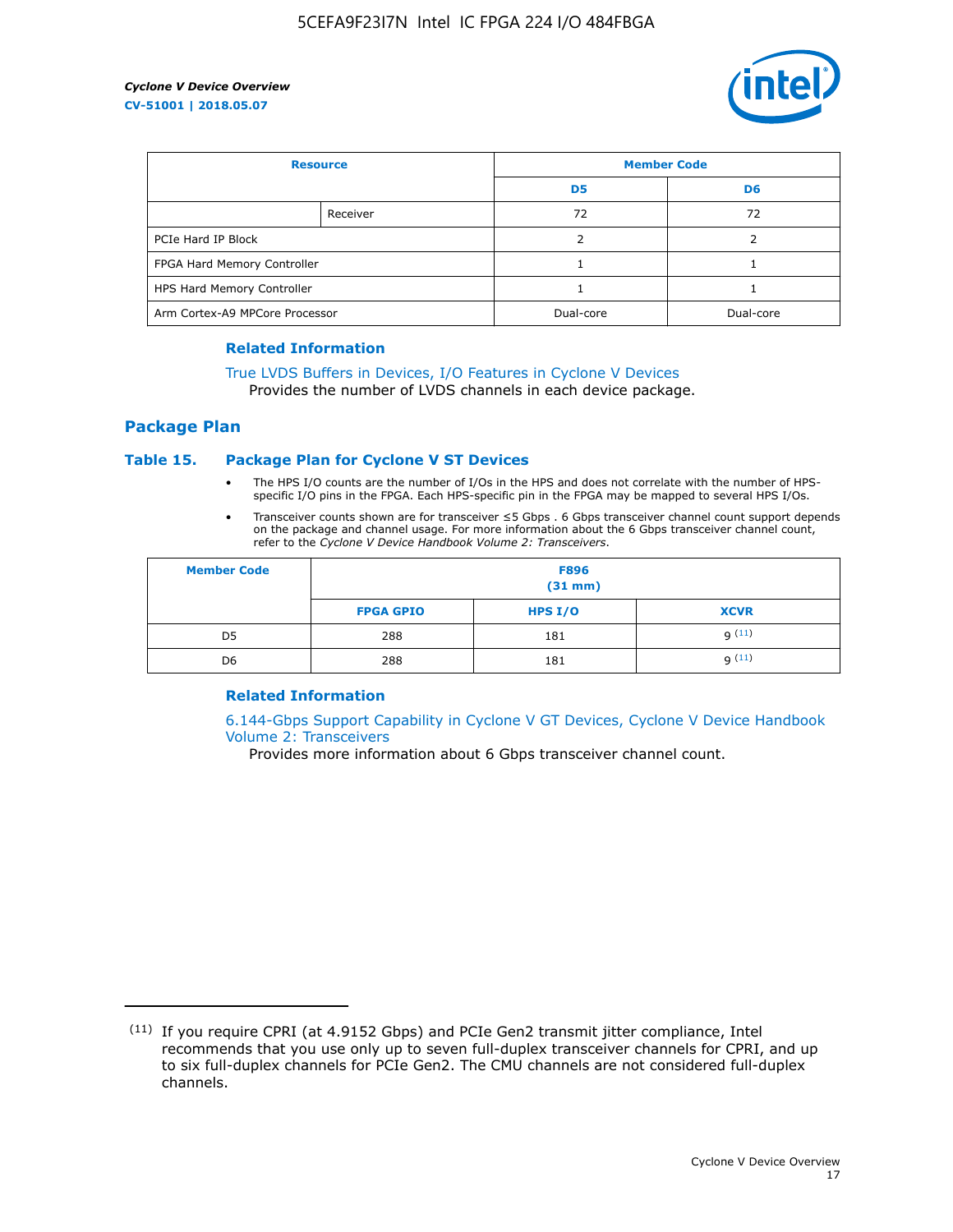

# **I/O Vertical Migration for Cyclone V Devices**

## **Figure 7. Vertical Migration Capability Across Cyclone V Device Packages and Densities**

The arrows indicate the vertical migration paths. The devices included in each vertical migration path are shaded. You can also migrate your design across device densities in the same package option if the devices have the same dedicated pins, configuration pins, and power pins.



You can achieve the vertical migration shaded in red if you use only up to 175 GPIOs for the M383 package, and 138 GPIOs for the U672 package. These migration paths are not shown in the Intel Quartus Prime software Pin Migration View.

*Note:* To verify the pin migration compatibility, use the Pin Migration View window in the Intel Quartus Prime software Pin Planner.

# **Adaptive Logic Module**

Cyclone V devices use a 28 nm ALM as the basic building block of the logic fabric.

The ALM, as shown in following figure, uses an 8-input fracturable look-up table (LUT) with four dedicated registers to help improve timing closure in register-rich designs and achieve an even higher design packing capability than previous generations.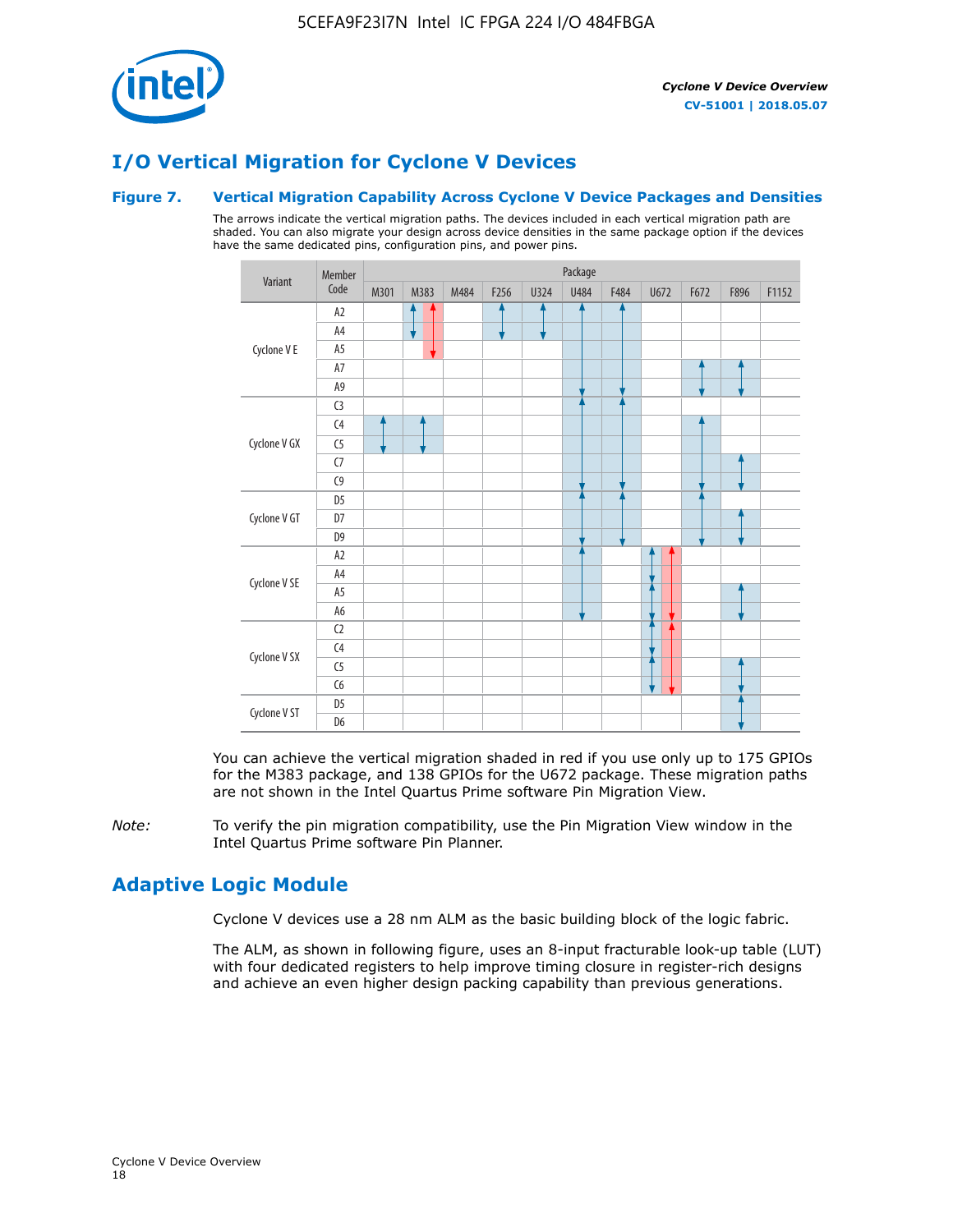

#### **Figure 8. ALM for Cyclone V Devices**



You can configure up to 25% of the ALMs in the Cyclone V devices as distributed memory using MLABs.

#### **Related Information**

Embedded Memory Capacity in Cyclone V Devices on page 21 Lists the embedded memory capacity for each device.

# **Variable-Precision DSP Block**

Cyclone V devices feature a variable-precision DSP block that supports these features:

- Configurable to support signal processing precisions ranging from  $9 \times 9$ ,  $18 \times 18$ and 27 x 27 bits natively
- A 64-bit accumulator
- A hard preadder that is available in both 18- and 27-bit modes
- Cascaded output adders for efficient systolic finite impulse response (FIR) filters
- Internal coefficient register banks, 8 deep, for each multiplier in 18- or 27-bit mode
- Fully independent multiplier operation
- A second accumulator feedback register to accommodate complex multiplyaccumulate functions
- Fully independent Efficient support for single-precision floating point arithmetic
- The inferability of all modes by the Intel Quartus Prime design software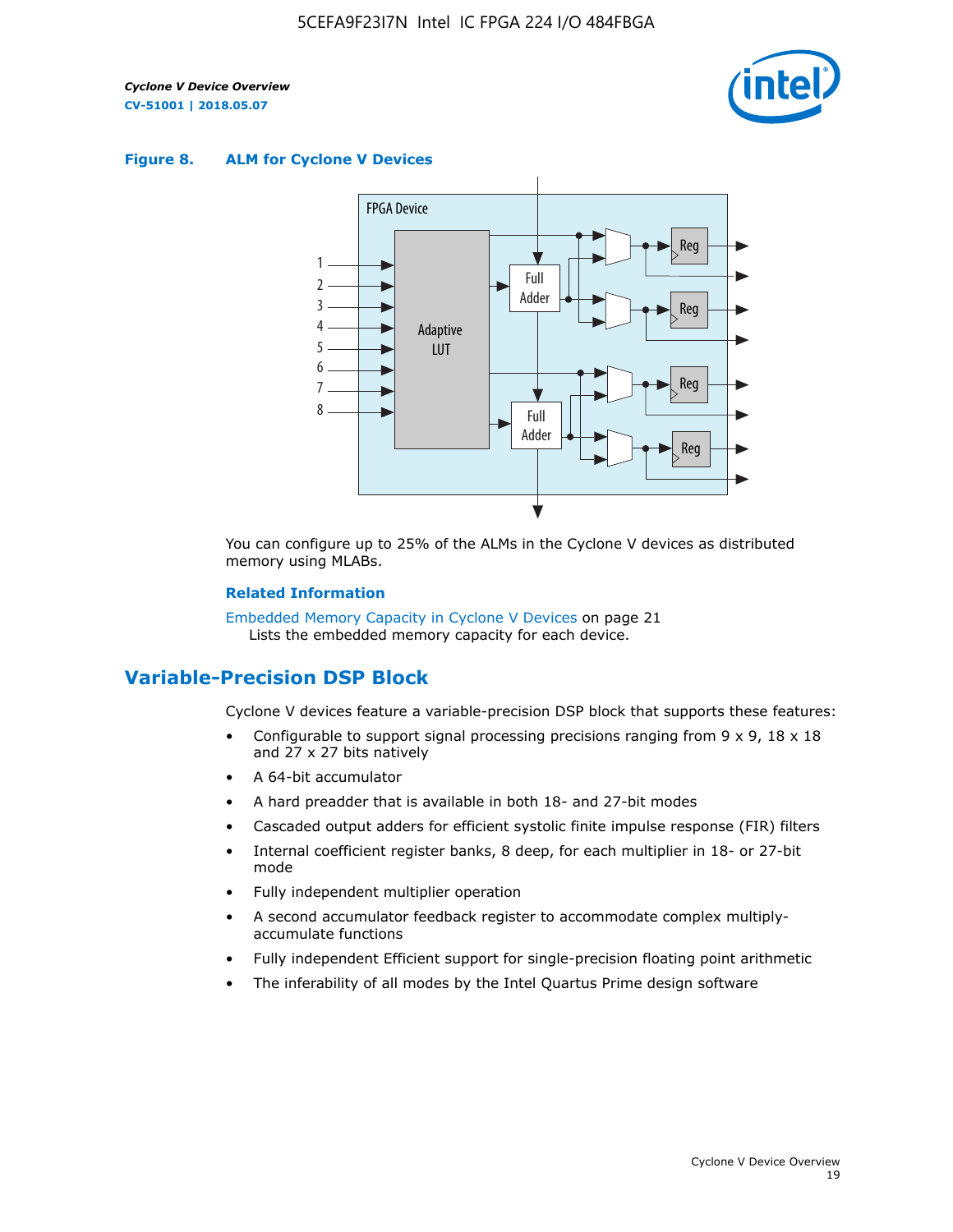

## **Table 16. Variable-Precision DSP Block Configurations for Cyclone V Devices**

| <b>Usage Example</b>                                       | <b>Multiplier Size (Bit)</b> | <b>DSP Block Resource</b> |
|------------------------------------------------------------|------------------------------|---------------------------|
| Low precision fixed point for video<br>applications        | Three $9 \times 9$           |                           |
| Medium precision fixed point in FIR<br>filters             | Two 18 x 18                  |                           |
| FIR filters and general DSP usage                          | Two 18 x 18 with accumulate  |                           |
| High precision fixed- or floating-point<br>implementations | One 27 x 27 with accumulate  |                           |

You can configure each DSP block during compilation as independent three  $9 \times 9$ , two 18 x 18, or one 27 x 27 multipliers. With a dedicated 64 bit cascade bus, you can cascade multiple variable-precision DSP blocks to implement even higher precision DSP functions efficiently.

## **Table 17. Number of Multipliers in Cyclone V Devices**

The table lists the variable-precision DSP resources by bit precision for each Cyclone V device.

| <b>Variant</b>  | <b>Member</b><br>Code | <b>Variable-</b><br>precision |                                   | <b>Independent Input and Output</b><br><b>Multiplications Operator</b> | $18 \times 18$<br><b>Multiplier</b> | $18 \times 18$<br><b>Multiplier</b> |                                                              |
|-----------------|-----------------------|-------------------------------|-----------------------------------|------------------------------------------------------------------------|-------------------------------------|-------------------------------------|--------------------------------------------------------------|
|                 |                       | <b>DSP Block</b>              | $9 \times 9$<br><b>Multiplier</b> | $18 \times 18$<br><b>Multiplier</b>                                    | $27 \times 27$<br><b>Multiplier</b> | <b>Adder Mode</b>                   | <b>Adder</b><br><b>Summed</b><br>with 36 bit<br><b>Input</b> |
| Cyclone V E     | A2                    | 25                            | 75                                | 50                                                                     | 25                                  | 25                                  | 25                                                           |
|                 | A4                    | 66                            | 198                               | 132                                                                    | 66                                  | 66                                  | 66                                                           |
|                 | A <sub>5</sub>        | 150                           | 450                               | 300                                                                    | 150                                 | 150                                 | 150                                                          |
|                 | A7                    | 156                           | 468                               | 312                                                                    | 156                                 | 156                                 | 156                                                          |
|                 | A <sub>9</sub>        | 342                           | 1,026                             | 684                                                                    | 342                                 | 342                                 | 342                                                          |
| Cyclone V<br>GX | C <sub>3</sub>        | 57                            | 171                               | 114                                                                    | 57                                  | 57                                  | 57                                                           |
|                 | C <sub>4</sub>        | 70                            | 210                               | 140                                                                    | 70                                  | 70                                  | 70                                                           |
|                 | C <sub>5</sub>        | 150                           | 450                               | 300                                                                    | 150                                 | 150                                 | 150                                                          |
|                 | C7                    | 156                           | 468                               | 312                                                                    | 156                                 | 156                                 | 156                                                          |
|                 | C <sub>9</sub>        | 342                           | 1,026                             | 684                                                                    | 342                                 | 342                                 | 342                                                          |
| Cyclone V GT    | D <sub>5</sub>        | 150                           | 450                               | 300                                                                    | 150                                 | 150                                 | 150                                                          |
|                 | D7                    | 156                           | 468                               | 312                                                                    | 156                                 | 156                                 | 156                                                          |
|                 | D <sub>9</sub>        | 342                           | 1,026                             | 684                                                                    | 342                                 | 342                                 | 342                                                          |
| Cyclone V SE    | A <sub>2</sub>        | 36                            | 108                               | 72                                                                     | 36                                  | 36                                  | 36                                                           |
|                 | A4                    | 84                            | 252                               | 168                                                                    | 84                                  | 84                                  | 84                                                           |
|                 | A <sub>5</sub>        | 87                            | 261                               | 174                                                                    | 87                                  | 87                                  | 87                                                           |
|                 | A <sub>6</sub>        | 112                           | 336                               | 224                                                                    | 112                                 | 112                                 | 112                                                          |
| Cyclone V SX    | C <sub>2</sub>        | 36                            | 108                               | 72                                                                     | 36                                  | 36                                  | 36                                                           |
|                 | C <sub>4</sub>        | 84                            | 252                               | 168                                                                    | 84                                  | 84                                  | 84                                                           |
|                 | C <sub>5</sub>        | 87                            | 261                               | 174                                                                    | 87                                  | 87                                  | 87                                                           |
|                 |                       |                               |                                   |                                                                        |                                     |                                     | continued                                                    |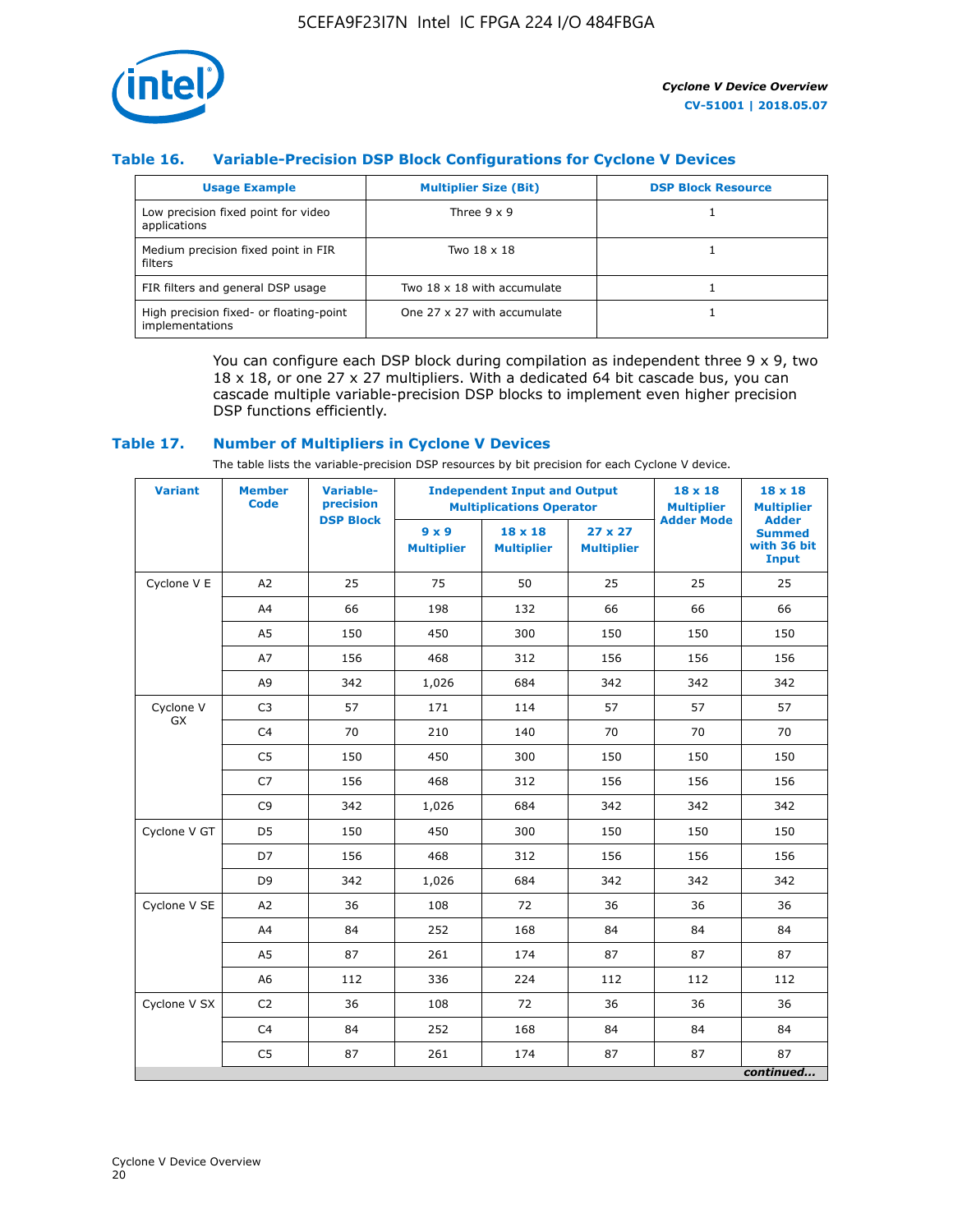

| <b>Variant</b> | Variable-<br><b>Member</b><br>precision<br><b>Code</b> |                  | <b>Independent Input and Output</b><br><b>Multiplications Operator</b> | $18 \times 18$<br><b>Multiplier</b> | $18 \times 18$<br><b>Multiplier</b><br><b>Adder</b> |                   |                                       |
|----------------|--------------------------------------------------------|------------------|------------------------------------------------------------------------|-------------------------------------|-----------------------------------------------------|-------------------|---------------------------------------|
|                |                                                        | <b>DSP Block</b> | $9 \times 9$<br><b>Multiplier</b>                                      | $18 \times 18$<br><b>Multiplier</b> | $27 \times 27$<br><b>Multiplier</b>                 | <b>Adder Mode</b> | <b>Summed</b><br>with 36 bit<br>Input |
|                | C6                                                     | 112              | 336                                                                    | 224                                 | 112                                                 | 112               | 112                                   |
| Cyclone V ST   | D <sub>5</sub>                                         | 87               | 261                                                                    | 174                                 | 87                                                  | 87                | 87                                    |
|                | D <sub>6</sub>                                         | 112              | 336                                                                    | 224                                 | 112                                                 | 112               | 112                                   |

# **Embedded Memory Blocks**

The embedded memory blocks in the devices are flexible and designed to provide an optimal amount of small- and large-sized memory arrays to fit your design requirements.

# **Types of Embedded Memory**

The Cyclone V devices contain two types of memory blocks:

- 10 Kb M10K blocks—blocks of dedicated memory resources. The M10K blocks are ideal for larger memory arrays while still providing a large number of independent ports.
- 640 bit memory logic array blocks (MLABs)—enhanced memory blocks that are configured from dual-purpose logic array blocks (LABs). The MLABs are ideal for wide and shallow memory arrays. The MLABs are optimized for implementation of shift registers for digital signal processing (DSP) applications, wide shallow FIFO buffers, and filter delay lines. Each MLAB is made up of ten adaptive logic modules (ALMs). In the Cyclone V devices, you can configure these ALMs as ten 32 x 2 blocks, giving you one 32 x 20 simple dual-port SRAM block per MLAB.

# **Embedded Memory Capacity in Cyclone V Devices**

## **Table 18. Embedded Memory Capacity and Distribution in Cyclone V Devices**

|                | <b>Member</b>  | <b>M10K</b>  |                     | <b>MLAB</b>  | <b>Total RAM Bit</b> |           |
|----------------|----------------|--------------|---------------------|--------------|----------------------|-----------|
| <b>Variant</b> | <b>Code</b>    | <b>Block</b> | <b>RAM Bit (Kb)</b> | <b>Block</b> | <b>RAM Bit (Kb)</b>  | (Kb)      |
| Cyclone V E    | A2             | 176          | 1,760               | 314          | 196                  | 1,956     |
|                | A4             | 308          | 3,080               | 485          | 303                  | 3,383     |
|                | A5             | 446          | 4,460               | 679          | 424                  | 4,884     |
|                | A7             | 686          | 6,860               | 1338         | 836                  | 7,696     |
|                | A9             | 1,220        | 12,200              | 2748         | 1,717                | 13,917    |
| Cyclone V GX   | C <sub>3</sub> | 135          | 1,350               | 291          | 182                  | 1,532     |
|                | C4             | 250          | 2,500               | 678          | 424                  | 2,924     |
|                | C5             | 446          | 4,460               | 678          | 424                  | 4,884     |
|                | C7             | 686          | 6,860               | 1338         | 836                  | 7,696     |
|                | C <sub>9</sub> | 1,220        | 12,200              | 2748         | 1,717                | 13,917    |
|                |                |              |                     |              |                      | continued |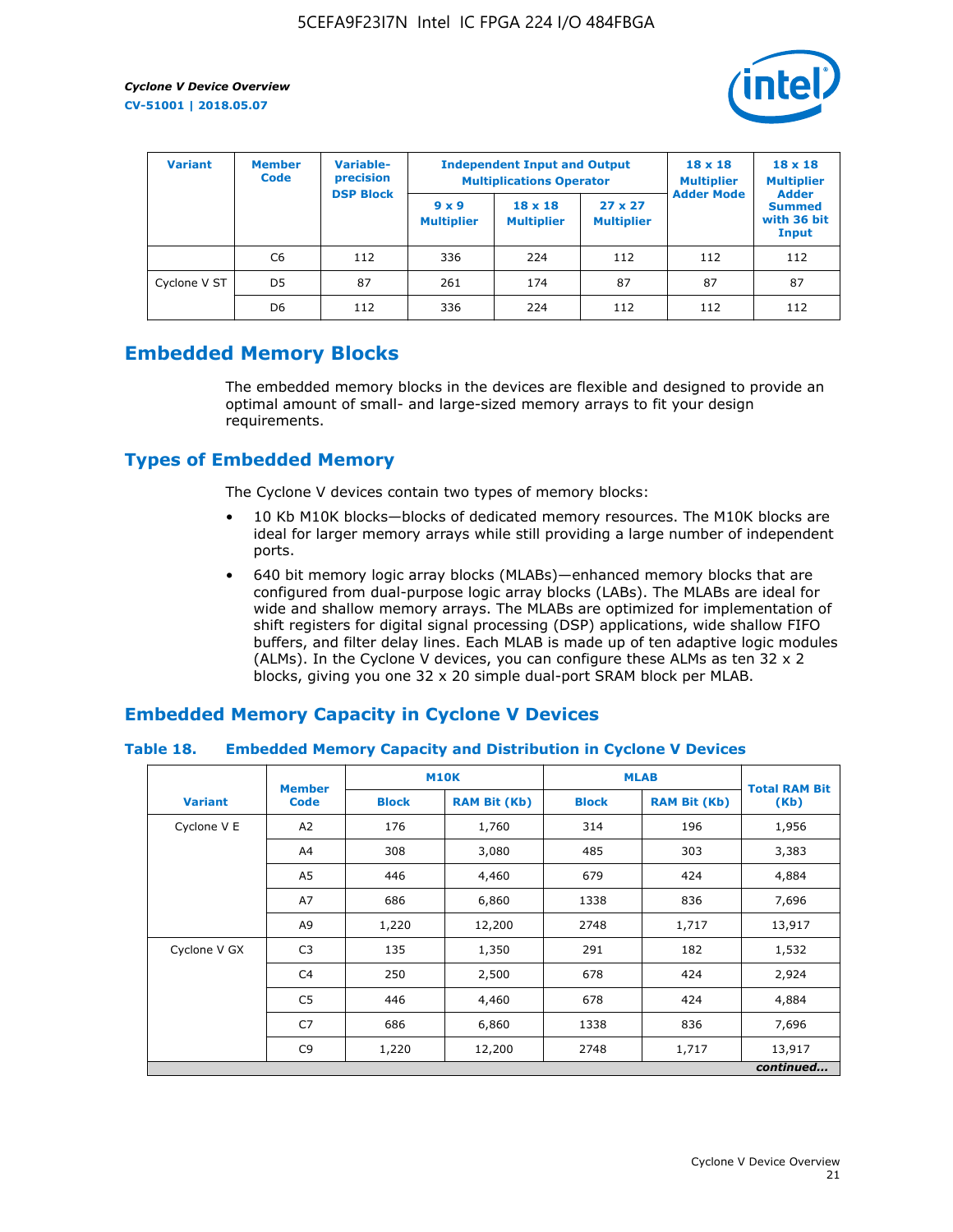

|                | <b>Member</b>  | <b>M10K</b>  |                     | <b>MLAB</b>  | <b>Total RAM Bit</b> |        |
|----------------|----------------|--------------|---------------------|--------------|----------------------|--------|
| <b>Variant</b> | <b>Code</b>    | <b>Block</b> | <b>RAM Bit (Kb)</b> | <b>Block</b> | <b>RAM Bit (Kb)</b>  | (Kb)   |
| Cyclone V GT   | D <sub>5</sub> | 446          | 4,460               | 679          | 424                  | 4,884  |
|                | D7             | 686          | 6,860               | 1338         | 836                  | 7,696  |
|                | D <sub>9</sub> | 1,220        | 12,200              | 2748         | 1,717                | 13,917 |
| Cyclone V SE   | A <sub>2</sub> | 140          | 1,400               | 221          | 138                  | 1,538  |
|                | A4             | 270          | 2,700               | 370          | 231                  | 2,460  |
|                | A5             | 397          | 3,970               | 768          | 480                  | 4,450  |
|                | A6             | 553          | 5,530               | 994          | 621                  | 6,151  |
| Cyclone V SX   | C <sub>2</sub> | 140          | 1,400               | 221          | 138                  | 1,538  |
|                | C4             | 270          | 2,700               | 370          | 231                  | 2,460  |
|                | C5             | 397          | 3,970               | 768          | 480                  | 4,450  |
|                | C6             | 553          | 5,530               | 994          | 621                  | 6,151  |
| Cyclone V ST   | D <sub>5</sub> | 397          | 3,970               | 768          | 480                  | 4,450  |
|                | D <sub>6</sub> | 553          | 5,530               | 994          | 621                  | 6,151  |

# **Embedded Memory Configurations**

## **Table 19. Supported Embedded Memory Block Configurations for Cyclone V Devices**

This table lists the maximum configurations supported for the embedded memory blocks. The information is applicable only to the single-port RAM and ROM modes.

| <b>Memory Block</b> | Depth (bits) | <b>Programmable Width</b> |
|---------------------|--------------|---------------------------|
| MLAB                | 32           | x16, x18, or x20          |
| M10K                | 256          | x40 or x32                |
|                     | 512          | x20 or x16                |
|                     | 1K           | $x10$ or $x8$             |
|                     | 2K           | $x5$ or $x4$              |
|                     | 4K           | x2                        |
|                     | 8K           | x1                        |

# **Clock Networks and PLL Clock Sources**

550 MHz Cyclone V devices have 16 global clock networks capable of up to operation. The clock network architecture is based on Intel's global, quadrant, and peripheral clock structure. This clock structure is supported by dedicated clock input pins and fractional PLLs.

*Note:* To reduce power consumption, the Intel Quartus Prime software identifies all unused sections of the clock network and powers them down.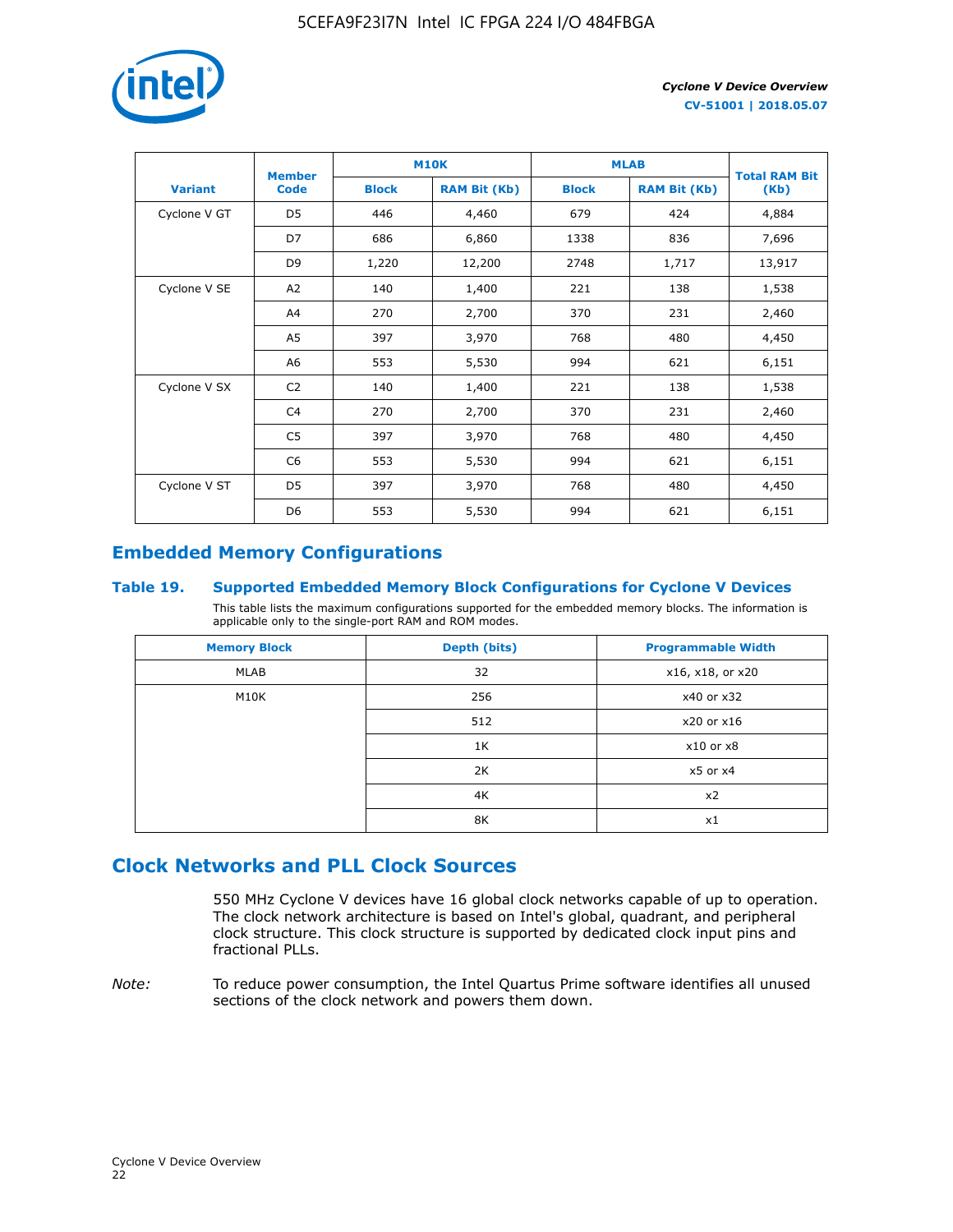5CEFA9F23I7N Intel IC FPGA 224 I/O 484FBGA



## **PLL Features**

The PLLs in the Cyclone V devices support the following features:

- Frequency synthesis
- On-chip clock deskew
- Jitter attenuation
- Programmable output clock duty cycles
- PLL cascading
- Reference clock switchover
- Programmable bandwidth
- User-mode reconfiguration of PLLs
- Low power mode for each fractional PLL
- Dynamic phase shift
- Direct, source synchronous, zero delay buffer, external feedback, and LVDS compensation modes

#### **Fractional PLL**

In addition to integer PLLs, the Cyclone V devices use a fractional PLL architecture. The devices have up to eight PLLs, each with nine output counters. You can use the output counters to reduce PLL usage in two ways:

- Reduce the number of oscillators that are required on your board by using fractional PLLs
- Reduce the number of clock pins that are used in the device by synthesizing multiple clock frequencies from a single reference clock source

If you use the fractional PLL mode, you can use the PLLs for precision fractional-N frequency synthesis—removing the need for off-chip reference clock sources in your design.

The transceiver fractional PLLs that are not used by the transceiver I/Os can be used as general purpose fractional PLLs by the FPGA fabric.

# **FPGA General Purpose I/O**

Cyclone V devices offer highly configurable GPIOs. The following list describes the features of the GPIOs:

- Programmable bus hold and weak pull-up
- LVDS output buffer with programmable differential output voltage ( $V_{OD}$ ) and programmable pre-emphasis
- On-chip parallel termination ( $R<sub>T</sub>$  OCT) for all I/O banks with OCT calibration to limit the termination impedance variation
- On-chip dynamic termination that has the ability to swap between series and parallel termination, depending on whether there is read or write on a common bus for signal integrity
- Easy timing closure support using the hard read FIFO in the input register path, and delay-locked loop (DLL) delay chain with fine and coarse architecture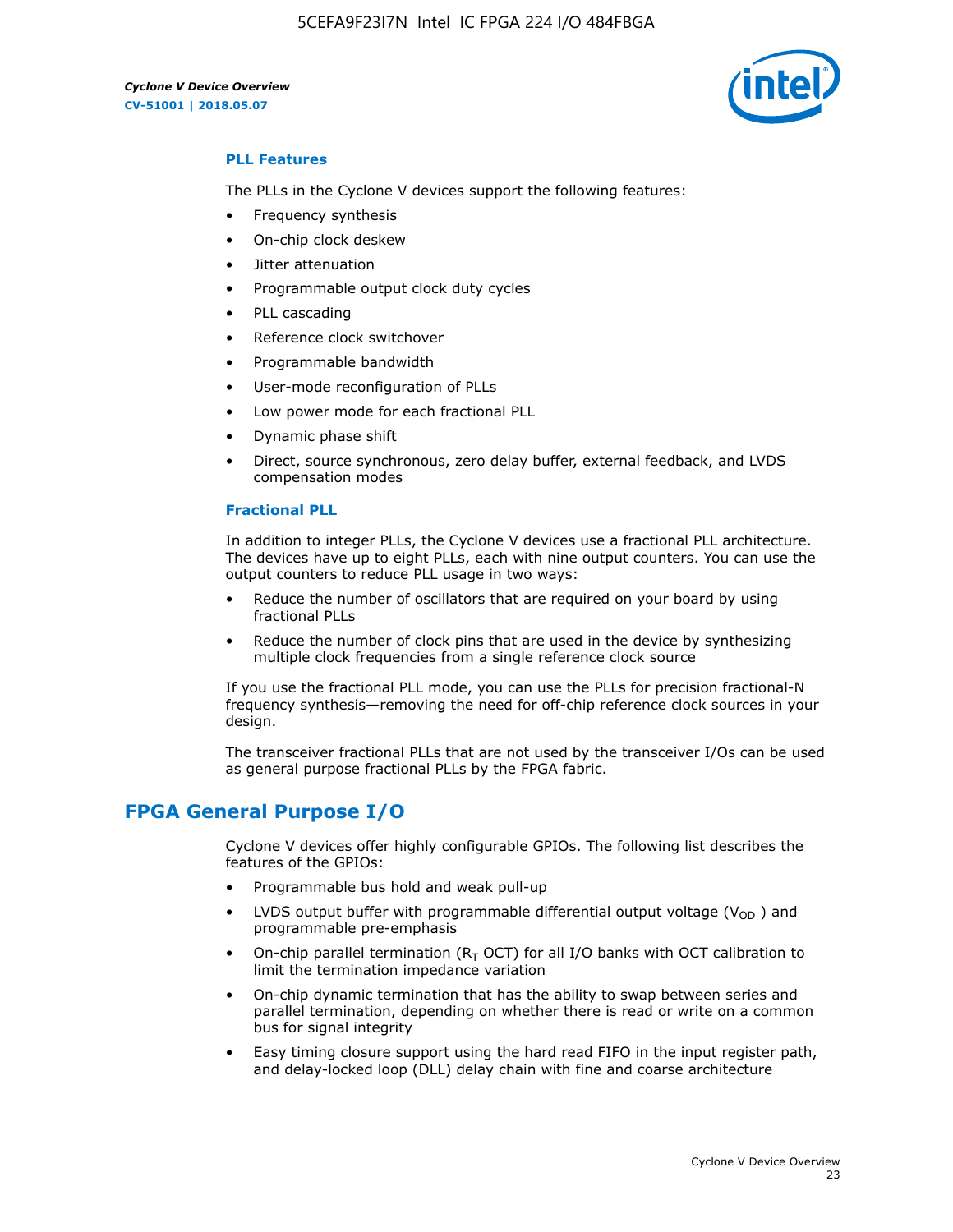

# **PCIe Gen1 and Gen2 Hard IP**

Cyclone V GX, GT, SX, and ST devices contain PCIe hard IP that is designed for performance and ease-of-use. The PCIe hard IP consists of the MAC, data link, and transaction layers.

The PCIe hard IP supports PCIe Gen2 and Gen1 end point and root port for up to x4 lane configuration. The PCIe Gen2 x4 support is PCIe-compatible.

The PCIe endpoint support includes multifunction support for up to eight functions, as shown in the following figure. The integrated multifunction support reduces the FPGA logic requirements by up to 20,000 LEs for PCIe designs that require multiple peripherals.

## **Figure 9. PCIe Multifunction for Cyclone V Devices**



The Cyclone V PCIe hard IP operates independently from the core logic. This independent operation allows the PCIe link to wake up and complete link training in less than 100 ms while the Cyclone V device completes loading the programming file for the rest of the device.

In addition, the PCIe hard IP in the Cyclone V device provides improved end-to-end datapath protection using ECC.

# **External Memory Interface**

This section provides an overview of the external memory interface in Cyclone V devices.

## **Hard and Soft Memory Controllers**

Cyclone V devices support up to two hard memory controllers for DDR3, DDR2, and LPDDR2 SDRAM devices. Each controller supports 8 to 32 bit components of up to 4 gigabits (Gb) in density with two chip selects and optional ECC. For the Cyclone V SoC devices, an additional hard memory controller in the HPS supports DDR3, DDR2, and LPDDR2 SDRAM devices.

All Cyclone V devices support soft memory controllers for DDR3, DDR2, and LPDDR2 SDRAM devices for maximum flexibility.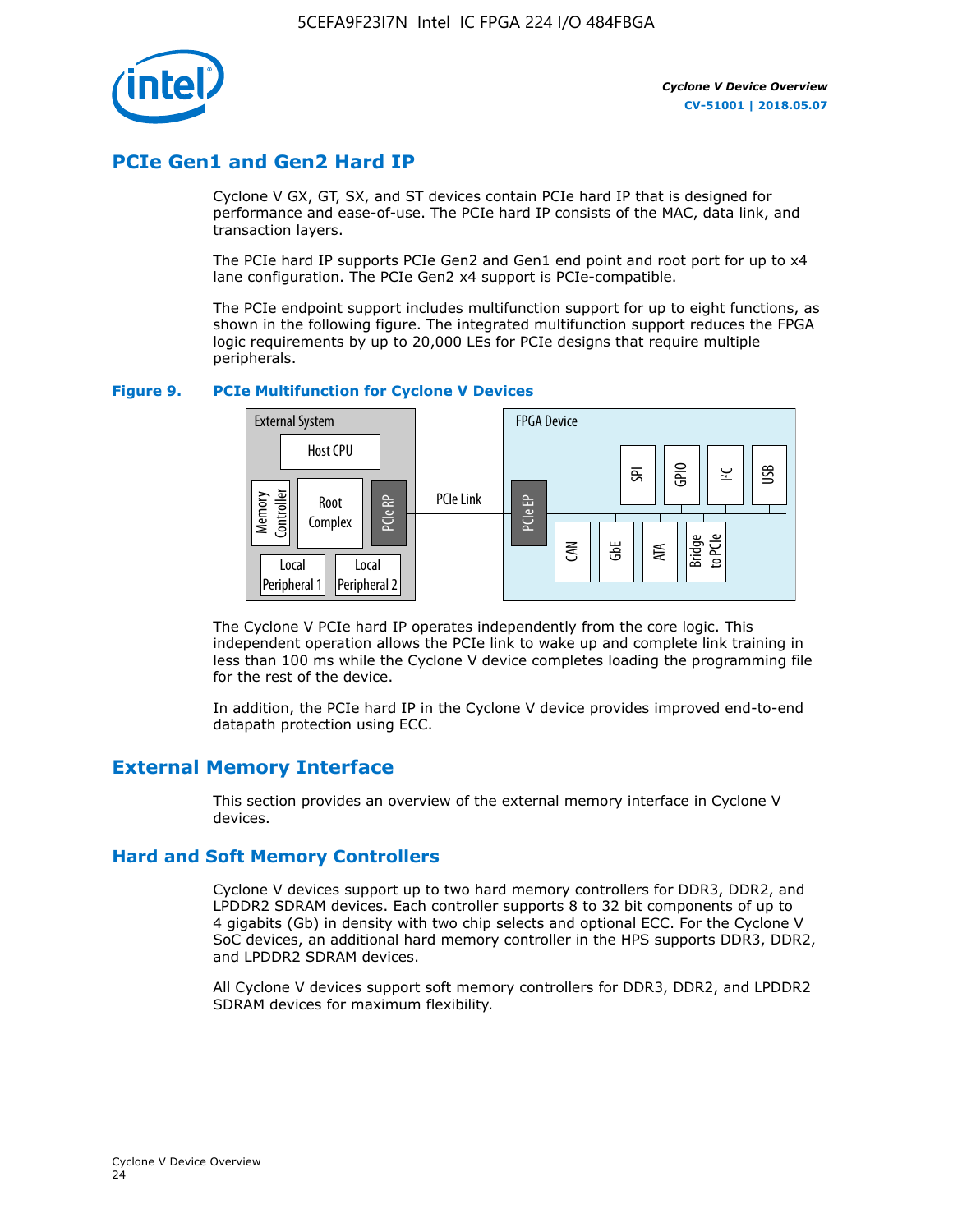

## **External Memory Performance**

#### **Table 20. External Memory Interface Performance in Cyclone V Devices**

The maximum and minimum operating frequencies depend on the memory interface standards and the supported delay-locked loop (DLL) frequency listed in the device datasheet.

| <b>Interface</b>  | <b>Voltage</b> | <b>Maximum Frequency (MHz)</b> |                        | <b>Minimum Frequency</b><br>(MHz) |  |
|-------------------|----------------|--------------------------------|------------------------|-----------------------------------|--|
|                   | $(\mathsf{V})$ | <b>Hard Controller</b>         | <b>Soft Controller</b> |                                   |  |
| <b>DDR3 SDRAM</b> | 1.5            | 400                            | 303                    | 303                               |  |
|                   | 1.35           | 400                            | 303                    | 303                               |  |
| <b>DDR2 SDRAM</b> | 1.8            | 400                            | 300                    | 167                               |  |
| LPDDR2 SDRAM      | 1.2            | 333                            | 300                    | 167                               |  |

#### **Related Information**

[External Memory Interface Spec Estimator](https://www.altera.com/solutions/technology/external-memory/spec-estimator.html)

For the latest information and to estimate the external memory system performance specification, use Intel's External Memory Interface Spec Estimator tool.

## **HPS External Memory Performance**

## **Table 21. HPS External Memory Interface Performance**

The hard processor system (HPS) is available in Cyclone V SoC devices only.

| <b>Interface</b>  | <b>Voltage (V)</b> | <b>HPS Hard Controller (MHz)</b> |
|-------------------|--------------------|----------------------------------|
| <b>DDR3 SDRAM</b> | 1.5                | 400                              |
|                   | 1.35               | 400                              |
| <b>DDR2 SDRAM</b> | 1.8                | 400                              |
| LPDDR2 SDRAM      | 1.2                | 333                              |

## **Related Information**

#### [External Memory Interface Spec Estimator](https://www.altera.com/solutions/technology/external-memory/spec-estimator.html)

For the latest information and to estimate the external memory system performance specification, use Intel's External Memory Interface Spec Estimator tool.

# **Low-Power Serial Transceivers**

Cyclone V devices deliver the industry's lowest power 6.144 Gbps transceivers at an estimated 88 mW maximum power consumption per channel. Cyclone V transceivers are designed to be compliant with a wide range of protocols and data rates.

## **Transceiver Channels**

The transceivers are positioned on the left outer edge of the device. The transceiver channels consist of the physical medium attachment (PMA), physical coding sublayer (PCS), and clock networks.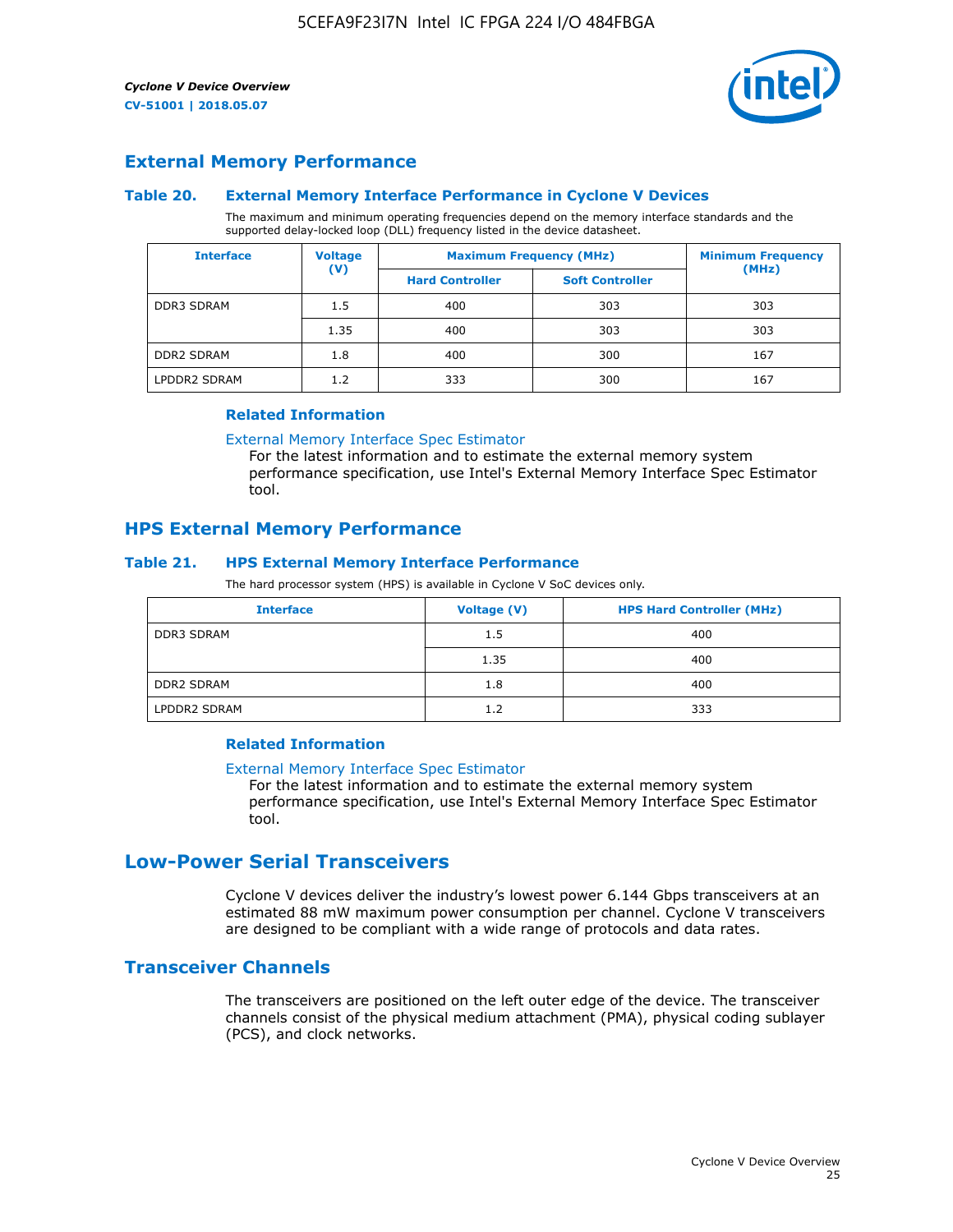

#### **Figure 10. Device Chip Overview for Cyclone V GX and GT Devices**

The figure shows a Cyclone V FPGA with transceivers. Different Cyclone V devices may have a different floorplans than the one shown here.



## **PMA Features**

To prevent core and I/O noise from coupling into the transceivers, the PMA block is isolated from the rest of the chip—ensuring optimal signal integrity. For the transceivers, you can use the channel PLL of an unused receiver PMA as an additional transmit PLL.

#### **Table 22. PMA Features of the Transceivers in Cyclone V Devices**

| <b>Features</b>                                    | <b>Capability</b>                                                                                       |
|----------------------------------------------------|---------------------------------------------------------------------------------------------------------|
| Backplane support                                  | Driving capability up to 6.144 Gbps                                                                     |
| PLL-based clock recovery                           | Superior jitter tolerance                                                                               |
| Programmable deserialization and word<br>alignment | Flexible deserialization width and configurable word alignment pattern                                  |
| Equalization and pre-emphasis                      | Up to 14.37 dB of pre-emphasis and up to 4.7 dB of equalization<br>No decision feedback equalizer (DFE) |
| Ring oscillator transmit PLLs                      | 614 Mbps to 6.144 Gbps                                                                                  |
| Input reference clock range                        | 20 MHz to 400 MHz                                                                                       |
| Transceiver dynamic reconfiguration                | Allows the reconfiguration of a single channel without affecting the operation of<br>other channels     |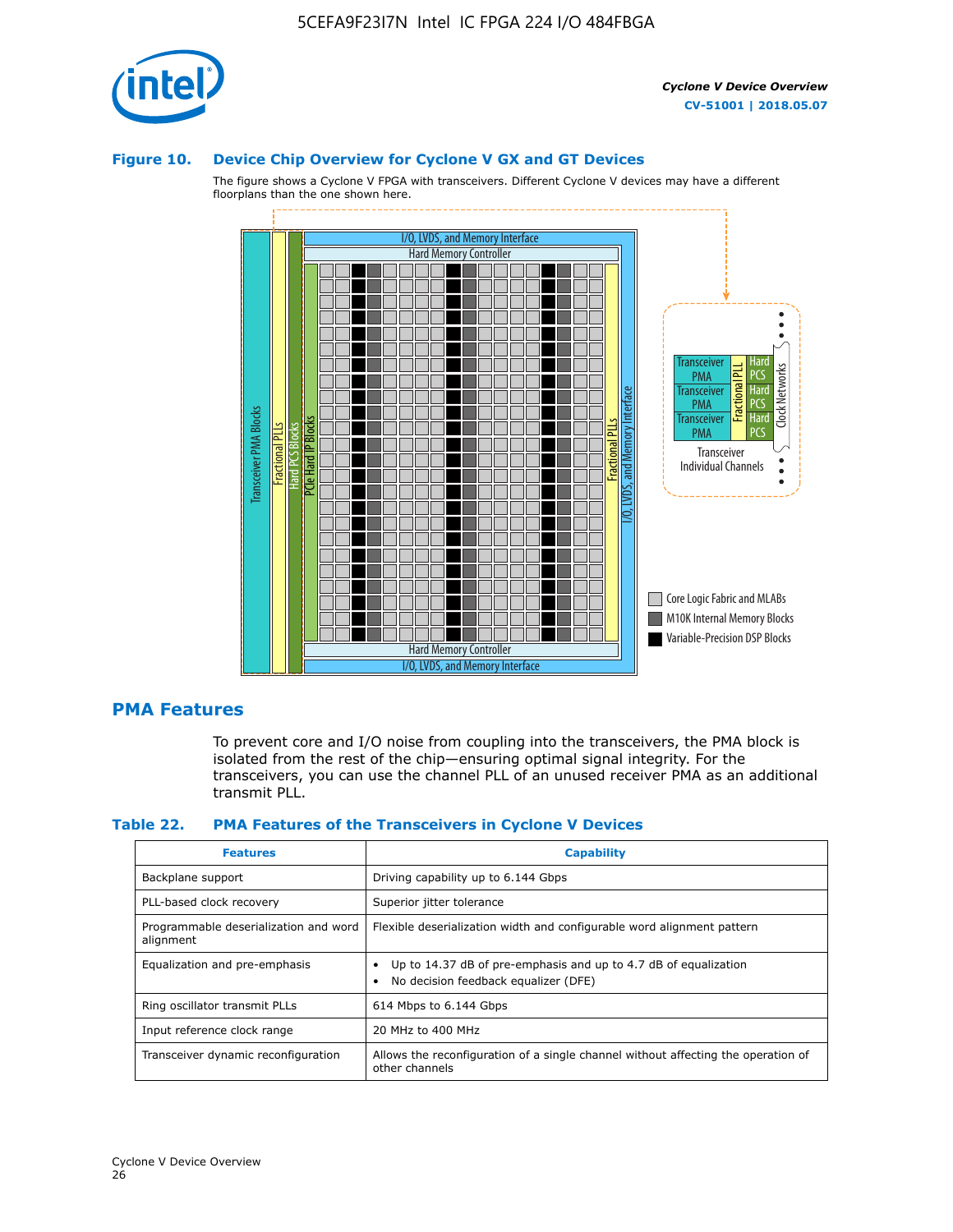

# **PCS Features**

The Cyclone V core logic connects to the PCS through an 8, 10, 16, 20, 32, or 40 bit interface, depending on the transceiver data rate and protocol. Cyclone V devices contain PCS hard IP to support PCIe Gen1 and Gen2, Gbps Ethernet (GbE), Serial RapidIO® (SRIO), and Common Public Radio Interface (CPRI).

Most of the standard and proprietary protocols from 614 Mbps to 6.144 Gbps are supported.

| Table 23. | <b>Transceiver PCS Features for Cyclone V Devices</b> |  |  |  |
|-----------|-------------------------------------------------------|--|--|--|
|-----------|-------------------------------------------------------|--|--|--|

| <b>PCS Support</b>                 | <b>Data Rates</b><br>(Gbps)        | <b>Transmitter Data Path Feature</b>                                                                           | <b>Receiver Data Path Feature</b>                                                                                                                                                                                                  |  |  |
|------------------------------------|------------------------------------|----------------------------------------------------------------------------------------------------------------|------------------------------------------------------------------------------------------------------------------------------------------------------------------------------------------------------------------------------------|--|--|
| 3-Gbps and 6-Gbps Basic            | $0.614$ to $6.144$                 | Phase compensation FIFO<br>$\bullet$<br>Byte serializer<br>$\bullet$<br>8B/10B encoder<br>Transmitter bit-slip | Word aligner<br>$\bullet$<br>Deskew FIFO<br>$\bullet$<br>Rate-match FIFO<br>$\bullet$<br>8B/10B decoder<br>$\bullet$<br>Byte deserializer<br>$\bullet$<br>Byte ordering<br>$\bullet$<br>Receiver phase compensation<br><b>FIFO</b> |  |  |
| PCIe Gen1<br>(x1, x2, x4)          | 2.5 and 5.0                        | Dedicated PCIe PHY IP core<br>$\bullet$<br>PIPE 2.0 interface to the core<br>$\bullet$<br>logic                | Dedicated PCIe PHY IP core<br>$\bullet$<br>PIPE 2.0 interface to the core<br>$\bullet$<br>logic                                                                                                                                    |  |  |
| PCIe Gen2<br>$(x1, x2, x4)^{(12)}$ |                                    |                                                                                                                |                                                                                                                                                                                                                                    |  |  |
| GbE                                | 1.25                               | • Custom PHY IP core with preset<br>feature<br>GbE transmitter synchronization<br>$\bullet$<br>state machine   | • Custom PHY IP core with preset<br>feature<br>GbE receiver synchronization<br>state machine                                                                                                                                       |  |  |
| XAUI <sup>(13)</sup>               | 3.125                              | Dedicated XAUI PHY IP core<br>$\bullet$                                                                        | Dedicated XAUI PHY IP core<br>$\bullet$                                                                                                                                                                                            |  |  |
| HiGig                              | 3.75                               | XAUI synchronization state<br>machine for bonding four<br>channels                                             | XAUI synchronization state<br>$\bullet$<br>machine for realigning four<br>channels                                                                                                                                                 |  |  |
| SRIO 1.3 and 2.1                   | 1.25 to 3.125                      | • Custom PHY IP core with preset<br>feature<br>• SRIO version 2.1-compliant x2<br>and x4 channel bonding       | • Custom PHY IP core with preset<br>feature<br>• SRIO version 2.1-compliant x2<br>and x4 deskew state machine                                                                                                                      |  |  |
| SDI, SD/HD, and 3G-SDI             | $0.27^{(14)}$ , 1.485,<br>and 2.97 | Custom PHY IP core with preset<br>feature                                                                      | Custom PHY IP core with preset<br>feature                                                                                                                                                                                          |  |  |
| JESD204A                           | $0.3125^{(15)}$ to<br>3.125        |                                                                                                                |                                                                                                                                                                                                                                    |  |  |
| continued                          |                                    |                                                                                                                |                                                                                                                                                                                                                                    |  |  |

<sup>(12)</sup> PCIe Gen2 is supported for Cyclone V GT and ST devices. The PCIe Gen2 x4 support is PCIe-compatible.

<sup>(13)</sup> XAUI is supported through the soft PCS.

<sup>(14)</sup> The 0.27-Gbps data rate is supported using oversampling user logic that you must implement in the FPGA fabric.

<sup>(15)</sup> The 0.3125-Gbps data rate is supported using oversampling user logic that you must implement in the FPGA fabric.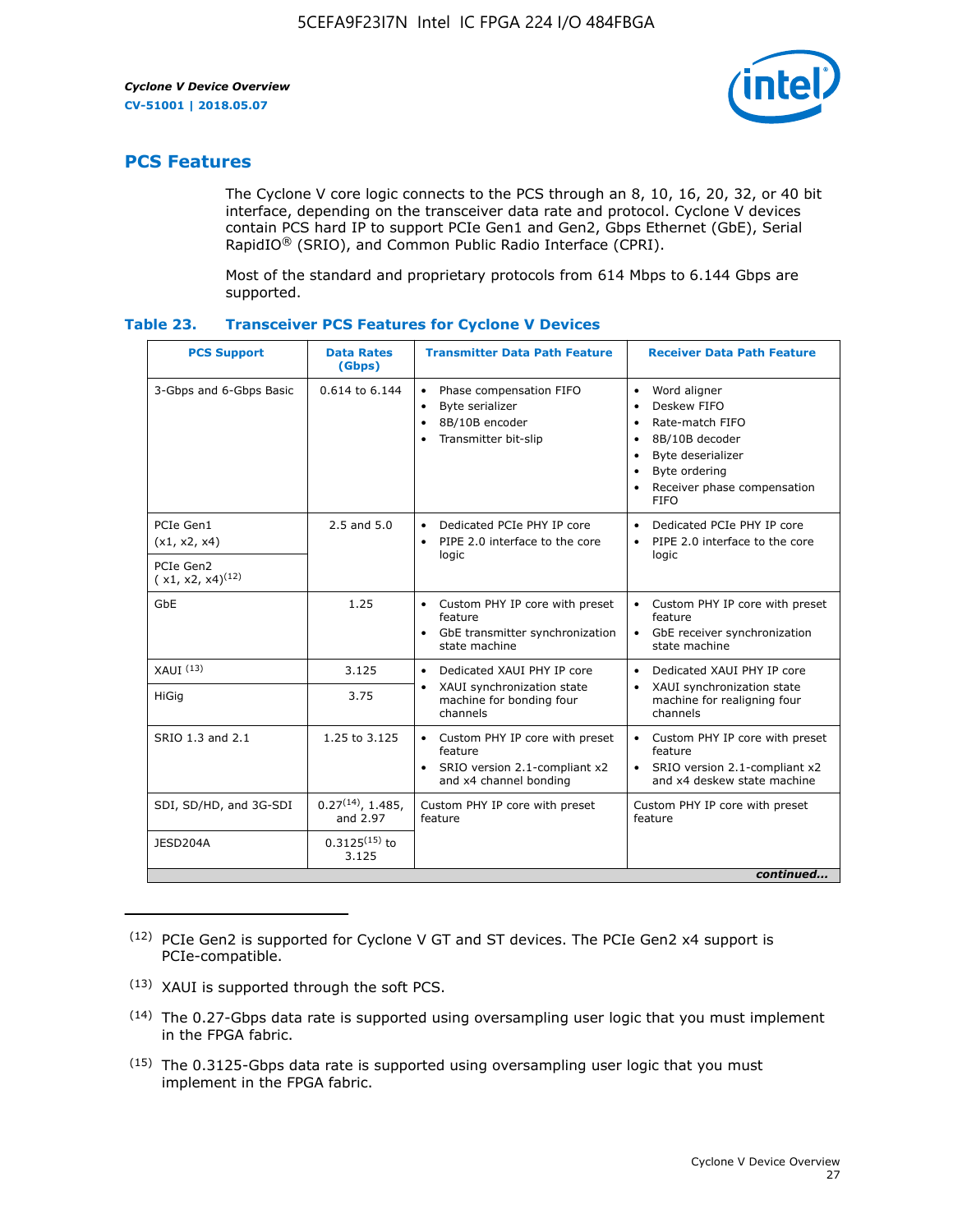

| <b>PCS Support</b>       | <b>Data Rates</b><br>(Gbps) | <b>Transmitter Data Path Feature</b>                         | <b>Receiver Data Path Feature</b>                                                                        |
|--------------------------|-----------------------------|--------------------------------------------------------------|----------------------------------------------------------------------------------------------------------|
| Serial ATA Gen1 and Gen2 | $1.5$ and $3.0$             | Custom PHY IP core with preset<br>feature<br>Electrical idle | Custom PHY IP core with preset<br>feature<br>Signal detect<br>Wider spread of asynchronous<br><b>SSC</b> |
| CPRI 4.1 $(16)$          | $0.6144$ to 6.144           | Dedicated deterministic latency<br>$\bullet$<br>PHY IP core  | Dedicated deterministic latency<br>PHY IP core                                                           |
| OBSAI RP3                | 0.768 to 3.072              | Transmitter (TX) manual bit-slip<br>mode                     | Receiver (RX) deterministic<br>latency state machine                                                     |
| V-by-One HS              | Up to 3.75                  | Custom PHY IP core                                           | Custom PHY IP core                                                                                       |
| DisplayPort $1.2^{(17)}$ | 1.62 and 2.7                |                                                              | Wider spread of asynchronous<br><b>SSC</b>                                                               |

# **SoC with HPS**

Each SoC combines an FPGA fabric and an HPS in a single device. This combination delivers the flexibility of programmable logic with the power and cost savings of hard IP in these ways:

- Reduces board space, system power, and bill of materials cost by eliminating a discrete embedded processor
- Allows you to differentiate the end product in both hardware and software, and to support virtually any interface standard
- Extends the product life and revenue through in-field hardware and software updates

# **HPS Features**

The HPS consists of a dual-core Arm Cortex-A9 MPCore processor, a rich set of peripherals, and a shared multiport SDRAM memory controller, as shown in the following figure.

<sup>(16)</sup> High-voltage output mode (1000-BASE-CX) is not supported.

<sup>(17)</sup> Pending characterization.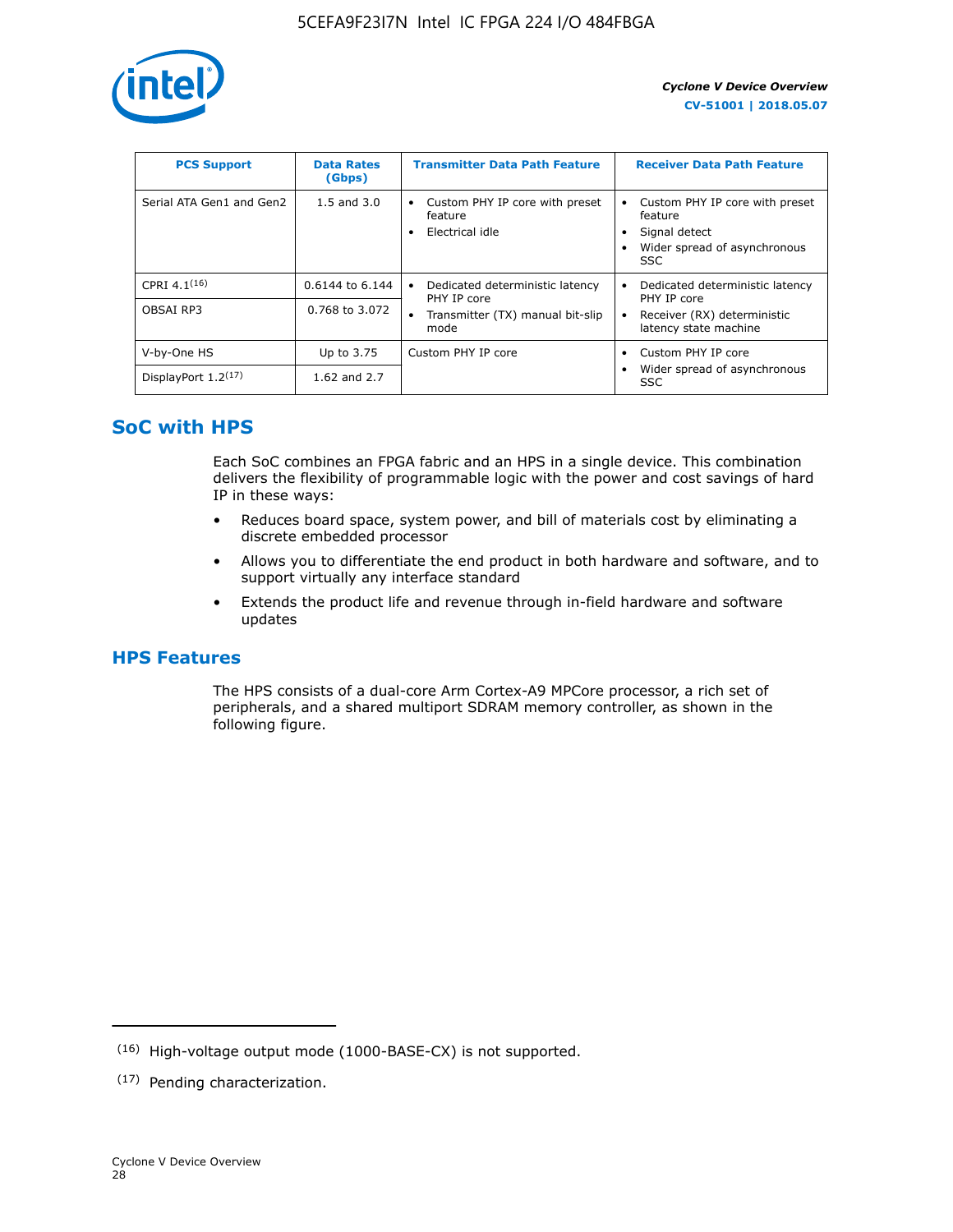



## **Figure 11. HPS with Dual-Core Arm Cortex-A9 MPCore Processor**

## **System Peripherals and Debug Access Port**

Each Ethernet MAC, USB OTG, NAND flash controller, and SD/MMC controller module has an integrated DMA controller. For modules without an integrated DMA controller, an additional DMA controller module provides up to eight channels of high-bandwidth data transfers. Peripherals that communicate off-chip are multiplexed with other peripherals at the HPS pin level. This allows you to choose which peripherals to interface with other devices on your PCB.

The debug access port provides interfaces to industry standard JTAG debug probes and supports Arm CoreSight debug and core traces to facilitate software development.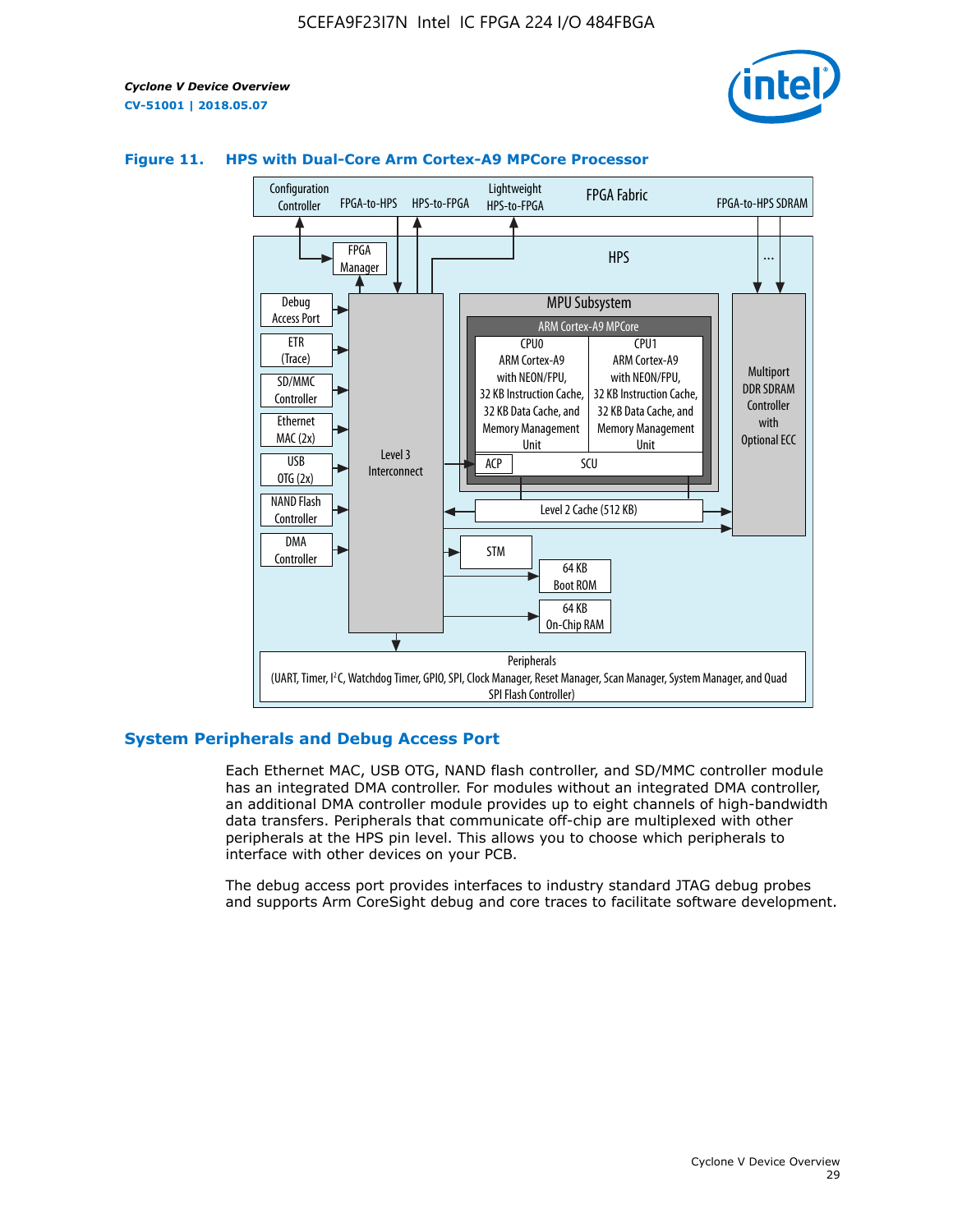

## **HPS–FPGA AXI Bridges**

The HPS–FPGA bridges, which support the Advanced Microcontroller Bus Architecture (AMBA<sup>®</sup>) Advanced eXtensible Interface (AXI<sup>™</sup>) specifications, consist of the following bridges:

- FPGA-to-HPS AXI bridge—a high-performance bus supporting 32, 64, and 128 bit data widths that allows the FPGA fabric to issue transactions to slaves in the HPS.
- HPS-to-FPGA AXI bridge—a high-performance bus supporting 32, 64, and 128 bit data widths that allows the HPS to issue transactions to slaves in the FPGA fabric.
- Lightweight HPS-to-FPGA AXI bridge—a lower latency 32 bit width bus that allows the HPS to issue transactions to slaves in the FPGA fabric. This bridge is primarily used for control and status register (CSR) accesses to peripherals in the FPGA fabric.

The HPS–FPGA AXI bridges allow masters in the FPGA fabric to communicate with slaves in the HPS logic, and vice versa. For example, the HPS-to-FPGA AXI bridge allows you to share memories instantiated in the FPGA fabric with one or both microprocessors in the HPS, while the FPGA-to-HPS AXI bridge allows logic in the FPGA fabric to access the memory and peripherals in the HPS.

Each HPS–FPGA bridge also provides asynchronous clock crossing for data transferred between the FPGA fabric and the HPS.

## **HPS SDRAM Controller Subsystem**

The HPS SDRAM controller subsystem contains a multiport SDRAM controller and DDR PHY that are shared between the FPGA fabric (through the FPGA-to-HPS SDRAM interface), the level 2 (L2) cache, and the level 3 (L3) system interconnect. The FPGA-to-HPS SDRAM interface supports AMBA AXI and Avalon® Memory-Mapped (Avalon-MM) interface standards, and provides up to six individual ports for access by masters implemented in the FPGA fabric.

To maximize memory performance, the SDRAM controller subsystem supports command and data reordering, deficit round-robin arbitration with aging, and high-priority bypass features. The SDRAM controller subsystem supports DDR2, DDR3, or LPDDR2 devices up to 4 Gb in density operating at up to 400 MHz (800 Mbps data rate).

## **FPGA Configuration and Processor Booting**

The FPGA fabric and HPS in the SoC are powered independently. You can reduce the clock frequencies or gate the clocks to reduce dynamic power, or shut down the entire FPGA fabric to reduce total system power.

You can configure the FPGA fabric and boot the HPS independently, in any order, providing you with more design flexibility:

- You can boot the HPS independently. After the HPS is running, the HPS can fully or partially reconfigure the FPGA fabric at any time under software control. The HPS can also configure other FPGAs on the board through the FPGA configuration controller.
- You can power up both the HPS and the FPGA fabric together, configure the FPGA fabric first, and then boot the HPS from memory accessible to the FPGA fabric.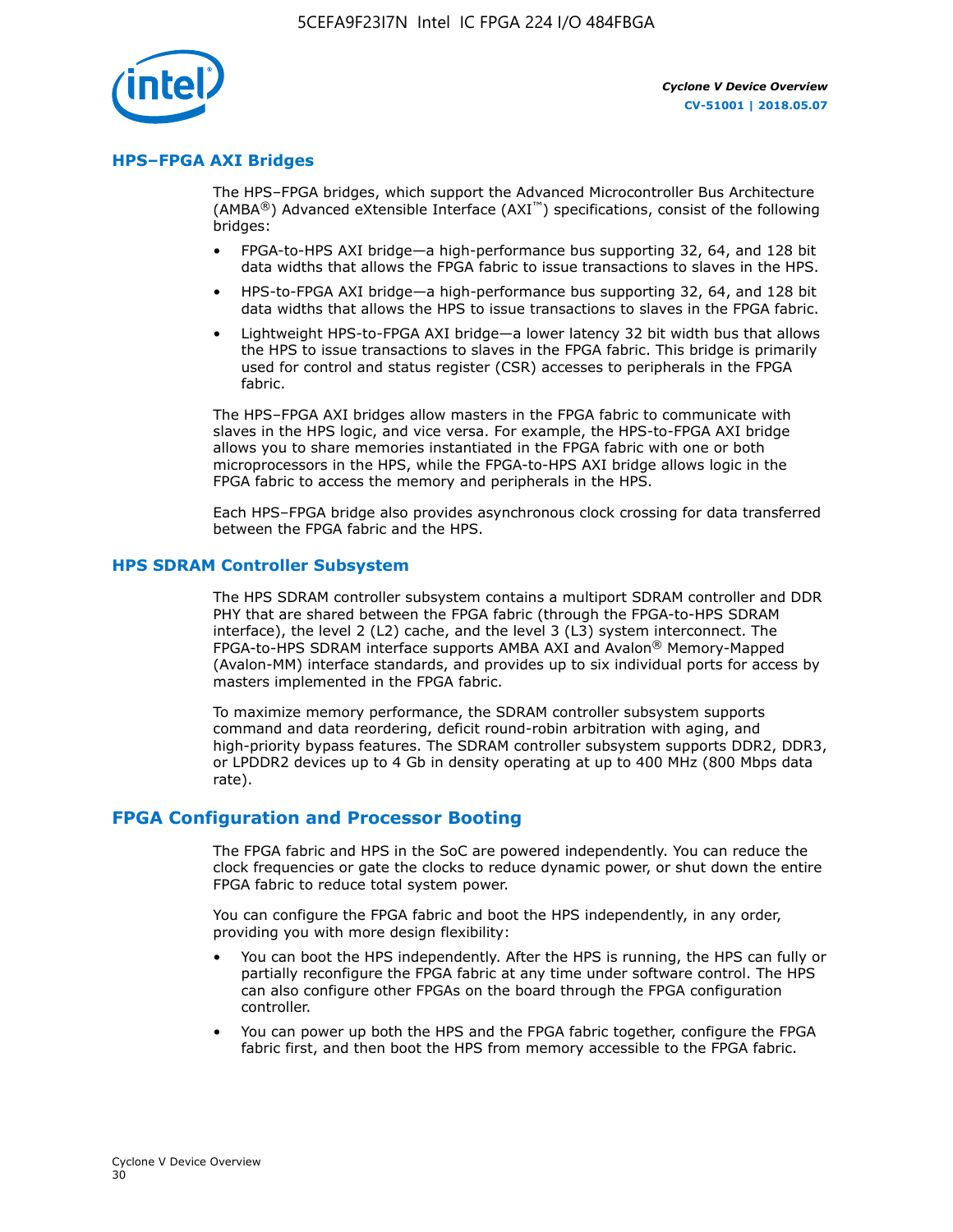

*Note:* Although the FPGA fabric and HPS are on separate power domains, the HPS must remain powered up during operation while the FPGA fabric can be powered up or down as required.

#### **Related Information**

[Cyclone V Device Family Pin Connection Guidelines](https://www.altera.com/content/dam/altera-www/global/en_US/pdfs/literature/dp/cyclone-v/pcg-01014.pdf)

Provides detailed information about power supply pin connection guidelines and power regulator sharing.

## **Hardware and Software Development**

For hardware development, you can configure the HPS and connect your soft logic in the FPGA fabric to the HPS interfaces using the Platform Designer (Standard) system integration tool in the Intel Quartus Prime software.

For software development, the Arm-based SoC devices inherit the rich software development ecosystem available for the Arm Cortex-A9 MPCore processor. The software development process for Intel SoCs follows the same steps as those for other SoC devices from other manufacturers. Support for Linux, VxWorks®, and other operating systems is available for the SoCs. For more information on the operating systems support availability, contact the Intel sales team.

You can begin device-specific firmware and software development on the Intel SoC Virtual Target. The Virtual Target is a fast PC-based functional simulation of a target development system—a model of a complete development board that runs on a PC. The Virtual Target enables the development of device-specific production software that can run unmodified on actual hardware.

#### **Related Information**

[International Altera Sales Support Offices](https://www.altera.com/about/contact/contact/international-altera-sales-offices.html)

# **Dynamic and Partial Reconfiguration**

The Cyclone V devices support dynamic reconfiguration and partial reconfiguration.

## **Dynamic Reconfiguration**

The dynamic reconfiguration feature allows you to dynamically change the transceiver data rates, PMA settings, or protocols of a channel, without affecting data transfer on adjacent channels. This feature is ideal for applications that require on-the-fly multiprotocol or multirate support. You can reconfigure the PMA and PCS blocks with dynamic reconfiguration.

# **Partial Reconfiguration**

*Note:* The partial reconfiguration feature is available for Cyclone V E, GX, SE, and SX devices with the "SC" suffix in the part number. For device availability and ordering, contact your local Intel sales representatives.

> Partial reconfiguration allows you to reconfigure part of the device while other sections of the device remain operational. This capability is important in systems with critical uptime requirements because it allows you to make updates or adjust functionality without disrupting services.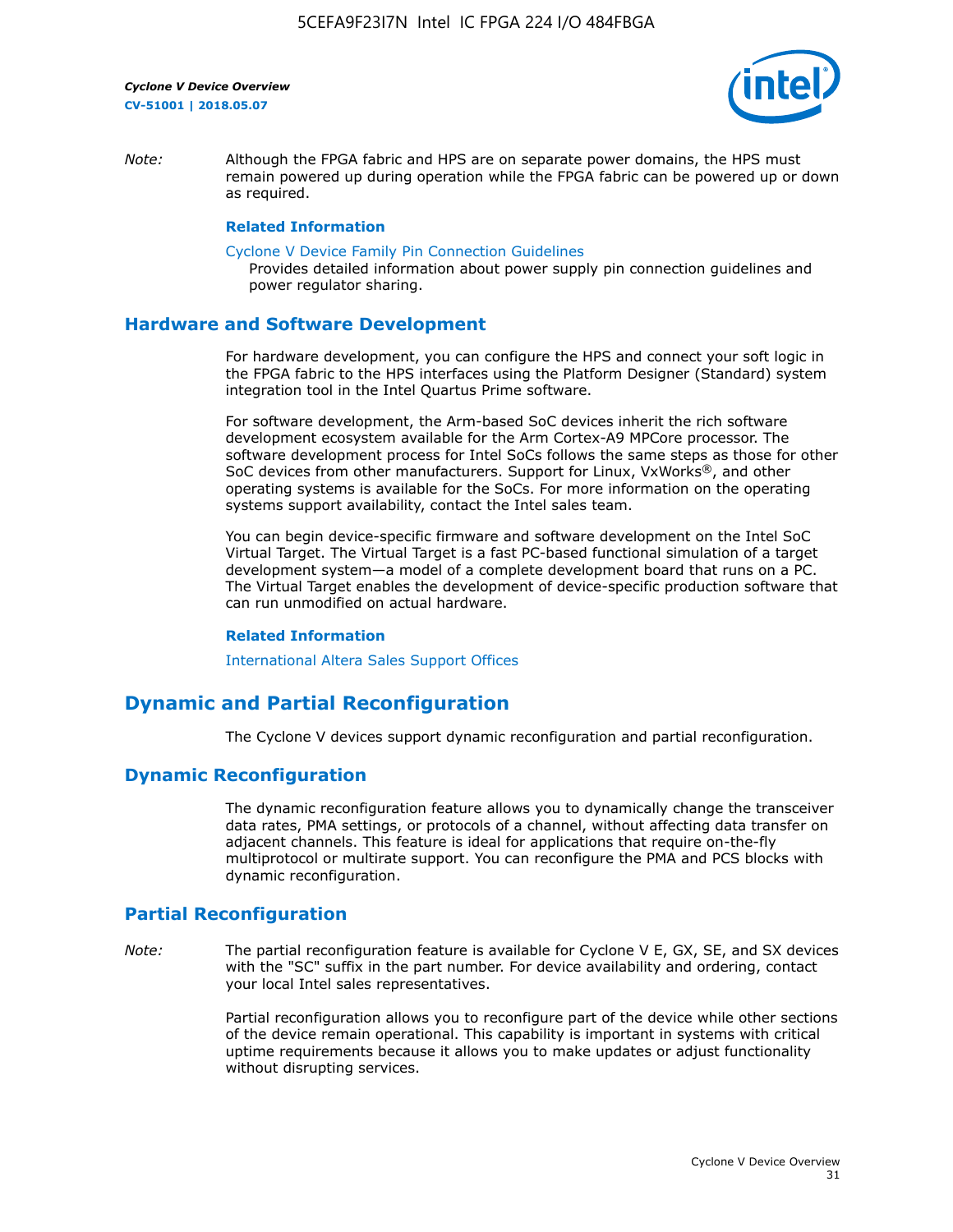

Apart from lowering cost and power consumption, partial reconfiguration increases the effective logic density of the device because placing device functions that do not operate simultaneously is not necessary. Instead, you can store these functions in external memory and load them whenever the functions are required. This capability reduces the size of the device because it allows multiple applications on a single device—saving the board space and reducing the power consumption.

Intel simplifies the time-intensive task of partial reconfiguration by building this capability on top of the proven incremental compile and design flow in the Intel Quartus Prime design software. With the Intel solution, you do not need to know all the intricate device architecture details to perform a partial reconfiguration.

Partial reconfiguration is supported through the FPP x16 configuration interface. You can seamlessly use partial reconfiguration in tandem with dynamic reconfiguration to enable simultaneous partial reconfiguration of both the device core and transceivers.

# **Enhanced Configuration and Configuration via Protocol**

Cyclone V devices support 1.8 V, 2.5 V, 3.0 V, and 3.3 V programming voltages and several configuration schemes.

| <b>Mode</b>                                                    | <b>Data</b><br>Width         | Max Clock  <br>Rate<br>(MHz) | <b>Max Data</b><br>Rate<br>(Mbps) | <b>Decompressi</b><br>on | <b>Design</b><br><b>Security</b> | <b>Partial</b><br>Reconfigurat<br>ion <sup>(18)</sup> | <b>Remote</b><br><b>System</b><br><b>Update</b> |
|----------------------------------------------------------------|------------------------------|------------------------------|-----------------------------------|--------------------------|----------------------------------|-------------------------------------------------------|-------------------------------------------------|
| AS through the EPCS<br>and EPCQ serial<br>configuration device | 1 bit, 4<br>bits             | 100                          |                                   | Yes                      | <b>Yes</b>                       |                                                       | Yes                                             |
| PS through CPLD or<br>external<br>microcontroller              | 1 bit                        | 125                          | 125                               | Yes                      | Yes                              |                                                       |                                                 |
| <b>FPP</b>                                                     | 8 bits                       | 125                          |                                   | Yes                      | <b>Yes</b>                       |                                                       | Parallel flash                                  |
|                                                                | 16 bits                      | 125                          |                                   | Yes                      | <b>Yes</b>                       | Yes                                                   | loader                                          |
| CvP (PCIe)                                                     | x1, x2,<br>and $x4$<br>lanes |                              |                                   | Yes                      | <b>Yes</b>                       | Yes                                                   |                                                 |
| <b>JTAG</b>                                                    | 1 bit                        | 33                           | 33                                |                          |                                  |                                                       |                                                 |

**Table 24. Configuration Schemes and Features Supported by Cyclone V Devices**

Instead of using an external flash or ROM, you can configure the Cyclone V devices through PCIe using CvP. The CvP mode offers the fastest configuration rate and flexibility with the easy-to-use PCIe hard IP block interface. The Cyclone V CvP implementation conforms to the PCIe 100 ms power-up-to-active time requirement.

## **Related Information**

[Configuration via Protocol \(CvP\) Implementation in Intel FPGAs User Guide](https://www.altera.com/documentation/nik1412546950394.html#nik1412546833714) Provides more information about CvP.

 $(18)$  The partial reconfiguration feature is available for Cyclone V E, GX, SE, and SX devices with the "SC" suffix in the part number. For device availability and ordering, contact your local Intel sales representatives.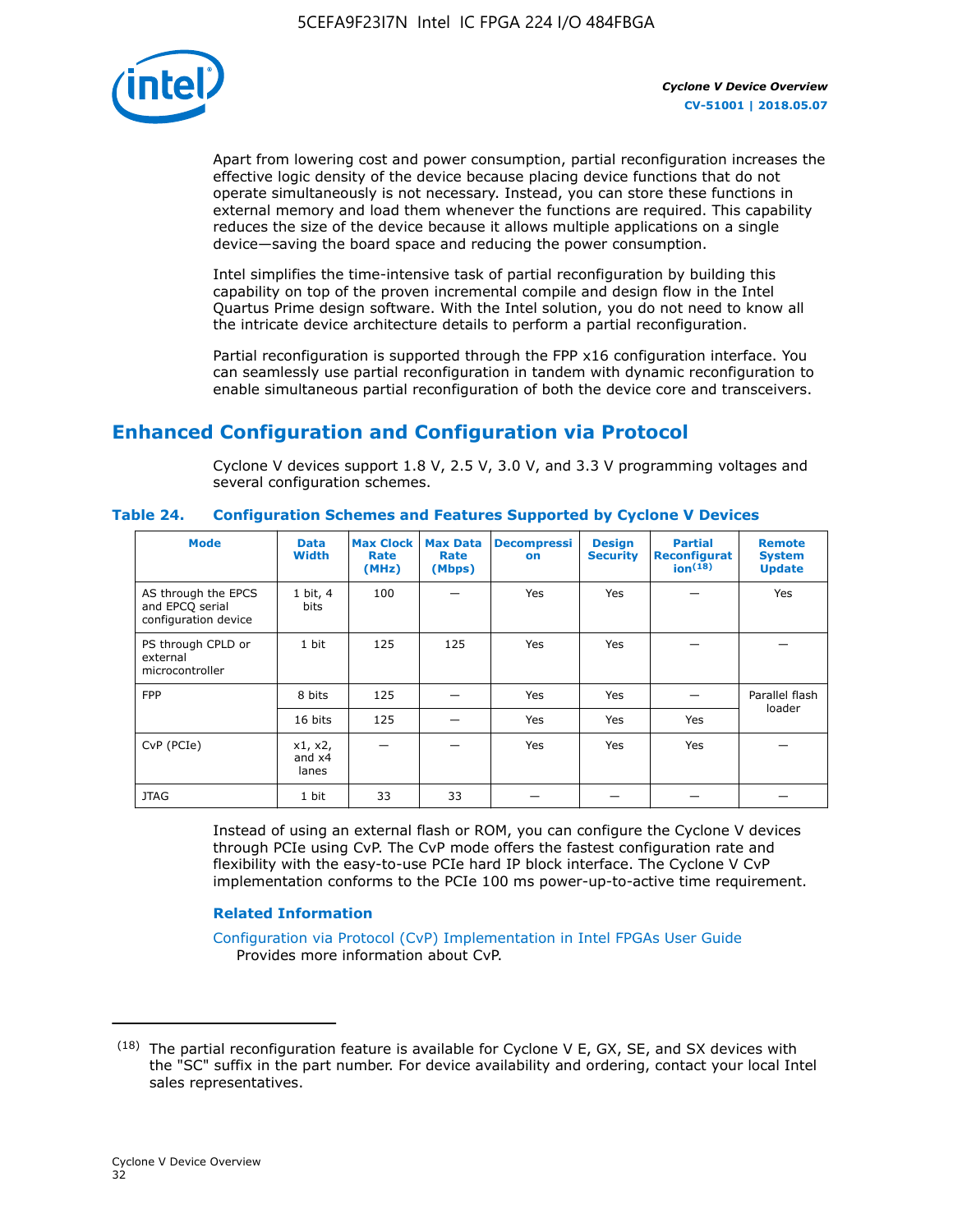

# **Power Management**

Leveraging the FPGA architectural features, process technology advancements, and transceivers that are designed for power efficiency, the Cyclone V devices consume less power than previous generation Cyclone FPGAs:

- Total device core power consumption—less by up to 40%.
- Transceiver channel power consumption—less by up to 50%.

Additionally, Cyclone V devices contain several hard IP blocks that reduce logic resources and deliver substantial power savings of up to 25% less power than equivalent soft implementations.

# **Document Revision History for Cyclone V Device Overview**

| <b>Document</b><br><b>Version</b> | <b>Changes</b>                                                                                                                                                          |
|-----------------------------------|-------------------------------------------------------------------------------------------------------------------------------------------------------------------------|
| 2018.05.07                        | Added the low power option ("L" suffix) for Cyclone V SE and Cyclone V SX devices in the Sample<br>Ordering Code and Available Options diagrams.<br>Rebranded as Intel. |

| <b>Date</b>   | <b>Version</b> | <b>Changes</b>                                                                                                                                                                                                                                                                                                                                                                                                                                                                                                                                                                                                                                                                                                                                                                                                                                                                                                  |
|---------------|----------------|-----------------------------------------------------------------------------------------------------------------------------------------------------------------------------------------------------------------------------------------------------------------------------------------------------------------------------------------------------------------------------------------------------------------------------------------------------------------------------------------------------------------------------------------------------------------------------------------------------------------------------------------------------------------------------------------------------------------------------------------------------------------------------------------------------------------------------------------------------------------------------------------------------------------|
| December 2017 | 2017.12.18     | Updated ALM resources for Cyclone V E, Cyclone V SE, Cyclone V SX, and<br>Cyclone V ST devices.                                                                                                                                                                                                                                                                                                                                                                                                                                                                                                                                                                                                                                                                                                                                                                                                                 |
| June 2016     | 2016.06.10     | Updated Cyclone V GT speed grade to -7 in Sample Ordering Code and<br>Available Options for Cyclone V GT Devices diagram.                                                                                                                                                                                                                                                                                                                                                                                                                                                                                                                                                                                                                                                                                                                                                                                       |
| December 2015 | 2015.12.21     | Added descriptions to package plan tables for Cyclone V GT and ST<br>devices.<br>Changed instances of Quartus II to Quartus Prime.                                                                                                                                                                                                                                                                                                                                                                                                                                                                                                                                                                                                                                                                                                                                                                              |
| June 2015     | 2015.06.12     | Replaced a note to partial reconfiguration feature. Note: The partial<br>reconfiguration feature is available for Cyclone V E, GX, SE, and SX<br>devices with the "SC" suffix in the part number. For device availability and<br>ordering, contact your local Altera sales representatives.<br>Updated logic elements (LE) (K) for the following devices:<br>$\bullet$<br>- Cyclone V E A7: Updated from 149.5 to 150<br>- Cyclone V GX C3: Updated from 35.5 to 36<br>- Cyclone V GX C7: Updated from 149.7 to 150<br>- Cyclone V GT D7: Updated from 149.5 to 150<br>Updated MLAB (Kb) in Maximum Resource Counts for Cyclone V GX<br>Devices table as follows:<br>- Cyclone V GX C3: Updated from 291 to 182<br>- Cyclone V GX C4: Updated from 678 to 424<br>- Cyclone V GX C5: Updated from 678 to 424<br>- Cyclone V GX C7: Updated from 1,338 to 836<br>$-$ Cyclone V GX C9: Updated from 2,748 to 1,717 |
|               |                | continued                                                                                                                                                                                                                                                                                                                                                                                                                                                                                                                                                                                                                                                                                                                                                                                                                                                                                                       |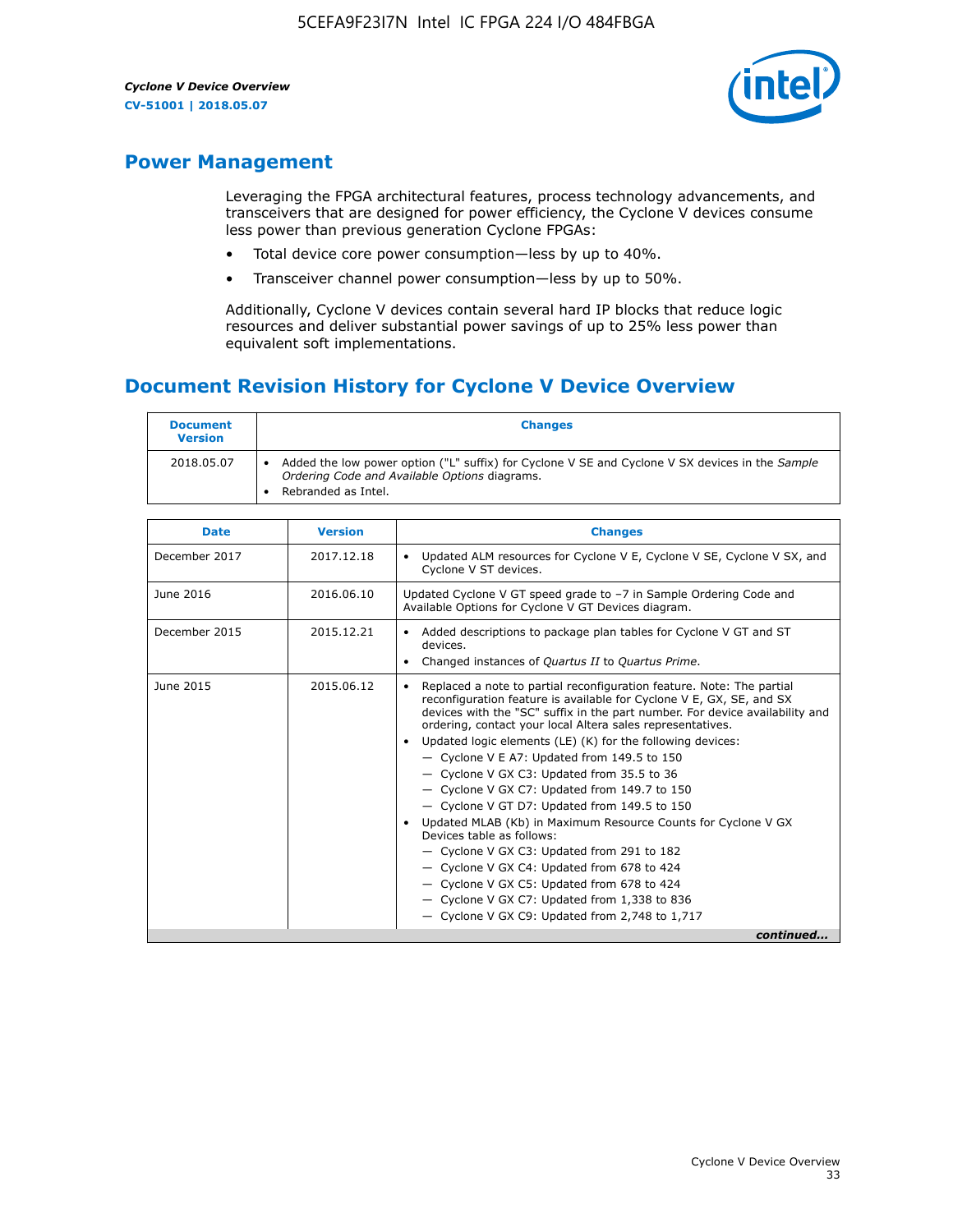

| Date         | <b>Version</b> | <b>Changes</b>                                                                                                                                                                                                                                                                                                                                                                                                                                                                                                                                                                                                                                                                                                                                                                                                                                                                                                                                                                                                                                                                                                                                                                                                                                                                                                                                                                                                                                                                                                                                                                                                                                                                                                  |
|--------------|----------------|-----------------------------------------------------------------------------------------------------------------------------------------------------------------------------------------------------------------------------------------------------------------------------------------------------------------------------------------------------------------------------------------------------------------------------------------------------------------------------------------------------------------------------------------------------------------------------------------------------------------------------------------------------------------------------------------------------------------------------------------------------------------------------------------------------------------------------------------------------------------------------------------------------------------------------------------------------------------------------------------------------------------------------------------------------------------------------------------------------------------------------------------------------------------------------------------------------------------------------------------------------------------------------------------------------------------------------------------------------------------------------------------------------------------------------------------------------------------------------------------------------------------------------------------------------------------------------------------------------------------------------------------------------------------------------------------------------------------|
|              |                | Updated MLAB RAM Bit (Kb) in Embedded Memory Capacity and<br>Distribution in Cyclone V Devices table as follows:<br>- Cyclone V GX C3: Updated from 181 to 182<br>- Cyclone V GX C4: Updated from 295 to 424<br>Updated Total RAM Bit (Kb) in Embedded Memory Capacity and<br>Distribution in Cyclone V Devices table as follows:<br>$-$ Cyclone V GX C3: Updated from 1,531 to 1,532<br>- Cyclone V GX C4: Updated from 2,795 to 2,924<br>Updated MLAB Block count in Embedded Memory Capacity and<br>Distribution in Cyclone V Devices table as follows:<br>- Cyclone V GX C4: Updated from 472 to 678<br>- Cyclone V GX C5: Updated from 679 to 678                                                                                                                                                                                                                                                                                                                                                                                                                                                                                                                                                                                                                                                                                                                                                                                                                                                                                                                                                                                                                                                          |
| March 2015   | 2015.03.31     | Added internal scrubbing feature under configuration in Summary of<br>Features for Cyclone V Devices table.<br>Added optional suffix "SC: Internal scrubbing support" to the following<br>diagrams:<br>- Sample Ordering Code and Available Options for Cyclone V E Devices<br>- Sample Ordering Code and Available Options for Cyclone V GX Devices<br>- Sample Ordering Code and Available Options for Cyclone V SE Devices<br>- Sample Ordering Code and Available Options for Cyclone V SX Devices                                                                                                                                                                                                                                                                                                                                                                                                                                                                                                                                                                                                                                                                                                                                                                                                                                                                                                                                                                                                                                                                                                                                                                                                          |
| January 2015 | 2015.01.23     | Updated Sample Ordering Code and Available Options for Cyclone V ST<br>Devices figure because Cyclone V ST devices are only available in I<br>temperature grade and -7 speed grade.<br>- Operating Temperature: Removed C and A temperature grades<br>- FPGA Fabric Speed Grade: Removed -6 and -8 speed grades<br>Updated the transceiver specification for Cyclone V ST from 5 Gbps to<br>6.144 Gbps:<br>- Device Variants for the Cyclone V Device Family table<br>- Sample Ordering Code and Available Options for Cyclone V ST Devices<br>figure<br>- Maximum Resource Counts for Cyclone V ST Devices<br>• Updated Maximum Resource Counts for Cyclone V GX Devices table for<br>Cyclone V GX G3 devices.<br>$-$ Logic elements (LE) (K): Updated from 35.7 to 35.5<br>- Variable-precision DSP block: Updated from 51 to 57<br>$-18 \times 18$ multiplier: Updated from 102 to 114<br>Updated Number of Multipliers in Cyclone V Devices table for Cyclone V<br>GX G3 devices.<br>- Variableprecision DSP Block: Updated from 51 to 57<br>$-9x9$ Multiplier: Updated from 153 to 171<br>$-18 \times 18$ Multiplier: Updated from 102 to 114<br>- 27 x 27 Multiplier: Updated from 51 to 57<br>18 x 18 Multiplier Adder Mode: Updated from 51 to 57<br>$-18 \times 18$ Multiplier Adder Summed with 36 bit Input: Updated from 51<br>to 57<br>Updated Embedded Memory Capacity and Distribution in Cyclone V<br>Devices table for Cyclone V GX G3 devices.<br>- M10K block: Updated from 119 to 135<br>$-$ M10K RAM bit (Kb): Updated from 1,190 to 1,350<br>- MLAB block: Updated from 255 to 291<br>- MLAB RAM bit (Kb): Updated from 159 to 181<br>$-$ Total RAM bit (Kb): Updated from 1,349 to 1,531 |
| October 2014 | 2014.10.06     | Added a footnote to the "Transceiver PCS Features for Cyclone V Devices"<br>table to show that PCIe Gen2 is supported for Cyclone V GT and ST devices.                                                                                                                                                                                                                                                                                                                                                                                                                                                                                                                                                                                                                                                                                                                                                                                                                                                                                                                                                                                                                                                                                                                                                                                                                                                                                                                                                                                                                                                                                                                                                          |
|              |                | continued                                                                                                                                                                                                                                                                                                                                                                                                                                                                                                                                                                                                                                                                                                                                                                                                                                                                                                                                                                                                                                                                                                                                                                                                                                                                                                                                                                                                                                                                                                                                                                                                                                                                                                       |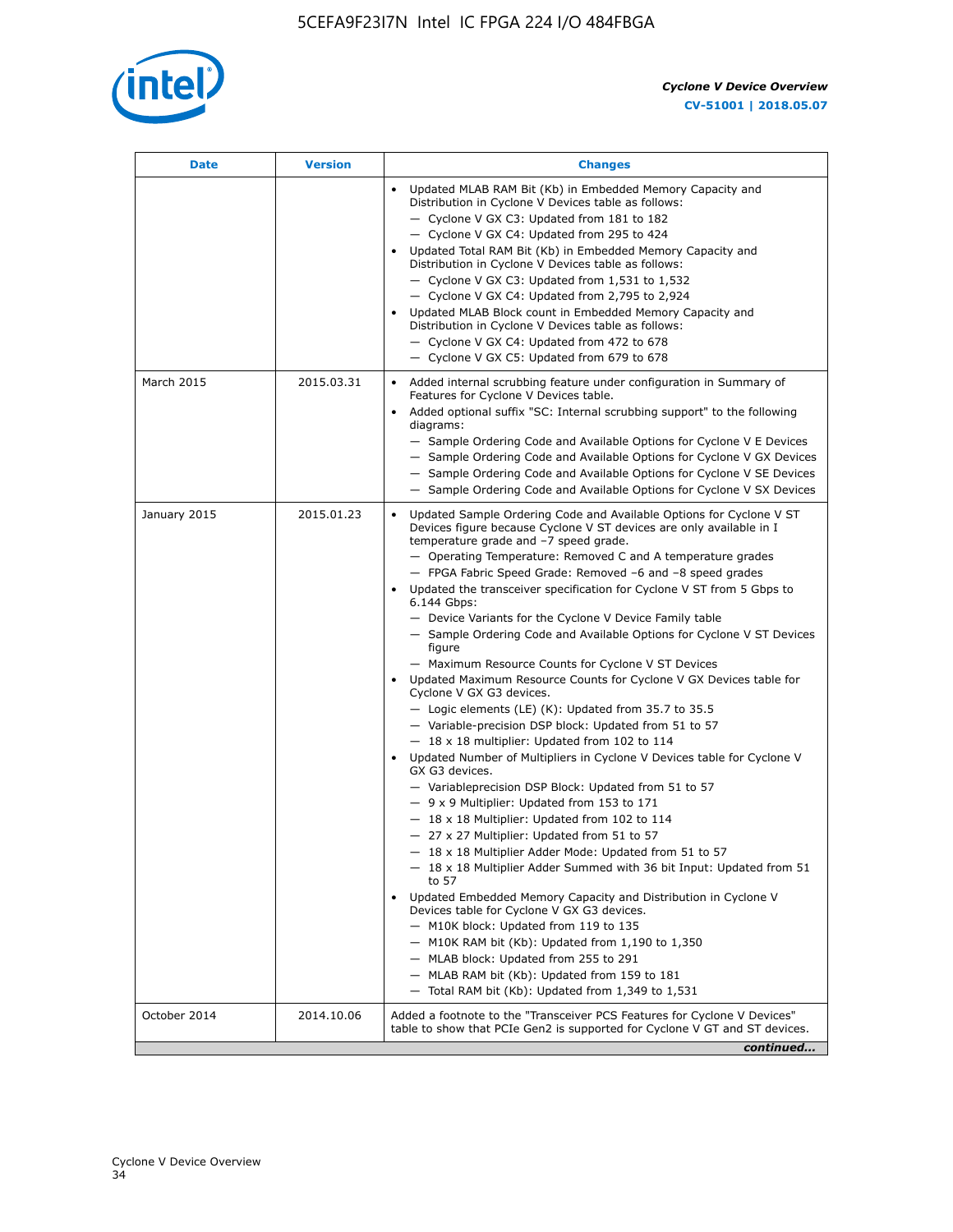r



| <b>Date</b>      | <b>Version</b> | <b>Changes</b>                                                                                                                                                                                                                                                                                                                                                                                                                                                                                                                                                                                                                                                                                                                                                                                                                                                                                                                                                                                                                                                                                                                                                                                                                                                                                                                                                                                                                                      |
|------------------|----------------|-----------------------------------------------------------------------------------------------------------------------------------------------------------------------------------------------------------------------------------------------------------------------------------------------------------------------------------------------------------------------------------------------------------------------------------------------------------------------------------------------------------------------------------------------------------------------------------------------------------------------------------------------------------------------------------------------------------------------------------------------------------------------------------------------------------------------------------------------------------------------------------------------------------------------------------------------------------------------------------------------------------------------------------------------------------------------------------------------------------------------------------------------------------------------------------------------------------------------------------------------------------------------------------------------------------------------------------------------------------------------------------------------------------------------------------------------------|
| <b>July 2014</b> | 2014.07.07     | Updated the I/O vertical migration figure to clarify the migration capability of<br>Cyclone V SE and SX devices.                                                                                                                                                                                                                                                                                                                                                                                                                                                                                                                                                                                                                                                                                                                                                                                                                                                                                                                                                                                                                                                                                                                                                                                                                                                                                                                                    |
| December 2013    | 2013.12.26     | • Corrected single or dual-core ARM Cortex-A9 MPCore processor-up to 925<br>MHz from 800 MHz.<br>Removed "Preliminary" texts from Ordering Code figures, Maximum<br>$\bullet$<br>Resources, Package Plan and I/O Vertical Migration tables.<br>Removed the note "The number of GPIOs does not include transceiver<br>I/Os. In the Quartus II software, the number of user I/Os includes<br>transceiver I/Os." for GPIOs in the Maximum Resource Counts table for<br>Cyclone V E and SE.<br>Added link to Altera Product Selector for each device variant.<br>• Updated Embedded Hard IPs for Cyclone V GT devices to indicate<br>Maximum 2 hard PCIe and 2 hard memory controllers.<br>• Added leaded package options.<br>Removed the note "The number of PLLs includes general-purpose                                                                                                                                                                                                                                                                                                                                                                                                                                                                                                                                                                                                                                                             |
|                  |                | fractional PLLs and transceiver fractional PLLs." for all PLLs in the<br>Maximum Resource Counts table.<br>• Corrected max LVDS counts for transmitter and receiver for Cyclone V E<br>A5 device from 84 to 60.<br>• Corrected max LVDS counts for transmitter and receiver for Cyclone V E<br>A9 device from 140 to 120.<br>Corrected variable-precision DSP block, 27 x 27 multiplier, 18 x 18<br>multiplier adder mode and $18 \times 18$ multiplier adder summed with 36 bit<br>input for Cyclone V SE devices from 58 to 84.<br>Corrected 18 x 18 multiplier for Cyclone V SE devices from 116 to 168.<br>Corrected 9 x 9 multiplier for Cyclone V SE devices from 174 to 252.<br>Corrected LVDS transmitter for Cyclone V SE A2 and A4 as well as SX C2<br>and C4 devices from 31 to 32.<br>• Corrected LVDS receiver for Cyclone V SE A2 and A4 as well as SX C2 and<br>C4 devices from 35 to 37.<br>• Corrected transceiver speed grade for Cyclone V ST devices ordering code<br>from $4$ to $5$ .<br>• Updated the DDR3 SDRAM for the maximum frequency's soft controller<br>and the minimum frequency from 300 to 303 for voltage 1.35V.<br>• Added links to Altera's External Memory Spec Estimator tool to the topics<br>listing the external memory interface performance.<br>• Corrected XAUI is supported through the soft PCS in the PCS features for<br>Cyclone V.<br>Added decompression support for the CvP configuration mode. |
| May 2013         | 2013.05.06     | Added link to the known document issues in the Knowledge Base.<br>$\bullet$<br>Moved all links to the Related Information section of respective topics for<br>$\bullet$<br>easy reference.<br>• Corrected the title to the PCIe hard IP topic. Cyclone V devices support<br>only PCIe Gen1 and Gen2.<br>Updated Supporting Feature in Table 1 of Increased bandwidth capacity to<br>$\bullet$<br>'6.144 Gbps'.<br>Updated Description in Table 2 of Low-power high-speed serial interface to<br>'6.144 Gbps'.<br>Updated Description in Table 3 of Cyclone V GT to '6.144 Gbps'.<br>Updated the M386 package to M383 for Figure 1, Figure 2 and Figure 3.<br>$\bullet$<br>Updated Figure 2 and Figure 3 for Transceiver Count by adding 'F : 4'.<br>$\bullet$<br>Updated LVDS in the Maximum Resource Counts tables to include<br>Transmitter and Receiver values.<br>Updated the package plan with M383 for the Cyclone V E device.<br>$\bullet$<br>Removed the M301 and M383 packages from the Cyclone V GX C4 device.<br>Updated the GPIO count to '129' for the M301 package of the Cyclone V<br>GX C5 device.<br>Updated 5 Gbps to '6.144 Gbps' for Cyclone V GT device.<br>continued                                                                                                                                                                                                                                                          |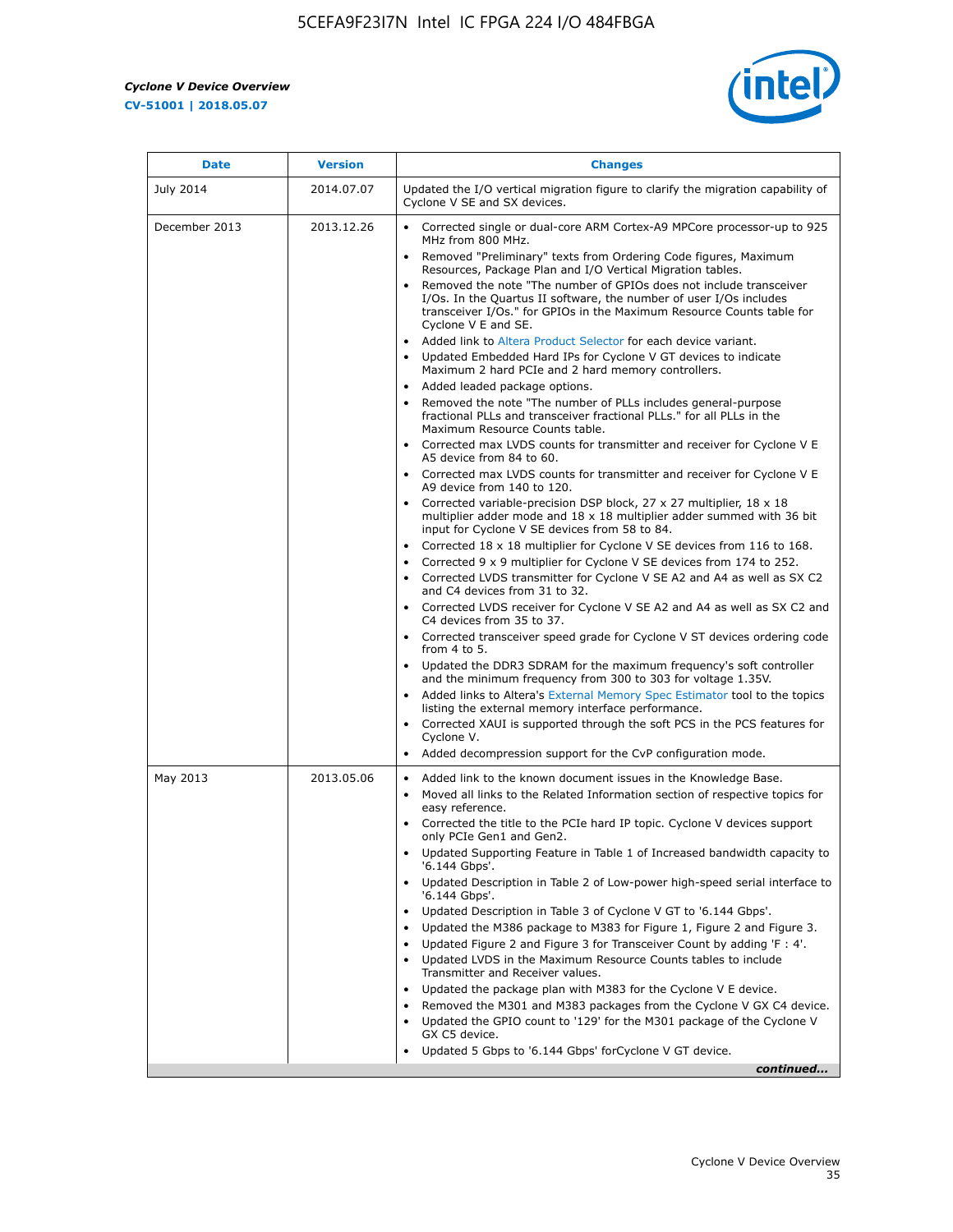

| Date          | <b>Version</b> | <b>Changes</b>                                                                                                                                      |
|---------------|----------------|-----------------------------------------------------------------------------------------------------------------------------------------------------|
|               |                | • Updated HPS I/O for U484 (19 mm) in Table 11 with '151' for A2, A4, A5<br>and A6.                                                                 |
|               |                | Updated Memory (Kb) for Maximum Resource Counts for Cyclone V SE A4<br>and A6, SX C4 and C6, ST D6 devices.                                         |
|               |                | Updated FPGA PLL for Maximum Resource Counts for Cyclone V SE A2, SX<br>C2, devices.                                                                |
|               |                | Removed '36 x 36' from the Variable-Precision DSP Block.                                                                                            |
|               |                | Updated Variable-precision DSP Blocks and 18 x 18 Multiplier for<br>Maximum Resource Counts for Cyclone V SX C4 device.                             |
|               |                | • Updated the HPS I/O counts for Cyclone V SE, SX, and ST devices.                                                                                  |
|               |                | Updated Figure 7 which shows the I/O vertical migration table.<br>Updated Table 17 for Cyclone V SX C4 device.                                      |
|               |                | Updated Embedded Memory Capacity and Distribution table for Cyclone V<br>$\bullet$                                                                  |
|               |                | SE A4 and A6, SX C4 and C6, ST D6 devices.                                                                                                          |
|               |                | Removed 'Counter reconfiguration' from the PLL Features.                                                                                            |
|               |                | Updated Low-Power Serial Transceivers by replacing 5 Gbps with<br>6.144 Gbps.                                                                       |
|               |                | Removed 'Distributed Memory' symbol.<br>$\bullet$                                                                                                   |
|               |                | Updated the Capability in Table 22 of Backplane support to '6.144 Gbps'.<br>• Updated Capability in Table 22 of Ring oscillator transmit PLLs with  |
|               |                | 6.144 Gbps.                                                                                                                                         |
|               |                | Updated the PCS Support in Table 23 from 5 Gbps to '6 Gbps'.                                                                                        |
|               |                | Updated the Data Rates (Gbps) in Table 23 of 3 Gbps and 6 Gbps Basic to<br>'6.144 Gbps'.                                                            |
|               |                | • Updated the Data Rates (Gbps) in Table 23 of CPRI 4.1 to '6.144 Gbps'.                                                                            |
|               |                | Clarified that partial reconfiguration is an advanced feature. Contact Altera<br>for support of the feature.                                        |
| December 2012 | 2012.12.28     | Updated the pin counts for the MBGA packages.<br>$\bullet$                                                                                          |
|               |                | Updated the GPIO and transceiver counts for the MBGA packages.<br>٠                                                                                 |
|               |                | Updated the GPIO counts for the U484 package of the Cyclone V E A9, GX<br>C9, and GT D9 devices.                                                    |
|               |                | • Updated the vertical migration table for vertical migration of the U484                                                                           |
|               |                | packages.                                                                                                                                           |
|               |                | Updated the MLAB supported programmable widths at 32 bits depth.                                                                                    |
| November 2012 | 2012.11.19     | • Added new MBGA packages and additional U484 packages for Cyclone V E,<br>GX, and GT.                                                              |
|               |                | • Added ordering code for five-transceiver devices for Cyclone V GT and ST.                                                                         |
|               |                | Updated the vertical migration table to add MBGA packages.                                                                                          |
|               |                | Added performance information for HPS memory controller.<br>$\bullet$                                                                               |
|               |                | Removed DDR3U support.<br>$\bullet$                                                                                                                 |
|               |                | Updated Cyclone V ST speed grade information.<br>Added information on maximum transceiver channel usage restrictions for                            |
|               |                | PCI Gen2 and CPRI at 4.9152 Gbps transmit jitter compliance.                                                                                        |
|               |                | Added note on the differences between GPIO reported in Overview with                                                                                |
|               |                | User I/O numbers shown in the Quartus II software.<br>Updated template.                                                                             |
| July 2012     | 2.1            | Added support for PCIe Gen2 x4 lane configuration (PCIe-compatible)                                                                                 |
| June 2012     | 2.0            | Restructured the document.                                                                                                                          |
|               |                | Added the "Embedded Memory Capacity" and "Embedded Memory<br>Configurations" sections.                                                              |
|               |                | Added Table 1, Table 3, Table 16, Table 19, and Table 20.                                                                                           |
|               |                | Updated Table 2, Table 4, Table 5, Table 6, Table 7, Table 8, Table 9, Table<br>10, Table 11, Table 12, Table 13, Table 14, Table 17, and Table 18. |
|               |                | continued                                                                                                                                           |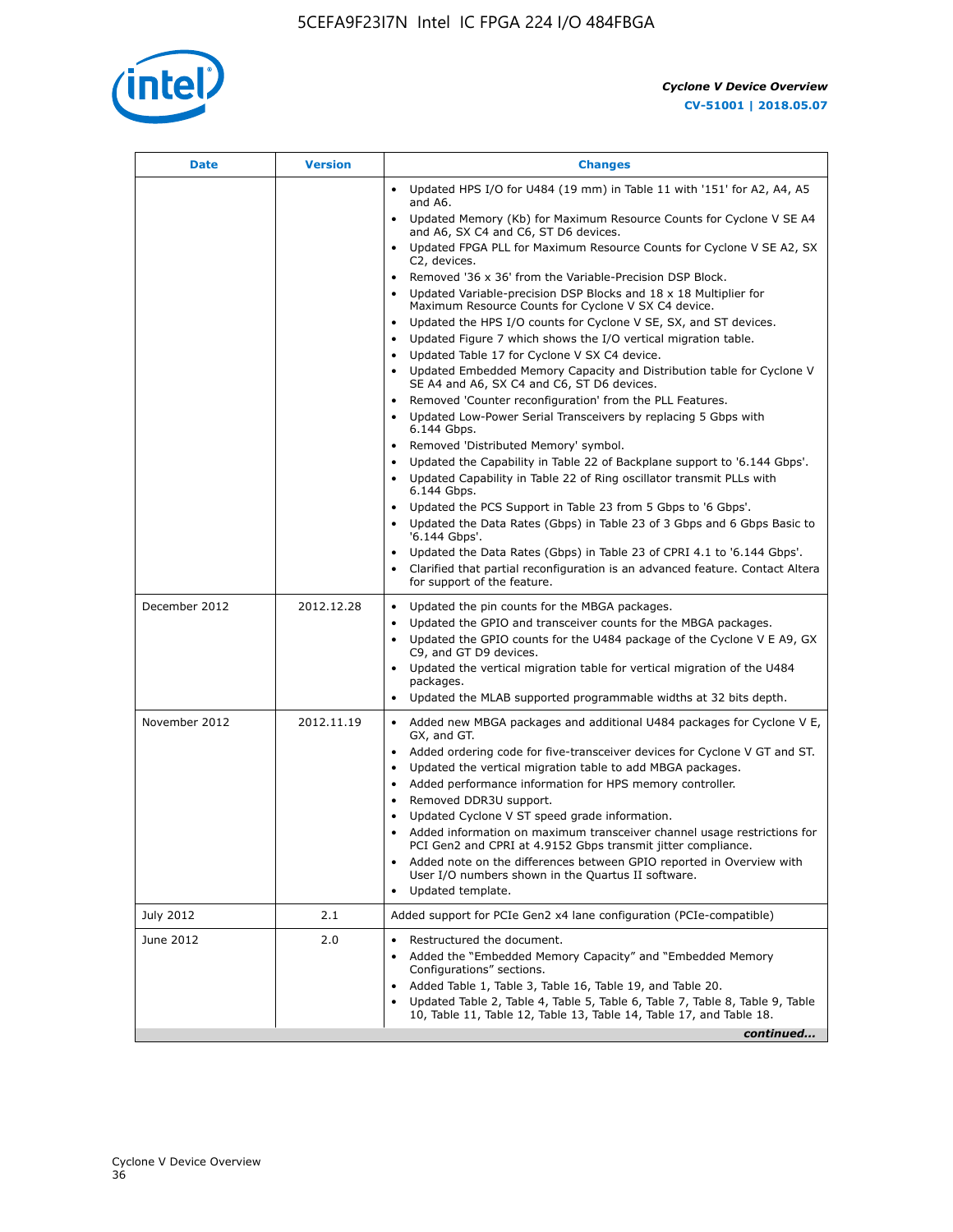

| <b>Date</b>   | <b>Version</b> | <b>Changes</b>                                                                                                                                                                                                                                                                                                                                                                                                                                                             |
|---------------|----------------|----------------------------------------------------------------------------------------------------------------------------------------------------------------------------------------------------------------------------------------------------------------------------------------------------------------------------------------------------------------------------------------------------------------------------------------------------------------------------|
|               |                | Updated Figure 1, Figure 2, Figure 3, Figure 4, Figure 5, Figure 6, and<br>Figure 10.<br>Updated the "FPGA Configuration and Processor Booting" and "Hardware<br>and Software Development" sections.<br>Text edits throughout the document.                                                                                                                                                                                                                                |
| February 2012 | 1.2            | Updated Table $1-2$ , Table $1-3$ , and Table $1-6$ .<br>Updated "Cyclone V Family Plan" on page 1-4 and "Clock Networks and<br>$\bullet$<br>PLL Clock Sources" on page 1-15.<br>Updated Figure $1-1$ and Figure $1-6$ .                                                                                                                                                                                                                                                   |
| November 2011 | 1.1            | Updated Table $1-1$ , Table $1-2$ , Table $1-3$ , Table $1-4$ , Table $1-5$ , and Table<br>$1 - 6.$<br>Updated Figure 1-4, Figure 1-5, Figure 1-6, Figure 1-7, and Figure 1-8.<br>Updated "System Peripherals" on page 1-18, "HPS-FPGA AXI Bridges" on<br>page 1-19, "HPS SDRAM Controller Subsystem" on page 1-19, "FPGA<br>Configuration and Processor Booting" on page 1-19, and "Hardware and<br>Software Development" on page 1-20.<br>Minor text edits.<br>$\bullet$ |
| October 2011  | 1.0            | Initial release.                                                                                                                                                                                                                                                                                                                                                                                                                                                           |